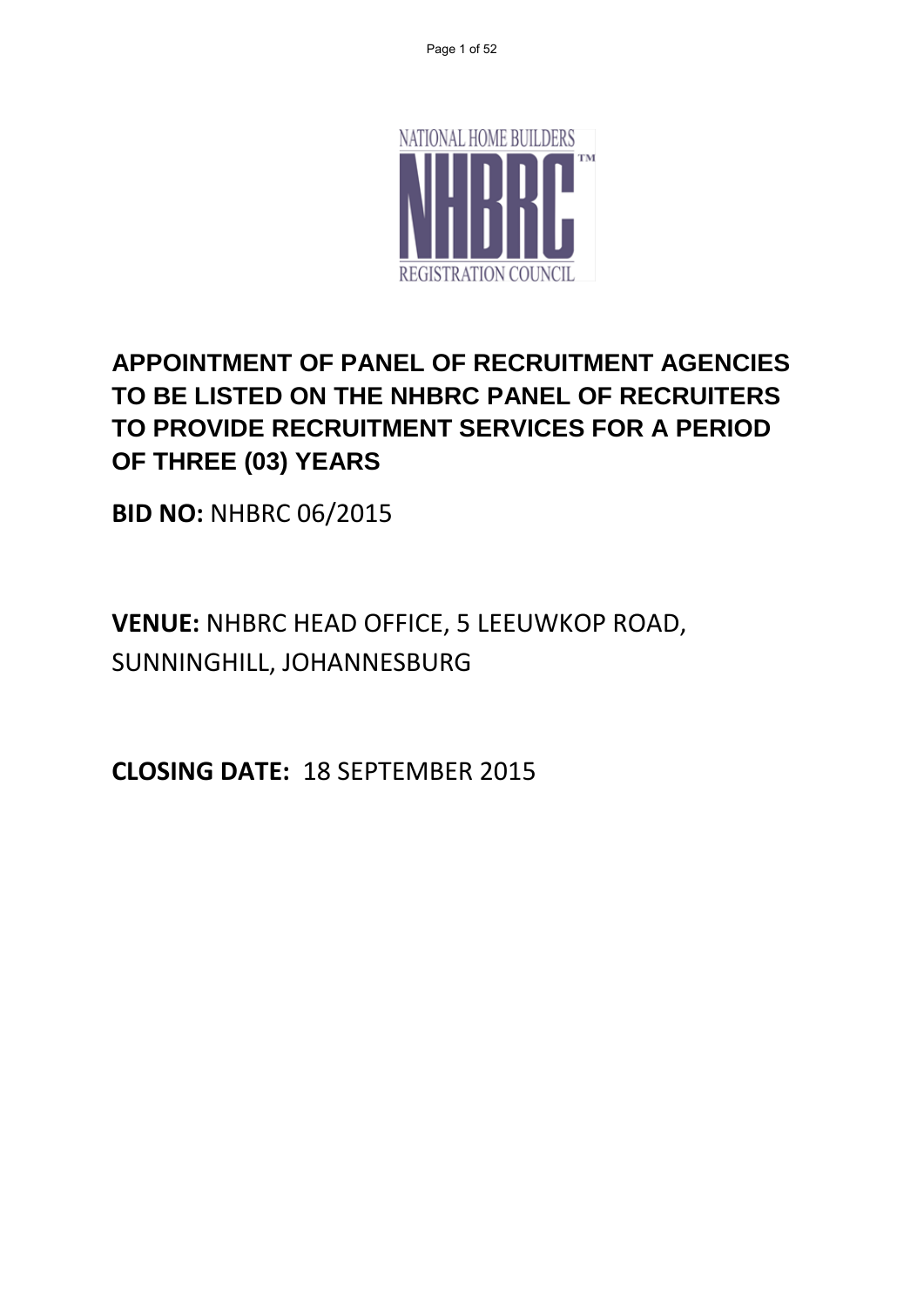

## **INVITATION TO BID**

### **YOU ARE HEREBY INVITED TO BID FOR REQUIREMENTS OF THE NATIONAL HOME BUILDERS REGISTRATION COUNCIL**

**BID: NHBRC 06/2015 CLOSING DATES: 18-09-2015 CLOSING TIME: 11:00**

#### **DESCRIPTION: APPOINTMENT OF PANEL OF RECRUITMENT AGENCIES TO BE LISTED ON THE NHBRC PANEL OF RECRUITERS TO PROVIDE RECRUITMENT SERVICES FOR A PERIOD OF THREE (3) YEARS**

#### **BID DOCUMENTS MAY BE POSTED TO:**

NHBRC Head Office, 5 Leeuwkop road, Sunninghill, Johannesburg **(Bid box)**

**OR**

**DEPOSITED IN THE BID BOX SITUATED AT**: NHBRC Head Office,5 Leeuwkop road,Sunninghill. Please enquire at reception.

#### **Bidders should ensure that bids are delivered timeously to the correct address. If the bid is late, it will not be accepted for consideration.**

The bid box is generally open 24 hours a day, 7 days a week.

### **ALL BIDS MUST BE SUBMITTED ON THE OFFICIAL FORMS – (NOT TO BE RE-TYPED)**

### **NB: FIVE (5) BID PROPOSALS MUST BE SUBMITTED, CLEARLY MARKED: 1 ORIGINAL AND 4 COPIES**

THIS BID IS SUBJECT TO THE PREFERENTIAL PROCUREMENT POLICY FRAMEWORK ACT AND THE PREFERENTIAL PROCUREMENT REGULATIONS, 2011, THE GENERAL CONDITIONS OF CONTRACT (GCC) AND, IF APPLICABLE, ANY OTHER SPECIAL CONDITIONS OF CONTRACT

### **THE FOLLOWING PARTICULARS MUST BE FURNISHED (FAILURE TO DO SO MAY RESULT IN YOUR BID BEING DISQUALIFIED)**

| NAME OF BIDDER                                                                            |  |  |
|-------------------------------------------------------------------------------------------|--|--|
| POSTAL ADDRESS                                                                            |  |  |
| STREET ADDRESS                                                                            |  |  |
| TELEPHONE NUMBER                                                                          |  |  |
| <b>CELLPHONE NUMBER</b>                                                                   |  |  |
| <b>FACSIMILE NUMBER</b>                                                                   |  |  |
| E-MAIL ADDRESS                                                                            |  |  |
| VAT REGISTRATION NUMBER                                                                   |  |  |
| HAS AN ORIGINAL AND VALID TAX CLEARANCE CERTIFICATE BEEN SUBMITTED? (SBD 2)<br>YES or NO  |  |  |
| HAS A B-BBEE STATUS LEVEL VERIFICATION CERTIFICATE BEEN SUBMITTED? (SBD 6.1)<br>YES or NO |  |  |
| IF YES, WHO WAS THE CERTIFICATE ISSUED BY?                                                |  |  |
|                                                                                           |  |  |

[TICK APPLICABLE BOX]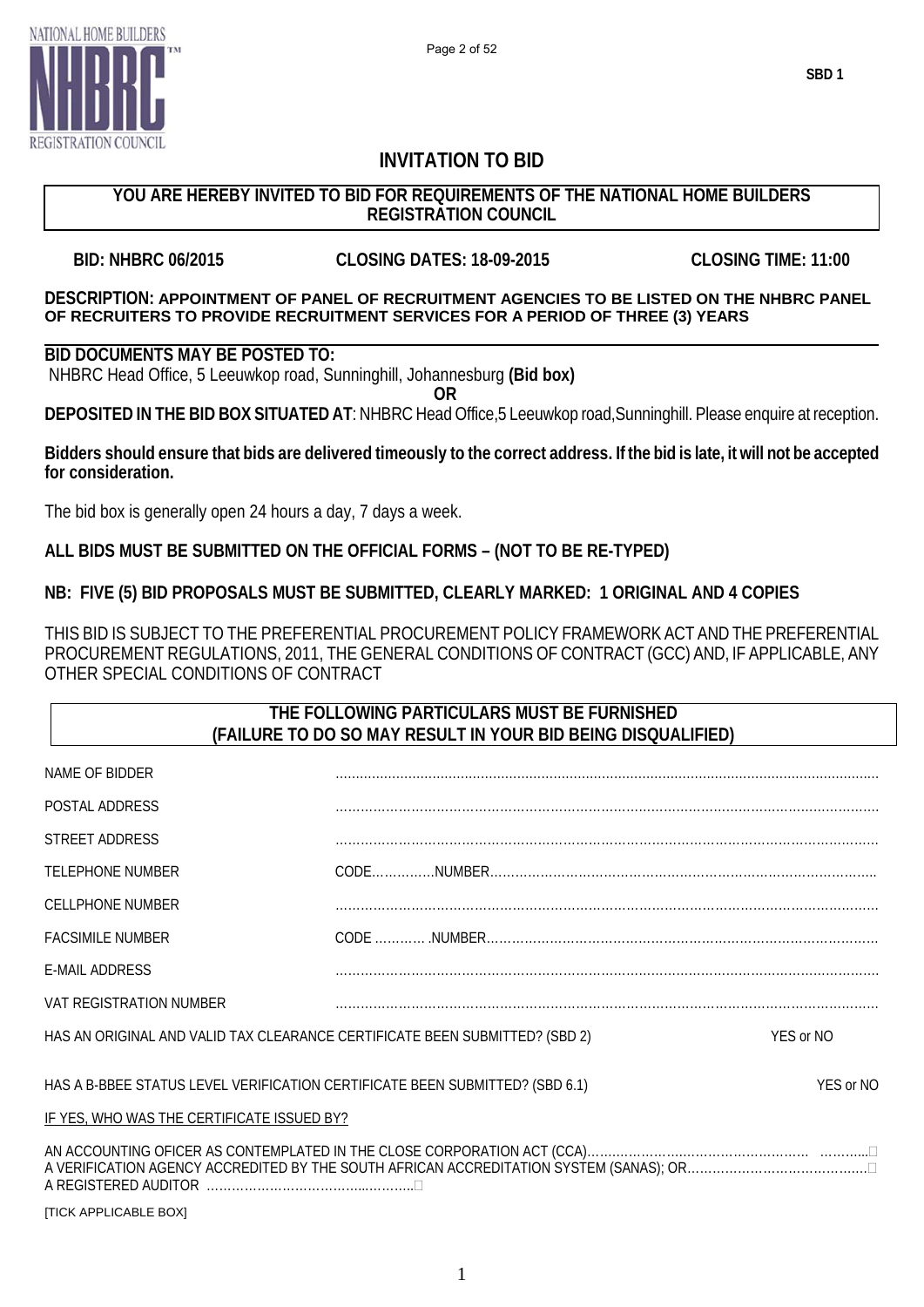#### **(A B-BBEE STATUS LEVEL VERIFICATION CERTIFICATE MUST BE SUBMITTED IN ORDER TO QUALIFY FOR PREFERENCE POINTS FOR B-BBEE)**

| ARE YOU THE ACCREDITED REPRESENTATIVE<br>IN SOUTH AFRICA FOR THE GOODS / SERVICES / WORKS OFFERED? |                               | YES or NO              |
|----------------------------------------------------------------------------------------------------|-------------------------------|------------------------|
|                                                                                                    |                               | [IF YES ENCLOSE PROOF] |
|                                                                                                    |                               |                        |
| SIGNATURE OF BIDDER                                                                                |                               |                        |
| <b>DATF</b>                                                                                        |                               |                        |
| CAPACITY UNDER WHICH THIS BID IS SIGNED                                                            |                               |                        |
|                                                                                                    | TOTAL NUMBER OF ITEMS OFFERED |                        |

#### **ANY ENQUIRIES REGARDING THE BIDDING PROCEDURE MAY BE DIRECTED TO:**

\_\_\_\_\_\_\_\_\_\_\_\_\_\_\_\_\_\_\_\_\_\_\_\_\_\_\_\_\_\_\_\_\_\_\_\_\_\_\_\_\_\_\_\_\_\_\_\_\_\_\_\_\_\_\_\_\_\_\_\_\_\_\_\_\_\_\_\_\_\_\_\_\_\_\_\_\_\_\_\_\_\_\_\_\_\_\_\_\_\_\_\_\_\_\_\_\_\_\_\_\_\_\_\_\_\_\_\_\_\_\_\_\_\_\_\_\_

**Department**: Supply Chain Management

**Contact Person:** Mncedi Mabona or Bernard Kekana **Tel:** 011 317 0475 or 011 317 0114 **E-mail:** [mncedim@nhbrc.org.za](mailto:mncedim@nhbrc.org.za) or kekanab@nhbrc.org.za

#### **ANY ENQUIRIES REGARDING TECHNICAL INFORMATION MAY BE DIRECTED TO:**

**Contact Person**: Ms Tilly Naidoo **Tel:** 011 317 0227 **E-mail:** TillyN@nhbrc.org.za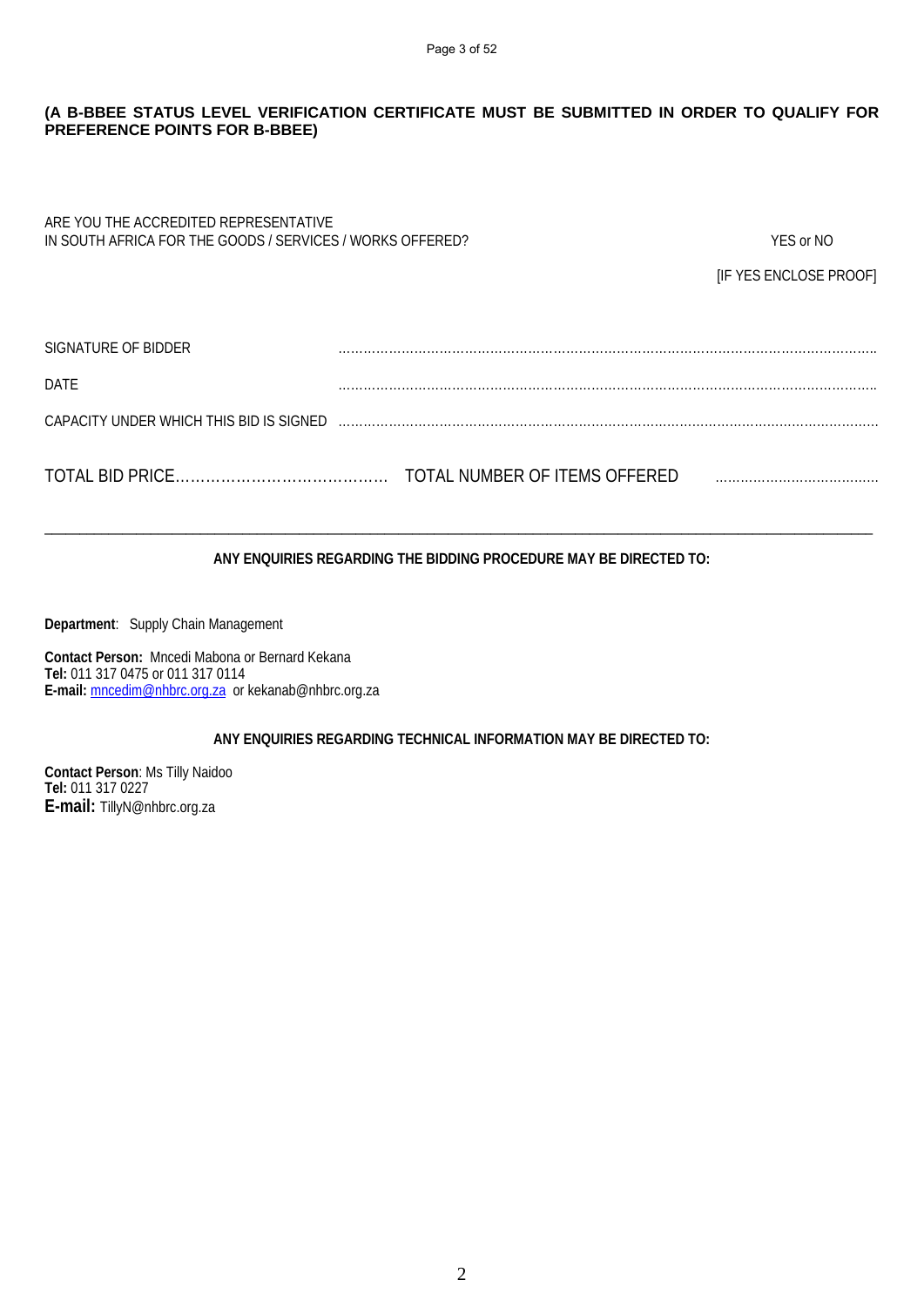## **TAX CLEARANCE CERTIFICATE REQUIREMENTS**

**It is a condition of bid that the taxes of the successful bidder must be in order, or that satisfactory arrangements have been made with South African Revenue Service (SARS) to meet the bidder's tax obligations.** 

- 1 In order to meet this requirement bidders are required to complete in full the attached form TCC 001 "Application for a Tax Clearance Certificate" and submit it to any SARS branch office nationally. The Tax Clearance Certificate Requirements are also applicable to foreign bidders / individuals who wish to submit bids.
- 2 SARS will then furnish the bidder with a Tax Clearance Certificate that will be valid for a period of 1 (one) year from the date of approval.
- 3 The original Tax Clearance Certificate must be submitted together with the bid. Failure to submit the original and valid Tax Clearance Certificate will result in the invalidation of the bid. Certified copies of the Tax Clearance Certificate will not be acceptable.
- 4 In bids where Consortia / Joint Ventures / Sub-contractors are involved, each party must submit a separate Tax Clearance Certificate.
- 5 Copies of the TCC 001 "Application for a Tax Clearance Certificate" form are available from any SARS branch office nationally or on the website www.sars.gov.za.
- 6 Applications for the Tax Clearance Certificates may also be made via eFiling. In order to use this provision, taxpayers will need to register with SARS as eFilers through the website www.sars.gov.za.

Jeyrel:\Mdk416-SBD2 tax clearance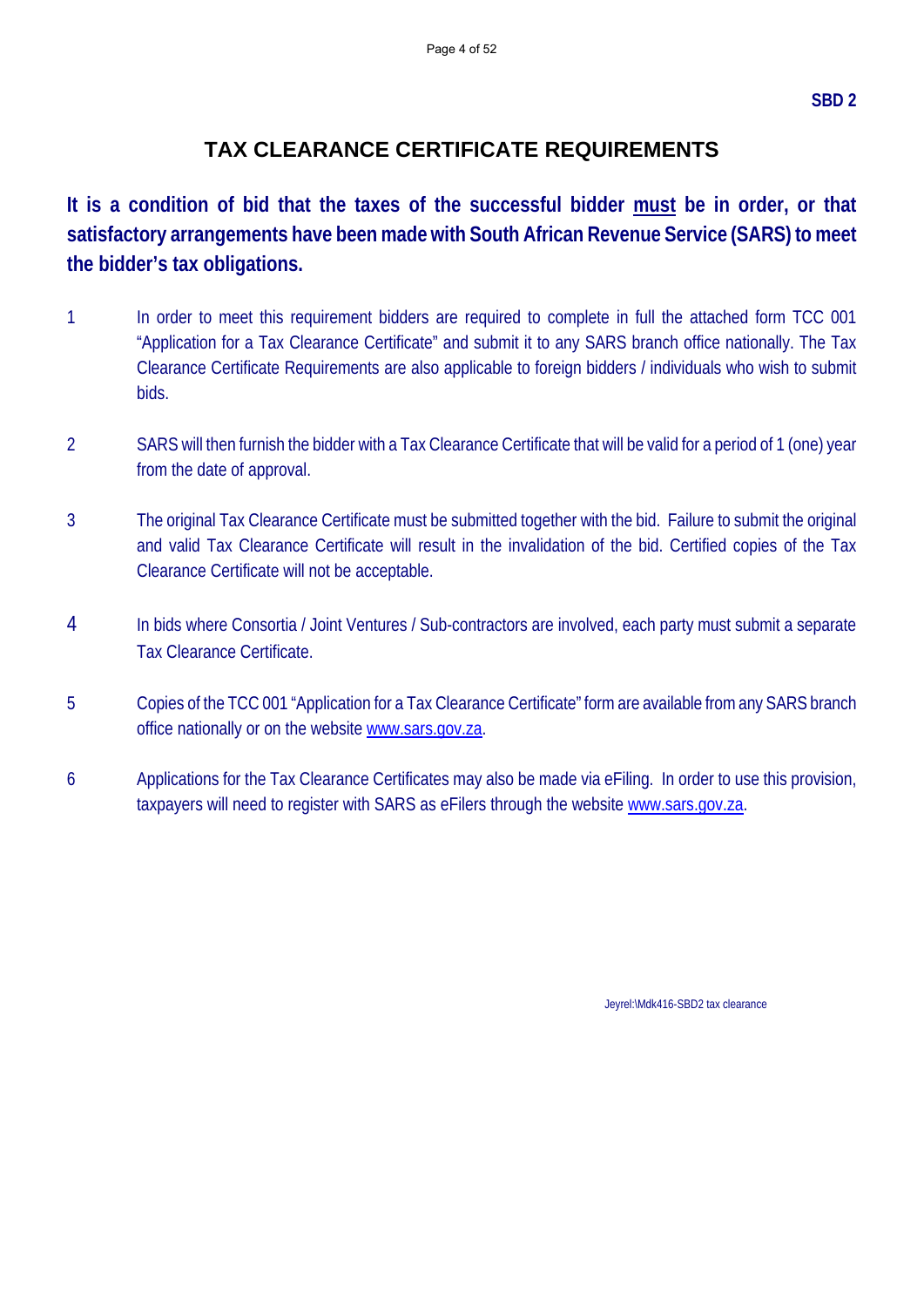**PRICING SCHEDULE**

**(Professional Services)**

| NAMF<br>`)⊦<br>י וו וור<br>l Ne -eestatasestatasestatasestatasestatasestatasestatasestatasestatasestatasestatasestatasestatasestatasestata | .BID NO: | <b>NHBR</b><br>. 06/2011 |
|--------------------------------------------------------------------------------------------------------------------------------------------|----------|--------------------------|
|--------------------------------------------------------------------------------------------------------------------------------------------|----------|--------------------------|

CLOSING TIME **11:00** CLOSING DATE: **18/09/2015**

OFFER TO BE VALID FOR ……**90**……DAYS FROM THE CLOSING DATE OF BID.

#### **DESCRIPTION: APPOINTMENT OF PANEL OF RECRUITMENT AGENCIES TO BE LISTED ON THE NHBRC PANEL OF RECRUITERS TO PROVIDE RECRUITMENT SERVICES FOR A PERIOD OF THREE (03) YEARS** \*\*(ALL APPLICABLE TAXES INCLUDED)

- 1. The accompanying information must be used for the formulation of proposals.
	- 2. Bidders are required to indicate a ceiling price based on the total estimated time for completion of all phases and including all expenses inclusive of all applicable taxes for the project. R………..…………………………………………………...
	- 3. PERSONS WHO WILL BE INVOLVED IN THE PROJECT AND RATES APPLICABLE (CERTIFIED INVOICES MUST BE RENDERED IN TERMS HEREOF)

| 4. PERSON AND POSITION                                                                                           | <b>HOURLY RATE</b> | <b>DAILY RATE</b> |
|------------------------------------------------------------------------------------------------------------------|--------------------|-------------------|
|                                                                                                                  |                    |                   |
|                                                                                                                  |                    |                   |
|                                                                                                                  |                    |                   |
|                                                                                                                  |                    |                   |
|                                                                                                                  |                    |                   |
| 5. PHASES ACCORDING TO WHICH THE PROJECT WILL BE<br>COMPLETED, COST PER PHASE AND MAN-DAYS TO BE<br><b>SPENT</b> |                    |                   |
|                                                                                                                  |                    |                   |
|                                                                                                                  |                    |                   |
|                                                                                                                  |                    |                   |
|                                                                                                                  |                    |                   |

5.1 Travel expenses (specify, for example rate/km and total km, class of airtravel, etc). Only actual costs are recoverable. Proof of the expenses incurred must accompany certified invoices.

| DESCRIPTION OF EXPENSE TO BE INCURRED | RATE      | QUANTITY | AMOUNT |
|---------------------------------------|-----------|----------|--------|
|                                       | .         | .        |        |
|                                       |           | .        | R      |
|                                       | .         | .        |        |
|                                       | .         | .        |        |
|                                       | TOTAL: R. |          |        |

\*\* "all applicable taxes" includes value- added tax, pay as you earn, income tax, unemployment insurance contributions and skills development levies.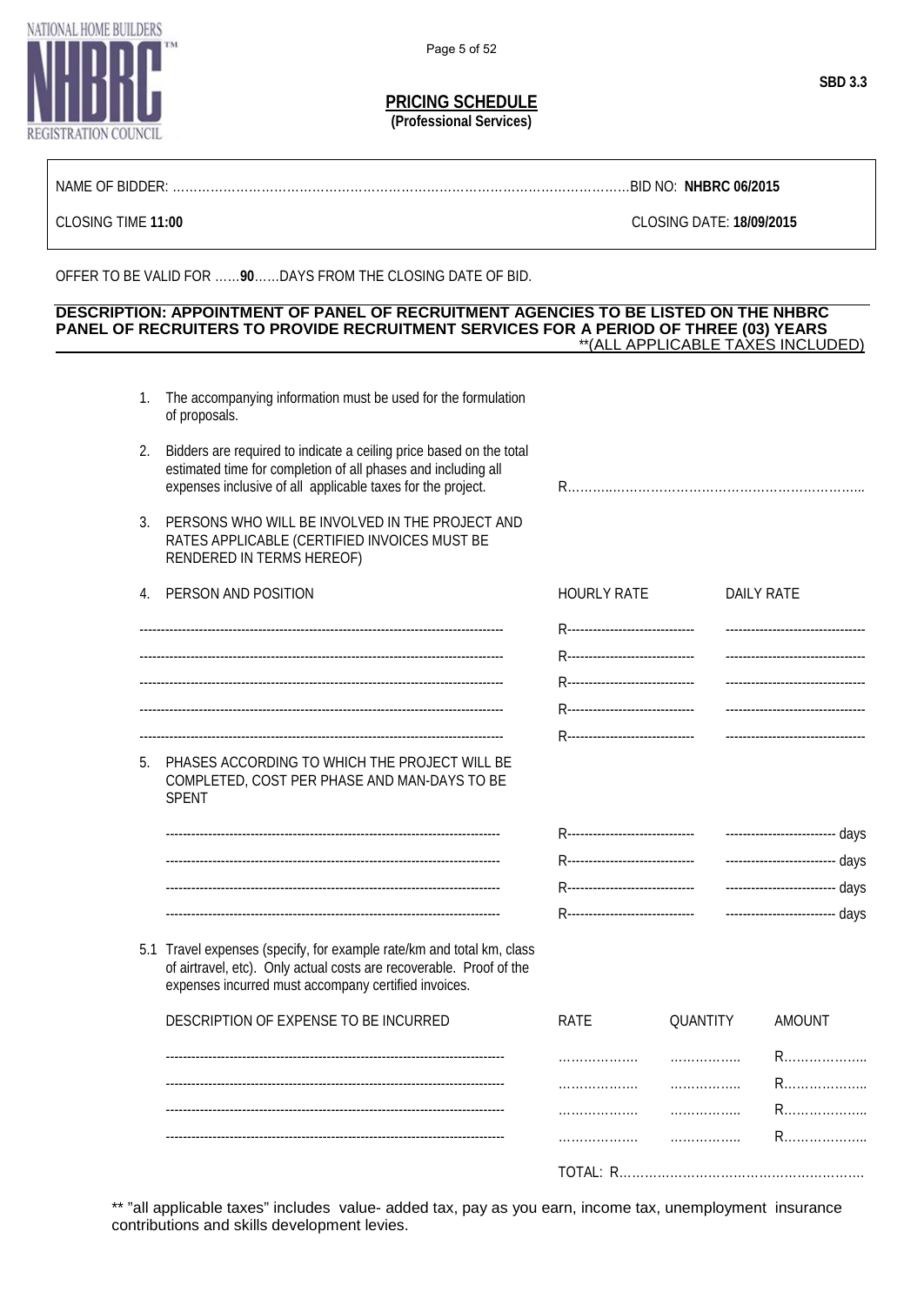#### -2- Page 6 of 52

| $\mathbf{v}$<br>Name of |
|-------------------------|
|-------------------------|

5.2 Other expenses, for example accommodation (specify, eg. Three star hotel, bed and breakfast, telephone cost, reproduction cost, etc.). On basis of these particulars, certified invoices will be checked for correctness. Proof of the expenses must accompany invoices.

|    | DESCRIPTION OF EXPENSE TO BE INCURRED                                                                                                        | <b>RATE</b> | QUANTITY | <b>AMOUNT</b> |
|----|----------------------------------------------------------------------------------------------------------------------------------------------|-------------|----------|---------------|
|    |                                                                                                                                              |             | .        |               |
|    |                                                                                                                                              | .           | .        |               |
|    |                                                                                                                                              | .           | .        |               |
|    |                                                                                                                                              | .           | .        |               |
|    |                                                                                                                                              |             |          |               |
| 6. | Period required for commencement with project after<br>acceptance of bid                                                                     |             |          |               |
|    | 7. Estimated man-days for completion of project                                                                                              |             |          |               |
| 8. | Are the rates quoted firm for the full period of contract?                                                                                   |             |          | *YES/NO       |
| 9. | If not firm for the full period, provide details of the basis on which<br>adjustments will be applied for, for example consumer price index. |             |          |               |
|    |                                                                                                                                              |             |          |               |

#### \***[DELETE IF NOT APPLICABLE]**

**Any enquiries regarding bidding procedures may be directed to the** –

National Home Builders Registration Council

**Contact Person:** Mncedi Mabona or Bernard Kekana **Tel:** (011) 317 0475 (011) 317 0114 **E-mail:** [mncedim@nhbrc.org.za](mailto:mncedim@nhbrc.org.za) or kekanab@nhbrc.org.za

**Or for technical information** –

**Contact Person:** Ms Tilly Naidoo **Tel:** (011) 317 0227 **E-mail:** TillyN@nhbrc.org.za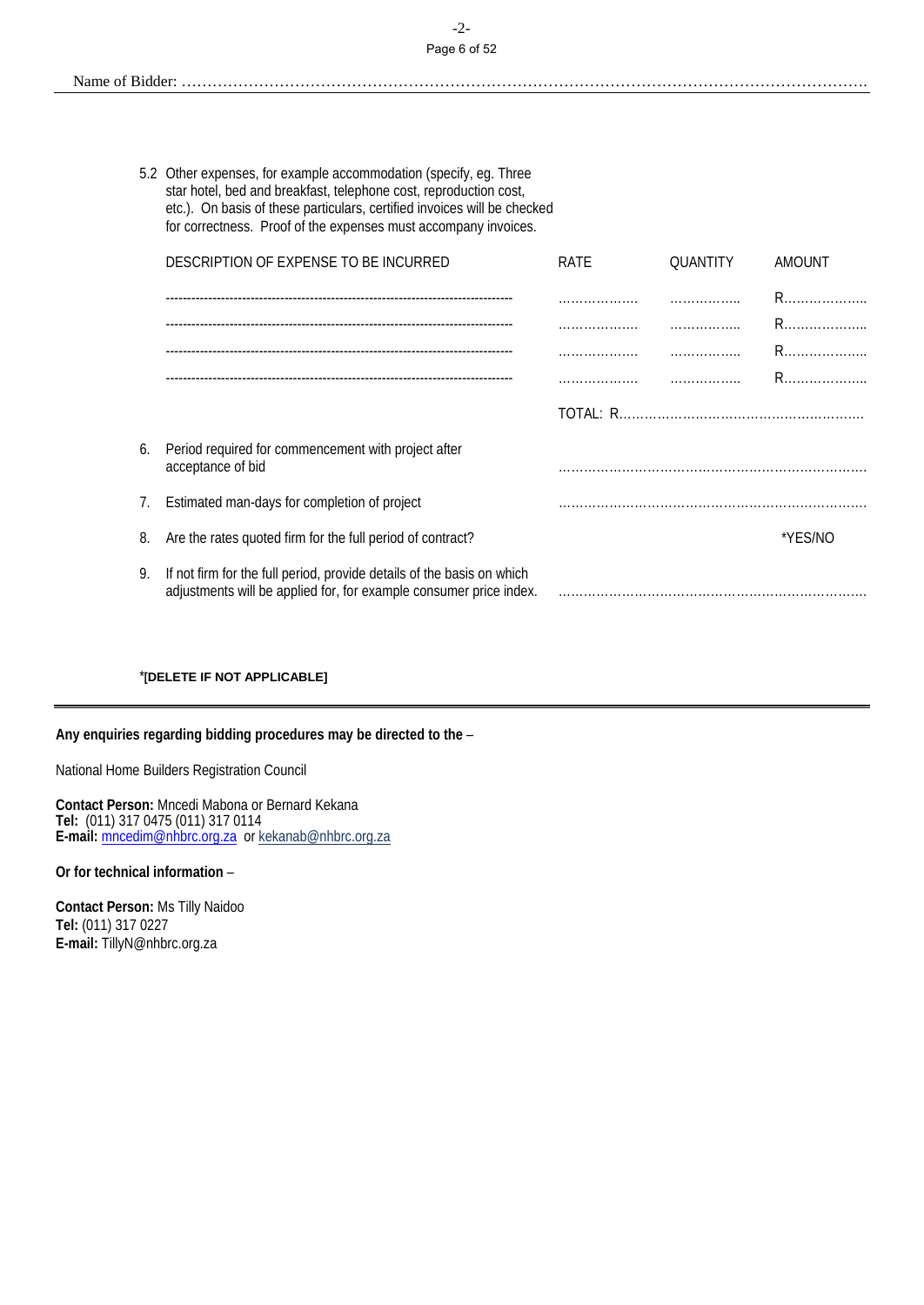

**SBD 4**

## **DECLARATION OF INTEREST**

- 1. Any legal person, including persons employed by the state<sup>1</sup>, or persons having a kinship with persons employed by the state, including a blood relationship, may make an offer or offers in terms of this invitation to bid (includes a price quotation, advertised competitive bid, limited bid or proposal). In view of possible allegations of favouritism, should the resulting bid, or part thereof, be awarded to persons employed by the state, or to persons connected with or related to them, it is required that the bidder or his/her authorised representative declare his/her position in relation to the evaluating/adjudicating authority where
	- the bidder is employed by the state; and/or
	- the legal person on whose behalf the bidding document is signed, has a relationship with persons/a person who are/is involved in the evaluation and or adjudication of the bid(s), or where it is known that such a relationship exists between the person or persons for or on whose behalf the declarant acts and persons who are involved with the evaluation and or adjudication of the bid.
- 2. **In order to give effect to the above, the following questionnaire must be completed and submitted with the bid.**
- 2.1 Full Name of bidder or his or her representative: …………………………………………………………. 2.2 Identity Number: ………………………………………………………………………………………………… 2.3 Position occupied in the Company (director, trustee, shareholder²): …………………………………….. 2.4 Company Registration Number: ………………………………………………………………………..……. 2.5 Tax Reference Number: ………………………………………………………………………………….……… 2.6 VAT Registration Number: ………………………………………………………………………………....
- 2.6.1 The names of all directors / trustees / shareholders / members, their individual identity numbers, tax reference numbers and, if applicable, employee / persal numbers must be indicated in paragraph 3 below.

1"State" means -

- (a) any national or provincial department, national or provincial public entity or constitutional institution within the meaning of the Public Finance Management Act, 1999 (Act No. 1 of 1999);
- (b) any municipality or municipal entity;
- (c) provincial legislature;
- (d) national Assembly or the national Council of provinces; or
- (e) Parliament.

<sup>2</sup>"Shareholder" means a person who owns shares in the company and is actively involved in the management of the enterprise or business and exercises control over the enterprise.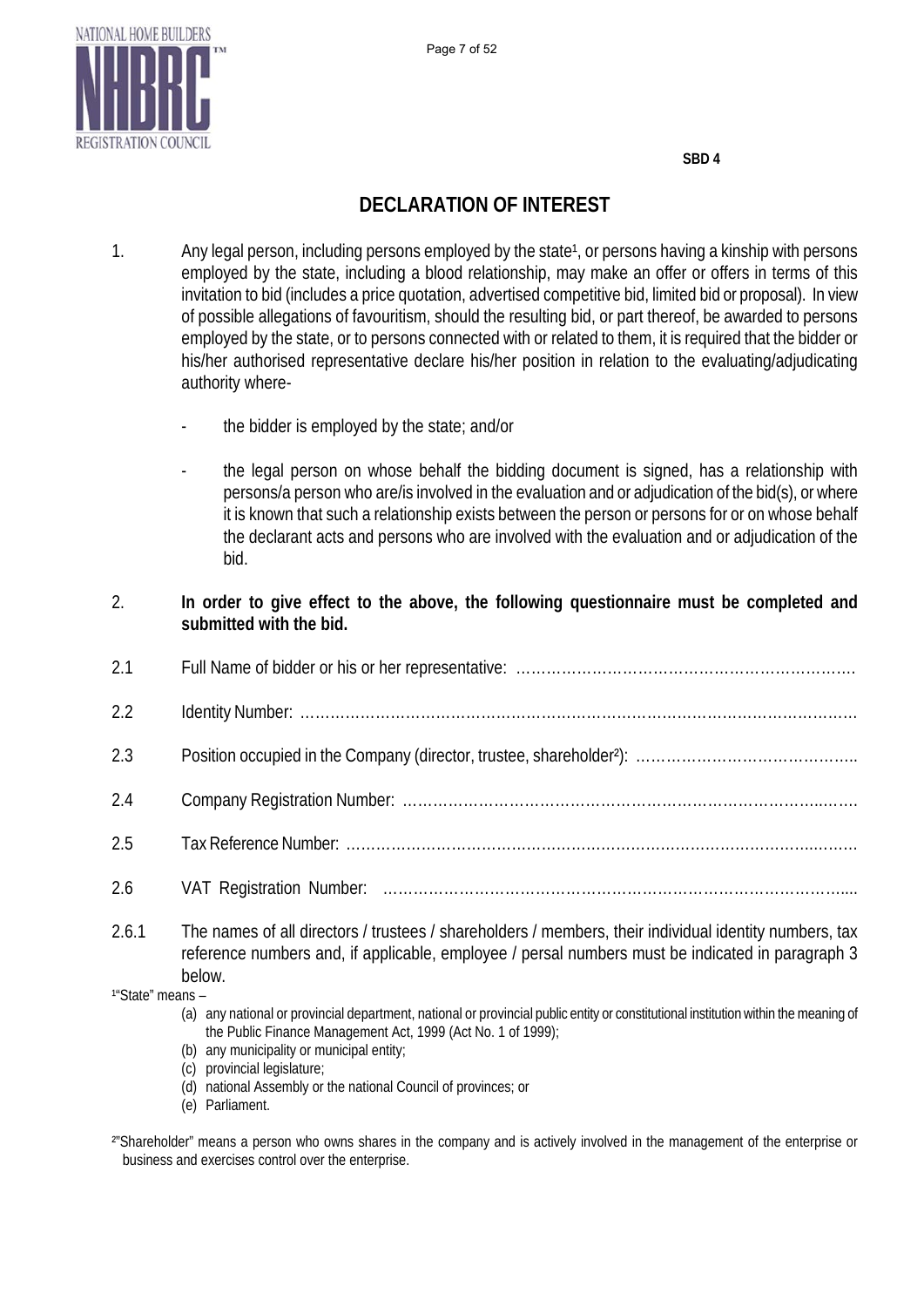

| 2.7   | Are you or any person connected with the bidder<br>presently employed by the state?                                                                                                                                      | YES/NO   |
|-------|--------------------------------------------------------------------------------------------------------------------------------------------------------------------------------------------------------------------------|----------|
| 2.7.1 | If so, furnish the following particulars:                                                                                                                                                                                |          |
|       | Name of person / director / trustee / shareholder/ member:<br>Name of state institution at which you or the person<br>connected to the bidder is employed :<br>Position occupied in the state institution:               |          |
|       | Any other particulars:                                                                                                                                                                                                   |          |
|       |                                                                                                                                                                                                                          |          |
|       |                                                                                                                                                                                                                          |          |
| 2.7.2 | If you are presently employed by the state, did you obtain<br>the appropriate authority to undertake remunerative<br>work outside employment in the public sector?                                                       | YES/NO   |
|       | 2.7.2.1 If yes, did you attached proof of such authority to the bid<br>document?                                                                                                                                         | YES/NO   |
|       | (Note: Failure to submit proof of such authority, where<br>applicable, may result in the disqualification of the bid.                                                                                                    |          |
|       | 2.7.2.2 If no, furnish reasons for non-submission of such proof:                                                                                                                                                         |          |
|       |                                                                                                                                                                                                                          |          |
| 2.8   | Did you or your spouse, or any of the company's directors /<br>trustees / shareholders / members or their spouses conduct<br>business with the state in the previous twelve months?                                      | YES / NO |
| 2.8.1 | If so, furnish particulars:                                                                                                                                                                                              |          |
|       |                                                                                                                                                                                                                          |          |
| 2.9   | Do you, or any person connected with the bidder, have<br>any relationship (family, friend, other) with a person<br>employed by the state and who may be involved with<br>the evaluation and or adjudication of this bid? | YES/NO   |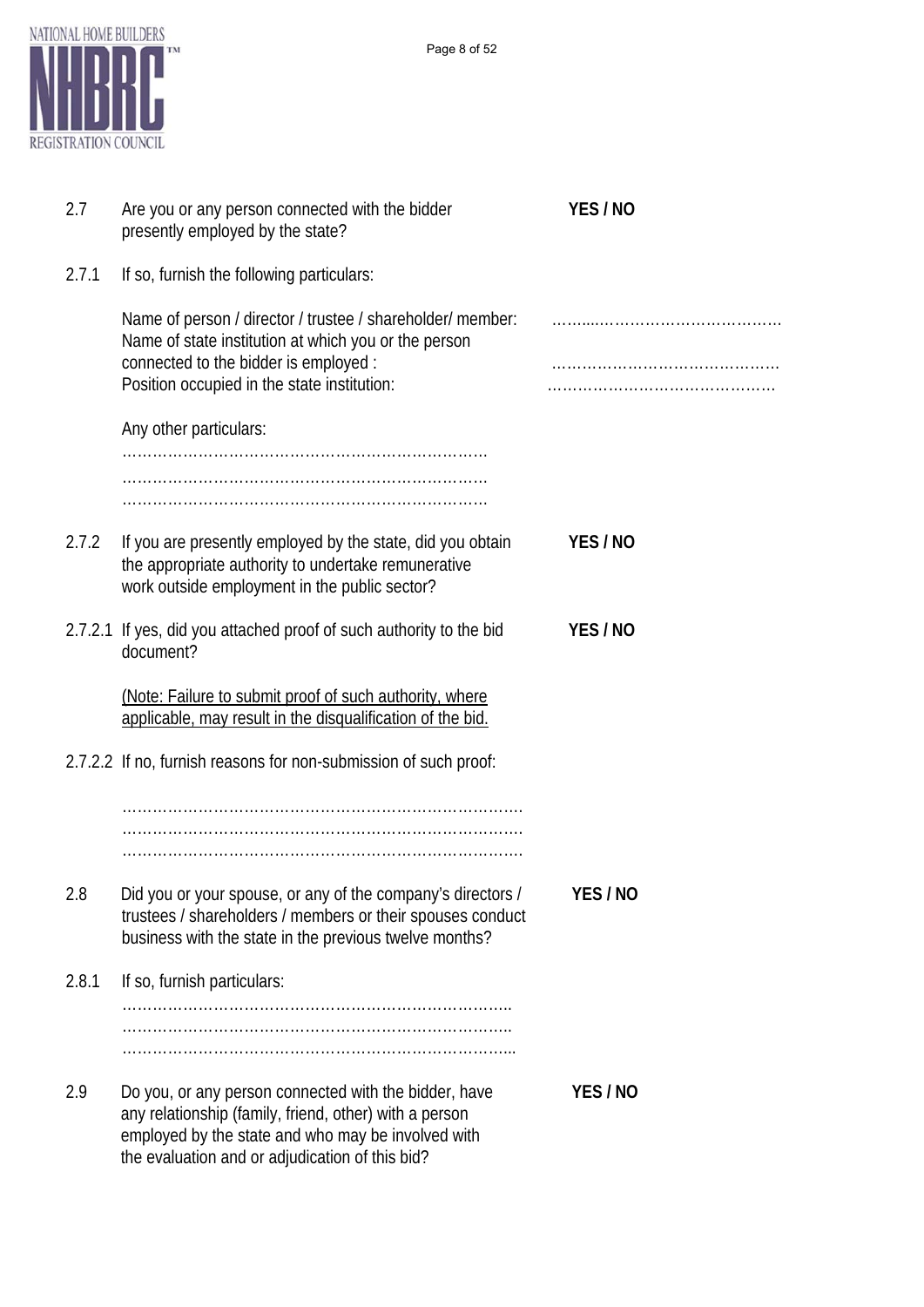

**3 Full details of directors / trustees / members / shareholders.**

| Full Name | Identity<br>Number | Personal<br>$\texttt{Tax}$<br>Reference Number | State Employee<br>Number / Persal<br>Number |
|-----------|--------------------|------------------------------------------------|---------------------------------------------|
|           |                    |                                                |                                             |
|           |                    |                                                |                                             |
|           |                    |                                                |                                             |
|           |                    |                                                |                                             |
|           |                    |                                                |                                             |
|           |                    |                                                |                                             |
|           |                    |                                                |                                             |
|           |                    |                                                |                                             |
|           |                    |                                                |                                             |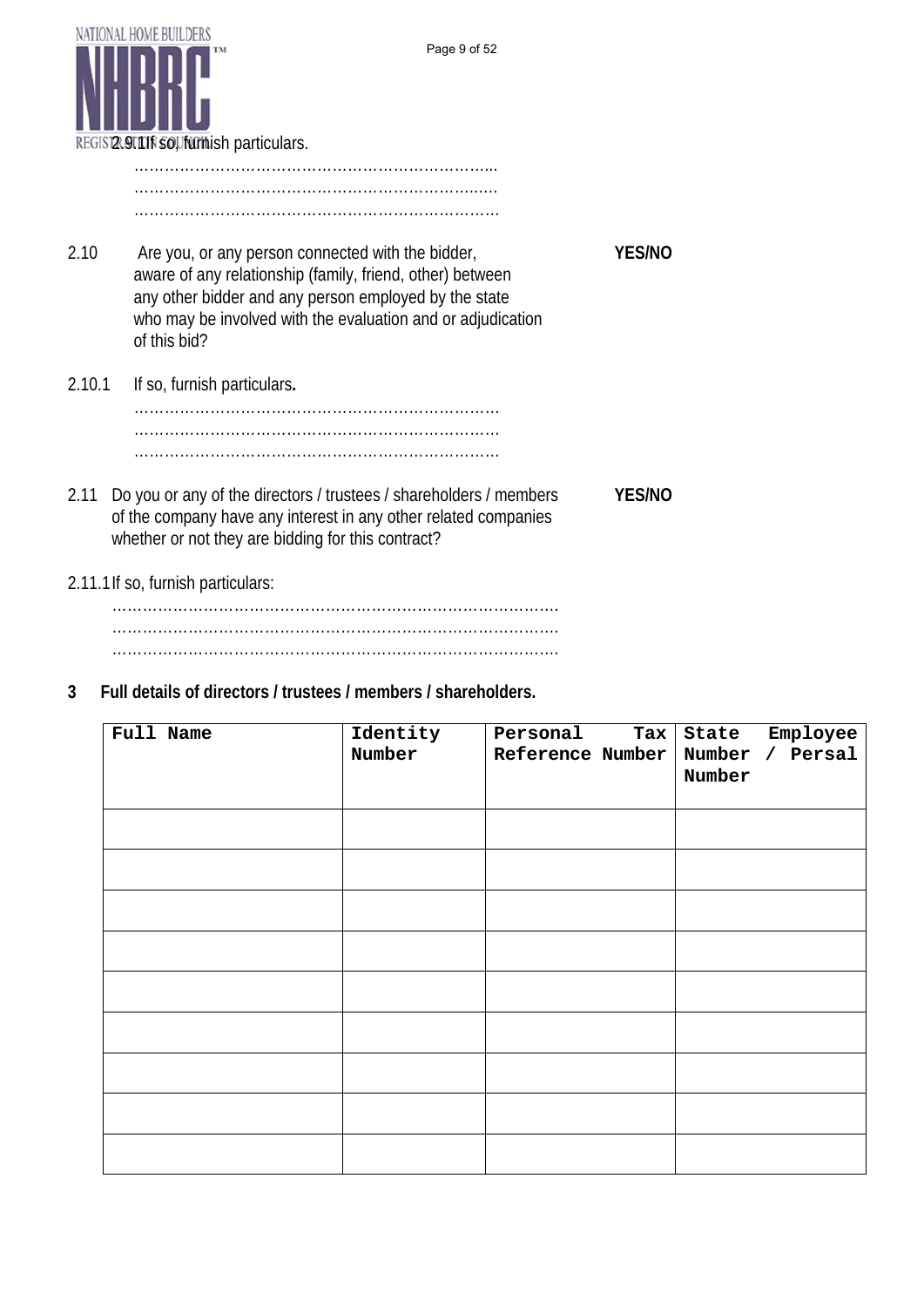

#### **4 DECLARATION**

I, THE UNDERSIGNED (NAME)………………………………………………………………………

CERTIFY THAT THE INFORMATION FURNISHED IN PARAGRAPHS 2 and 3 ABOVE IS CORRECT. I ACCEPT THAT THE STATE MAY REJECT THE BID OR ACT AGAINST ME IN TERMS OF PARAGRAPH 23 OF THE GENERAL CONDITIONS OF CONTRACT SHOULD THIS DECLARATION PROVE TO BE FALSE.

| <b></b><br>Sianature |  |
|----------------------|--|

…………………………………. ………………………………………………

Position Name of bidder

May 2011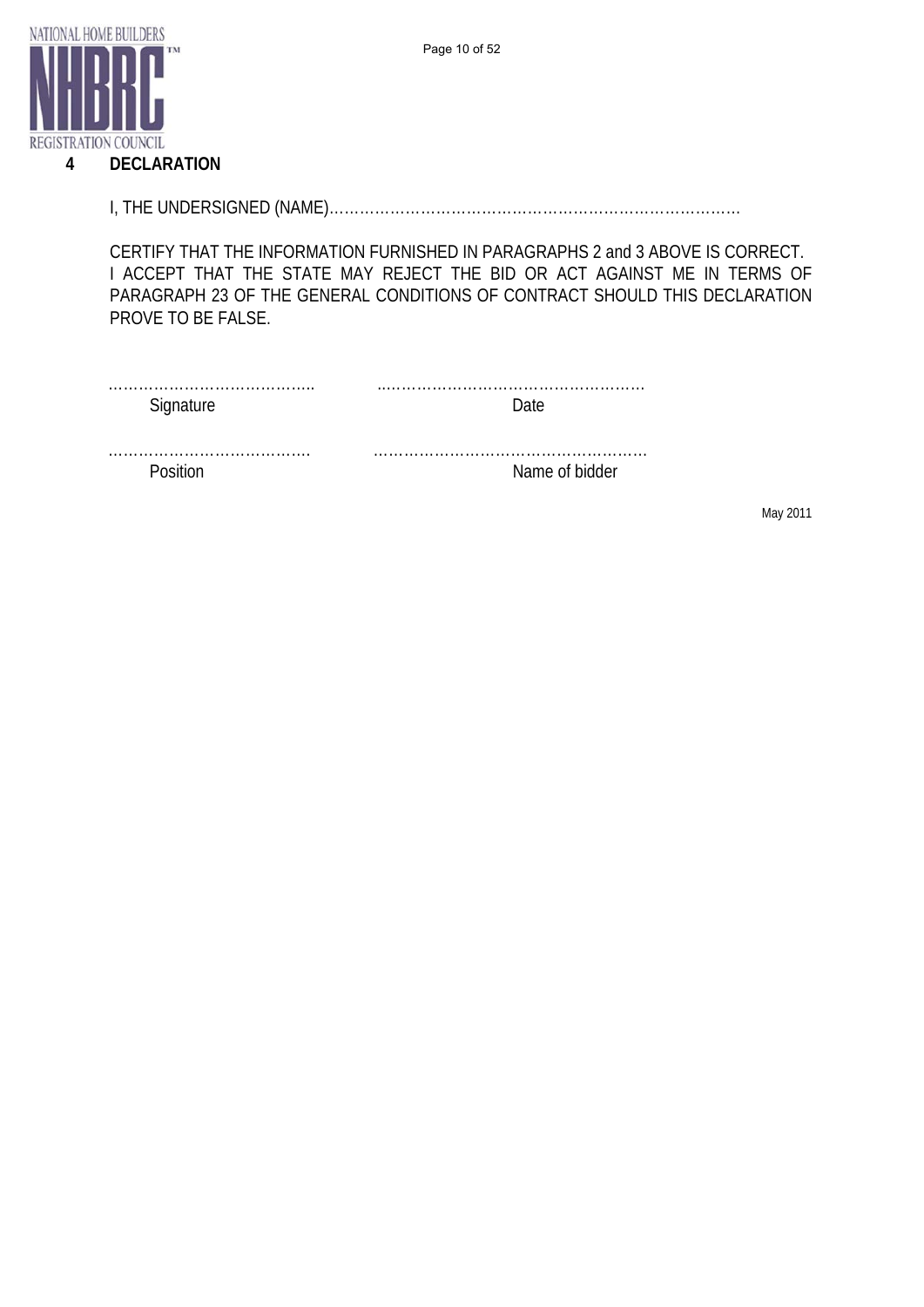

## **SBD 6.1 PREFERENCE POINTS CLAIM FORM IN TERMS OF THE PREFERENTIAL PROCUREMENT REGULATIONS 2011**

This preference form must form part of all bids invited. It contains general information and serves as a claim form for preference points for Broad-Based Black Economic Empowerment (B-BBEE) Status Level of Contribution

#### **NB: BEFORE COMPLETING THIS FORM, BIDDERS MUST STUDY THE GENERAL CONDITIONS, DEFINITIONS AND DIRECTIVES APPLICABLE IN RESPECT OF B-BBEE, AS PRESCRIBED IN THE PREFERENTIAL PROCUREMENT REGULATIONS, 2011.**

#### **1. GENERAL CONDITIONS**

- 1.1 The following preference point systems are applicable to all bids:
	- the 80/20 system for requirements with a Rand value of up to R1 000 000 (all applicable taxes included); and
	- the 90/10 system for requirements with a Rand value above R1 000 000 (all applicable taxes included).
- 1.2 The value of this bid is estimated to exceed R1 000 000 (all applicable taxes included) and therefore the 90/10 system shall be applicable.
- 1.3 Preference points for this bid shall be awarded for:
	- (a) Price; and<br>(b) B-BBEE S
	- B-BBEE Status Level of Contribution.
- 1.3.1 The maximum points for this bid are allocated as follows:

|                                                   | <b>POINTS</b> |
|---------------------------------------------------|---------------|
| <b>1.3.1.1 PRICE</b>                              | .             |
| 1.3.1.2 B-BBEE STATUS LEVEL OF CONTRIBUTION       | .             |
| Total points for Price and B-BBEE must not exceed | 100           |
|                                                   |               |

- 1.4 Failure on the part of a bidder to fill in and/or to sign this form and submit a B-BBEE Verification Certificate from a Verification Agency accredited by the South African Accreditation System (SANAS) or a Registered Auditor approved by the Independent Regulatory Board of Auditors (IRBA) or an Accounting Officer as contemplated in the Close Corporation Act (CCA) together with the bid, will be interpreted to mean that preference points for B-BBEE status level of contribution are not claimed.
- 1.5. The purchaser reserves the right to require of a bidder, either before a bid is adjudicated or at any time subsequently, to substantiate any claim in regard to preferences, in any manner required by the purchaser.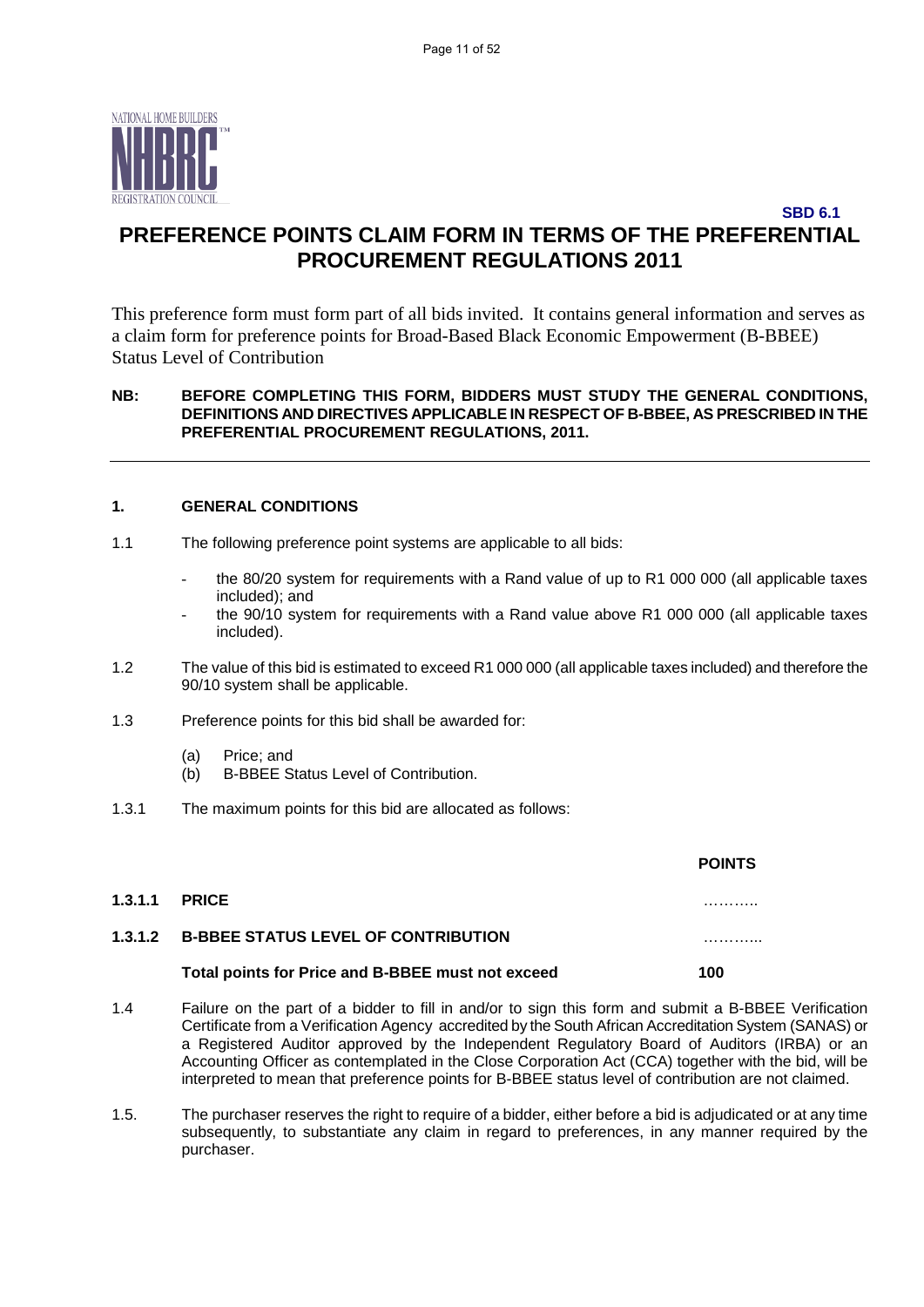#### **2. DEFINITIONS**

- 2..1 **"all applicable taxes"** includes value-added tax, pay as you earn, income tax, unemployment insurance fund contributions and skills development levies;
- 2.2 **"B-BBEE"** means broad-based black economic empowerment as defined in section 1 of the Broad -Based Black Economic Empowerment Act;
- 2.3 "**B-BBEE status level of contributor"** means the B-BBEE status received by a measured entity based on its overall performance using the relevant scorecard contained in the Codes of Good Practice on Black Economic Empowerment, issued in terms of section 9(1) of the Broad-Based Black Economic Empowerment Act;
- 2.4 **"bid"** means a written offer in a prescribed or stipulated form in response to an invitation by an organ of state for the provision of services, works or goods, through price quotations, advertised competitive bidding processes or proposals;
- 2.5 **"Broad-Based Black Economic Empowerment Act"** means the Broad-Based Black Economic Empowerment Act, 2003 (Act No. 53 of 2003);
- 2.6 **"comparative price"** means the price after the factors of a non-firm price and all unconditional discounts that can be utilized have been taken into consideration;
- 2.7 **"consortium or joint venture"** means an association of persons for the purpose of combining their expertise, property, capital, efforts, skill and knowledge in an activity for the execution of a contract;

2.8 **"contract"**Error! Bookmark not defined. means the agreement that results from the acceptance of a bid by an organ of state;

- 2.9 **"EME"** means any enterprise with an annual total revenue of R5 million or less .
- 2.10 **"Firm price"** means the price that is only subject to adjustments in accordance with the actual increase or decrease resulting from the change, imposition, or abolition of customs or excise duty and any other duty, levy, or tax, which, in terms of the law or regulation, is binding on the contractor and demonstrably has an influence on the price of any supplies, or the rendering costs of any service, for the execution of the contract;
- 2.11 **"functionality"** means the measurement according to predetermined norms, as set out in the bid documents, of a service or commodity that is designed to be practical and useful, working or operating, taking into account, among other factors, the quality, reliability, viability and durability of a service and the technical capacity and ability of a bidder;
- 2.12 **"non-firm prices"** means all prices other than "firm" prices;
- 2.13 **"person"** includes a juristic person;
- 2.14 **"rand value"** means the total estimated value of a contract in South African currency, calculated at the time of bid invitations, and includes all applicable taxes and excise duties;
- 2.15 **"sub-contract"** means the primary contractor's assigning, leasing, making out work to, or employing, another person to support such primary contractor in the execution of part of a project in terms of the contract;
- 2.16 **"total revenue"** bears the same meaning assigned to this expression in the Codes of Good Practice on Black Economic Empowerment, issued in terms of section 9(1) of the Broad-Based Black Economic Empowerment Act and promulgated in the *Government Gazette* on 9 February 2007;
- 2.17 **"trust"** means the arrangement through which the property of one person is made over or bequeathed to a trustee to administer such property for the benefit of another person; and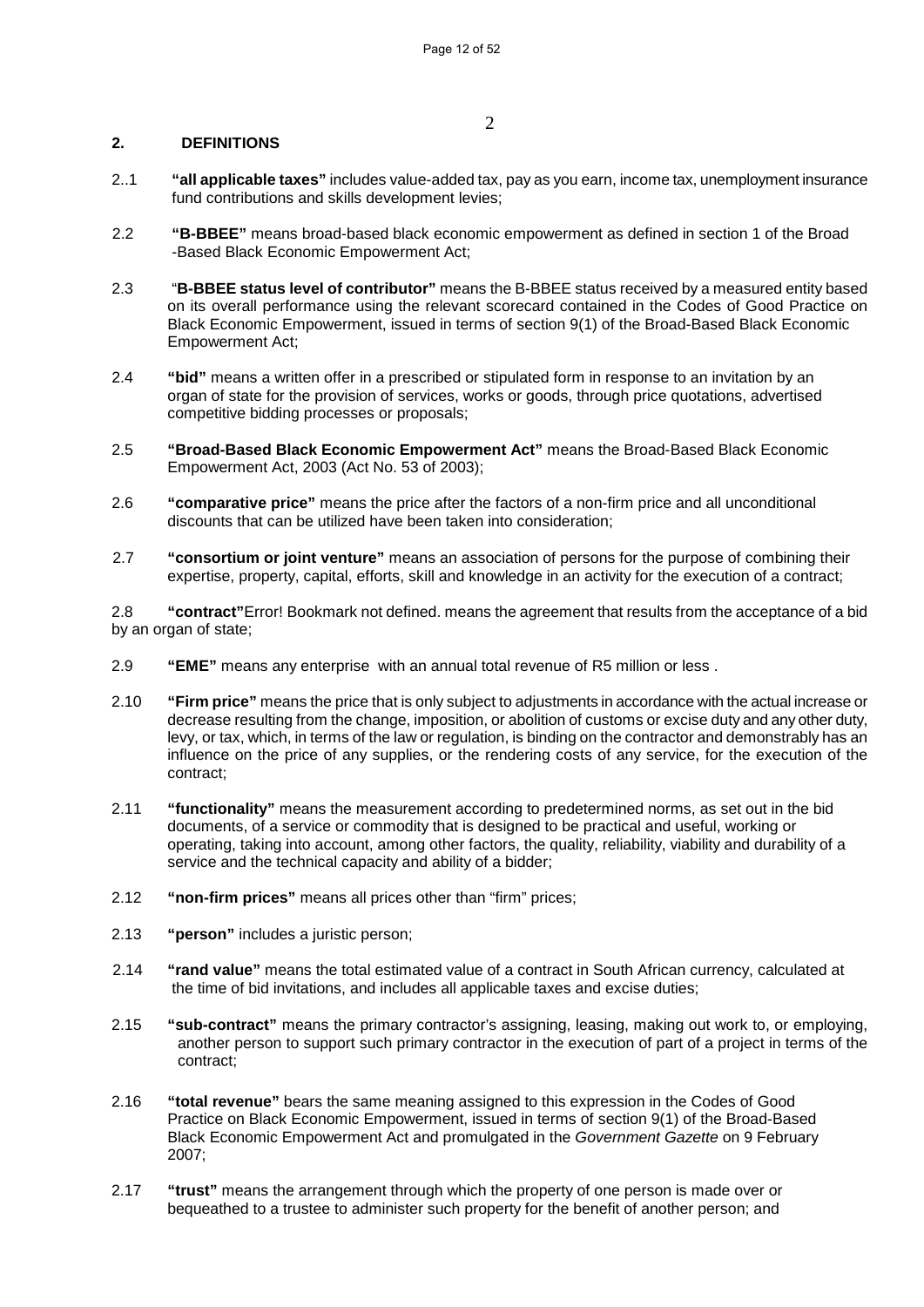2.18 **"trustee"** means any person, including the founder of a trust, to whom property is bequeathed in order for such property to be administered for the benefit of another person.

#### **3. ADJUDICATION USING A POINT SYSTEM**

- 3.1 The bidder obtaining the highest number of total points will be awarded the contract.
- 3.2 Preference points shall be calculated after prices have been brought to a comparative basis taking into account all factors of non-firm prices and all unconditional discounts;.
- 3.3 Points scored must be rounded off to the nearest 2 decimal places.
- 3.4 In the event that two or more bids have scored equal total points, the successful bid must be the one scoring the highest number of preference points for B-BBEE.
- 3.5 However, when functionality is part of the evaluation process and two or more bids have scored equal points including equal preference points for B-BBEE, the successful bid must be the one scoring the highest score for functionality.
- 3.6 Should two or more bids be equal in all respects, the award shall be decided by the drawing of lots.

#### **4. POINTS AWARDED FOR PRICE**

#### **4.1 THE 90/10**

A maximum of 90 points is allocated for price on the following basis:

#### **90/10**

$$
Ps = 90 \left( 1 - \frac{Pt - P \min}{P \min} \right)
$$

**Where** 

- Ps = Points scored for comparative price of bid under consideration
- $Pt =$  Comparative price of bid under consideration
- Pmin = Comparative price of lowest acceptable bid

#### **5. Points awarded for B-BBEE Status Level of Contribution**

5.1 In terms of Regulation 5 (2) and 6 (2) of the Preferential Procurement Regulations, preference points must be awarded to a bidder for attaining the B-BBEE status level of contribution in accordance with the table below:

| <b>B-BBEE Status Level of</b> | <b>Number of points</b> |  |
|-------------------------------|-------------------------|--|
| <b>Contributor</b>            | (90/10) system)         |  |
|                               | 10                      |  |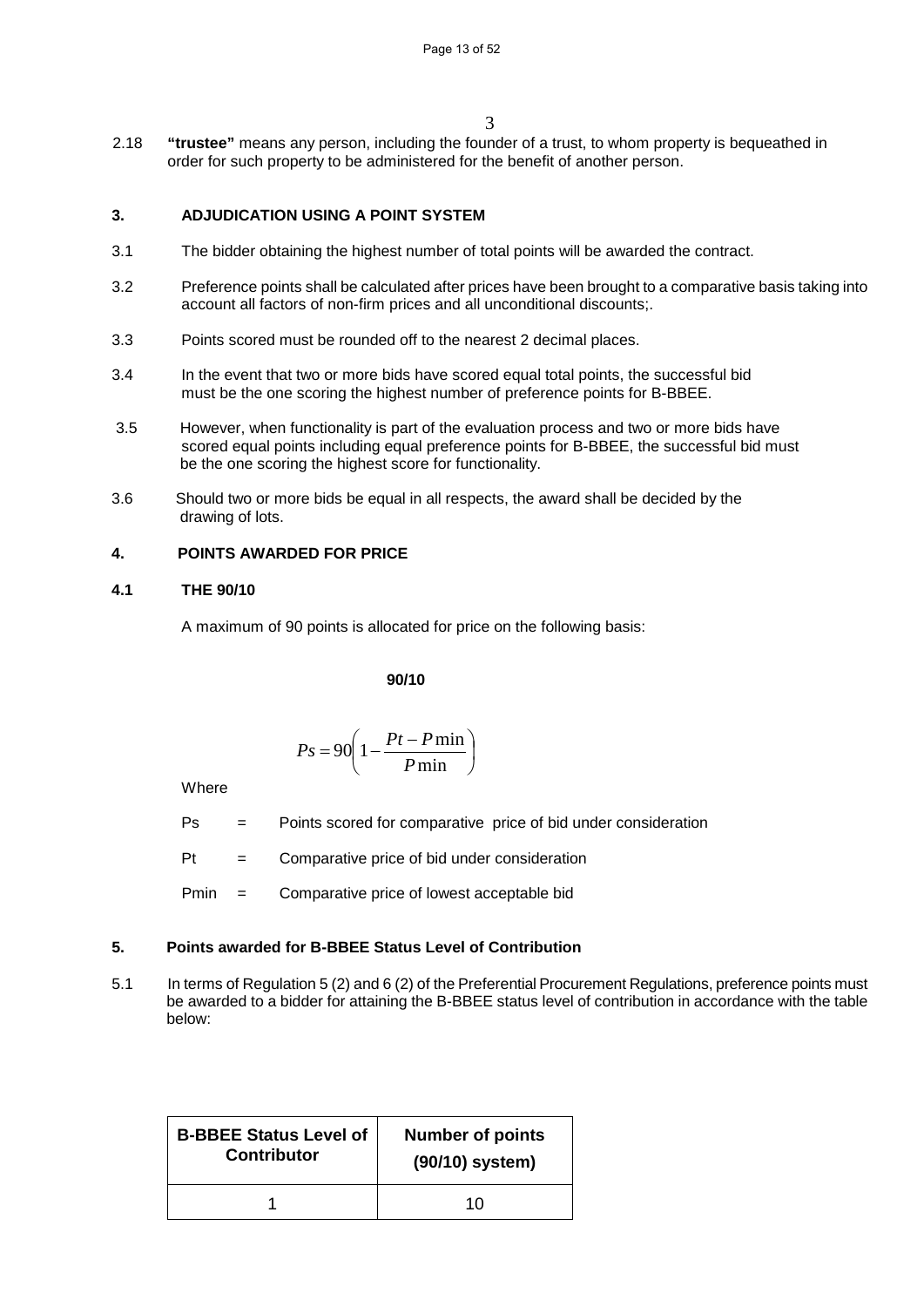| 2                            | 9              |
|------------------------------|----------------|
| 3                            | 8              |
| 4                            | 5              |
| 5                            | 4              |
| 6                            | 3              |
| 7                            | $\overline{2}$ |
| 8                            | 1              |
| Non-compliant<br>contributor |                |

- 5.2 Bidders who qualify as EMEs in terms of the B-BBEE Act must submit a certificate issued by an Accounting Officer as contemplated in the CCA or a Verification Agency accredited by SANAS or a Registered Auditor. Registered auditors do not need to meet the prerequisite for IRBA's approval for the purpose of conducting verification and issuing EMEs with B-BBEE Status Level Certificates.
- 5.3 Bidders other than EMEs must submit their original and valid B-BBEE status level verification certificate or a certified copy thereof, substantiating their B-BBEE rating issued by a Registered Auditor approved by IRBA or a Verification Agency accredited by SANAS.
- 5.4 A trust, consortium or joint venture, will qualify for points for their B-BBEE status level as a legal entity, provided that the entity submits their B-BBEE status level certificate.
- 5.5 A trust, consortium or joint venture will qualify for points for their B-BBEE status level as an unincorporated entity, provided that the entity submits their consolidated B-BBEE scorecard as if they were a group structure and that such a consolidated B-BBEE scorecard is prepared for every separate bid.
- 5.6 Tertiary institutions and public entities will be required to submit their B-BBEE status level certificates in terms of the specialized scorecard contained in the B-BBEE Codes of Good Practice.
- 5.7 A person will not be awarded points for B-BBEE status level if it is indicated in the bid documents that such a bidder intends sub-contracting more than 25% of the value of the contract to any other enterprise that does not qualify for at least the points that such a bidder qualifies for, unless the intended sub contractor is an EME that has the capability and ability to execute the sub-contract.
- 5.8 A person awarded a contract may not sub-contract more than 25% of the value of the contract to any other enterprise that does not have an equal or higher B-BBEE status level than the person concerned, unless the contract is sub-contracted to an EME that has the capability and ability to execute the sub-contract.

#### **6. BID DECLARATION**

6.1 Bidders who claim points in respect of B-BBEE Status Level of Contribution must complete the following:

#### **7. B-BBEE STATUS LEVEL OF CONTRIBUTION CLAIMED IN TERMS OF PARAGRAPHS 1.3.1.2 AND 5.1**

7.1 B-BBEE Status Level of Contribution: …………. = ……………(maximum of 10 points)

(Points claimed in respect of paragraph 7.1 must be in accordance with the table reflected in paragraph 5.1 and must be substantiated by means of a B-BBEE certificate issued by a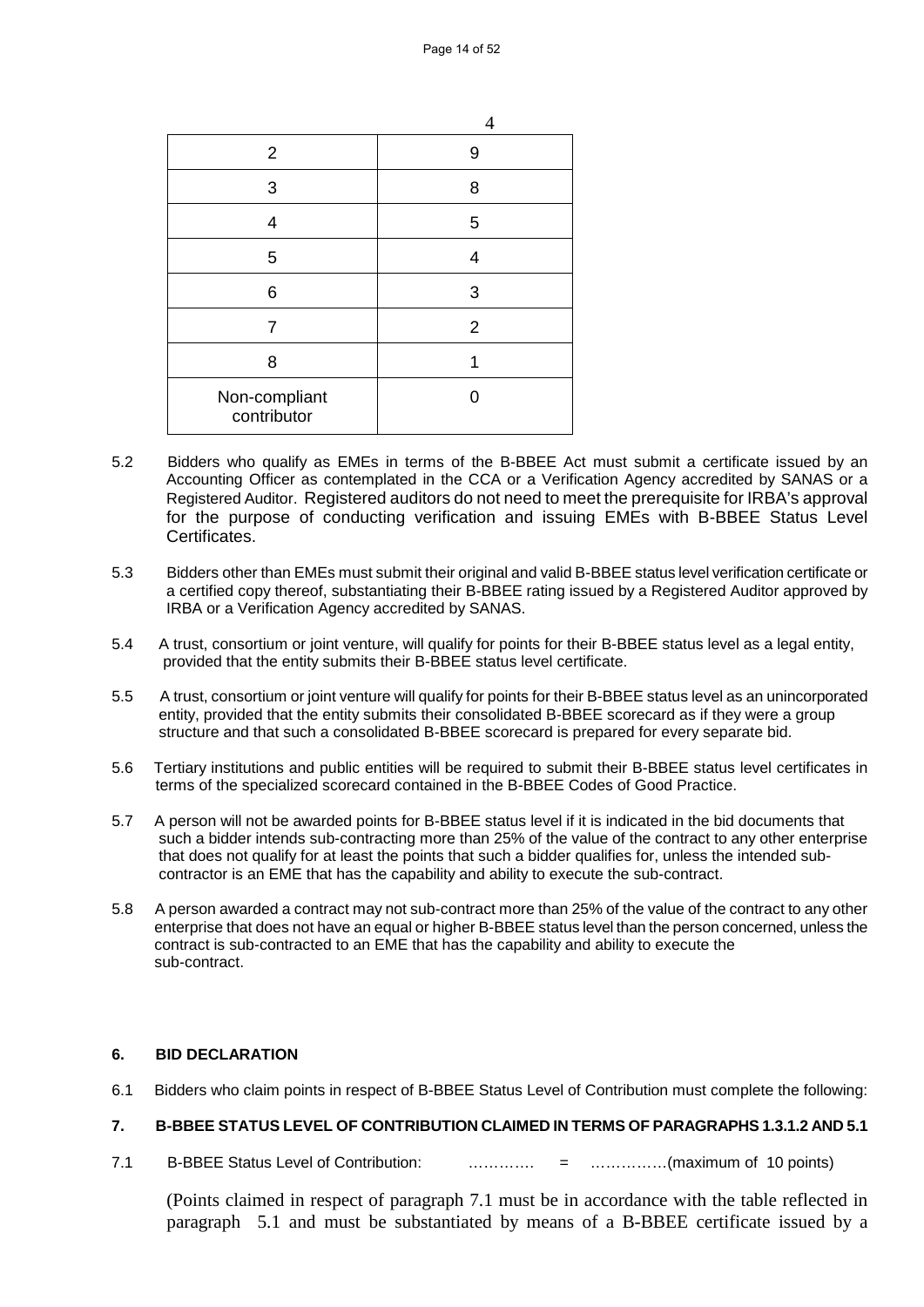5

Verification Agency accredited by SANAS or a Registered Auditor approved by IRBA or an Accounting Officer as contemplated in the CCA).

## **8 SUB-CONTRACTING**

## 8.1 Will any portion of the contract be sub-contracted? YES / NO (delete which is not applicable)

### 8.1.1 If yes, indicate:

- (i) what percentage of the contract will be subcontracted? ............……………….…%
- (ii) the name of the sub-contractor? …………………………………………………………..
- (iii) the B-BBEE status level of the sub-contractor? ……………..
- (iv) whether the sub-contractor is an EME? YES / NO (delete which is not applicable)

## **9 DECLARATION WITH REGARD TO COMPANY/FIRM**

| 9.1                    | Name of company/firm                                                                                                                                   |  |
|------------------------|--------------------------------------------------------------------------------------------------------------------------------------------------------|--|
| 9.2                    | VAT registration number                                                                                                                                |  |
| 9.3                    | Company registration number                                                                                                                            |  |
| 9.4                    | <b>TYPE OF COMPANY/ FIRM</b>                                                                                                                           |  |
| Ш<br>П<br>□            | Partnership/Joint Venture / Consortium<br>One person business/sole propriety<br>Close corporation<br>Company<br>(Pty) Limited<br>[TICK APPLICABLE BOX] |  |
| 9.5                    | DESCRIBE PRINCIPAL BUSINESS ACTIVITIES                                                                                                                 |  |
|                        |                                                                                                                                                        |  |
|                        |                                                                                                                                                        |  |
| 9.6                    | <b>COMPANY CLASSIFICATION</b>                                                                                                                          |  |
| П<br>□<br>$\mathbf{L}$ | Manufacturer<br>Supplier<br>Professional service provider<br>Other service providers, e.g. transporter, etc.<br><b>TICK APPLICABLE BOX</b>             |  |
| 9.7                    |                                                                                                                                                        |  |

- 9.8 I/we, the undersigned, who is / are duly authorised to do so on behalf of the company/firm, certify that the points claimed, based on the B-BBE status level of contribution indicated in paragraph 7 of the foregoing certificate, qualifies the company/ firm for the preference(s) shown and I / we acknowledge that:
	- (i) The information furnished is true and correct;
	- (ii) The preference points claimed are in accordance with the General Conditions as indicated in paragraph 1 of this form.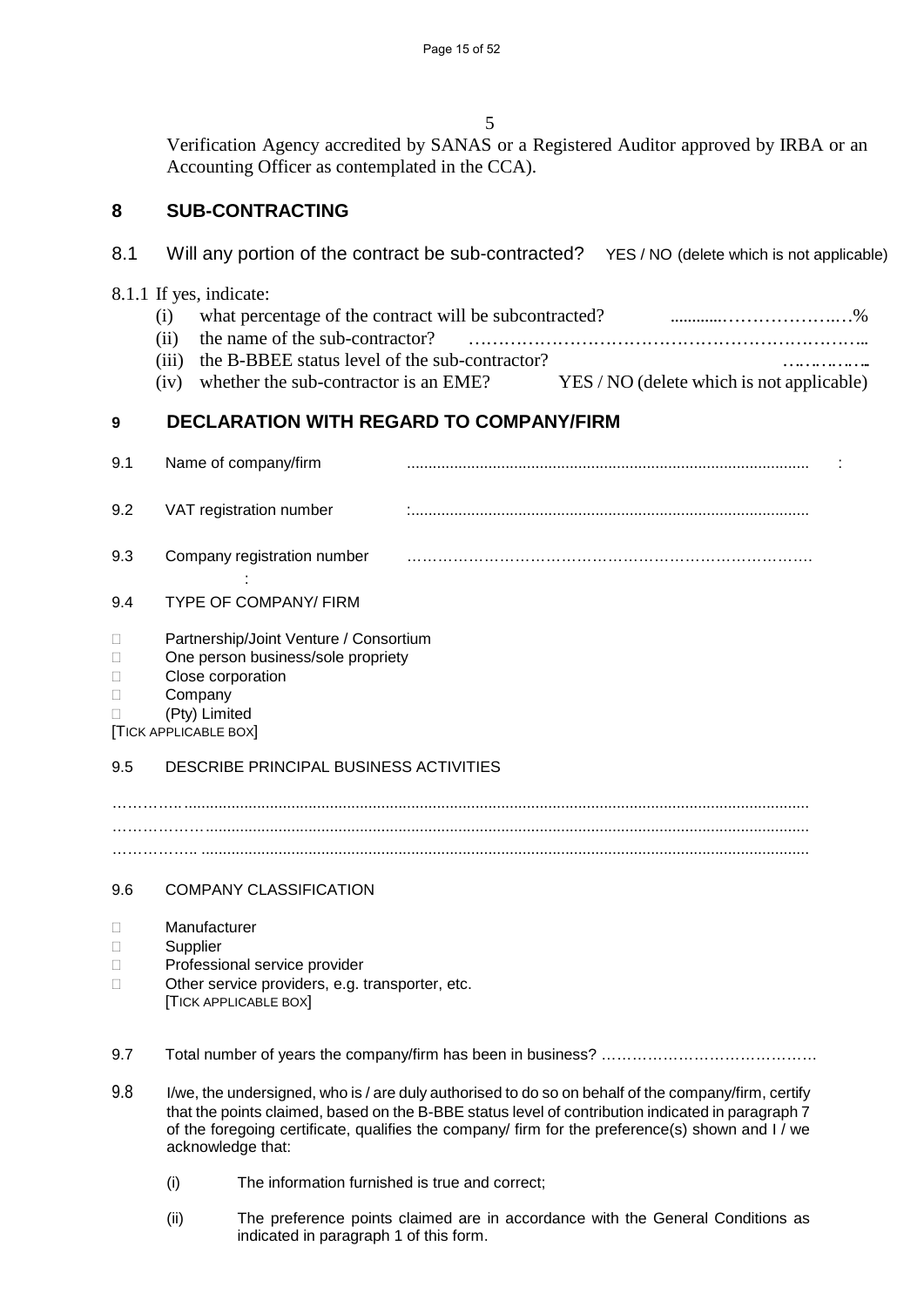- (iii) In the event of a contract being awarded as a result of points claimed as shown in paragraph 7, the contractor may be required to furnish documentary proof to the satisfaction of the purchaser that the claims are correct;
- (iv) If the B-BBEE status level of contribution has been claimed or obtained on a fraudulent basis or any of the conditions of contract have not been fulfilled, the purchaser may, in addition to any other remedy it may have –
	- (a) disqualify the person from the bidding process;
	- (b) recover costs, losses or damages it has incurred or suffered as a result of that person's conduct;
	- (c) cancel the contract and claim any damages which it has suffered as a result of having to make less favourable arrangements due to such cancellation;
	- (d) restrict the bidder or contractor, its shareholders and directors, or only the shareholders and directors who acted on a fraudulent basis, from obtaining business from any organ of state for a period not exceeding 10 years, after the audi alteram partem (hear the other side) rule has been applied; and
	- (e) forward the matter for criminal prosecution

#### **WITNESSES:**

1. ………………………………………

 …………………………………… SIGNATURE(S) OF BIDDER(S)

2. ………………………………………

| ADDRESS: |
|----------|
|          |
|          |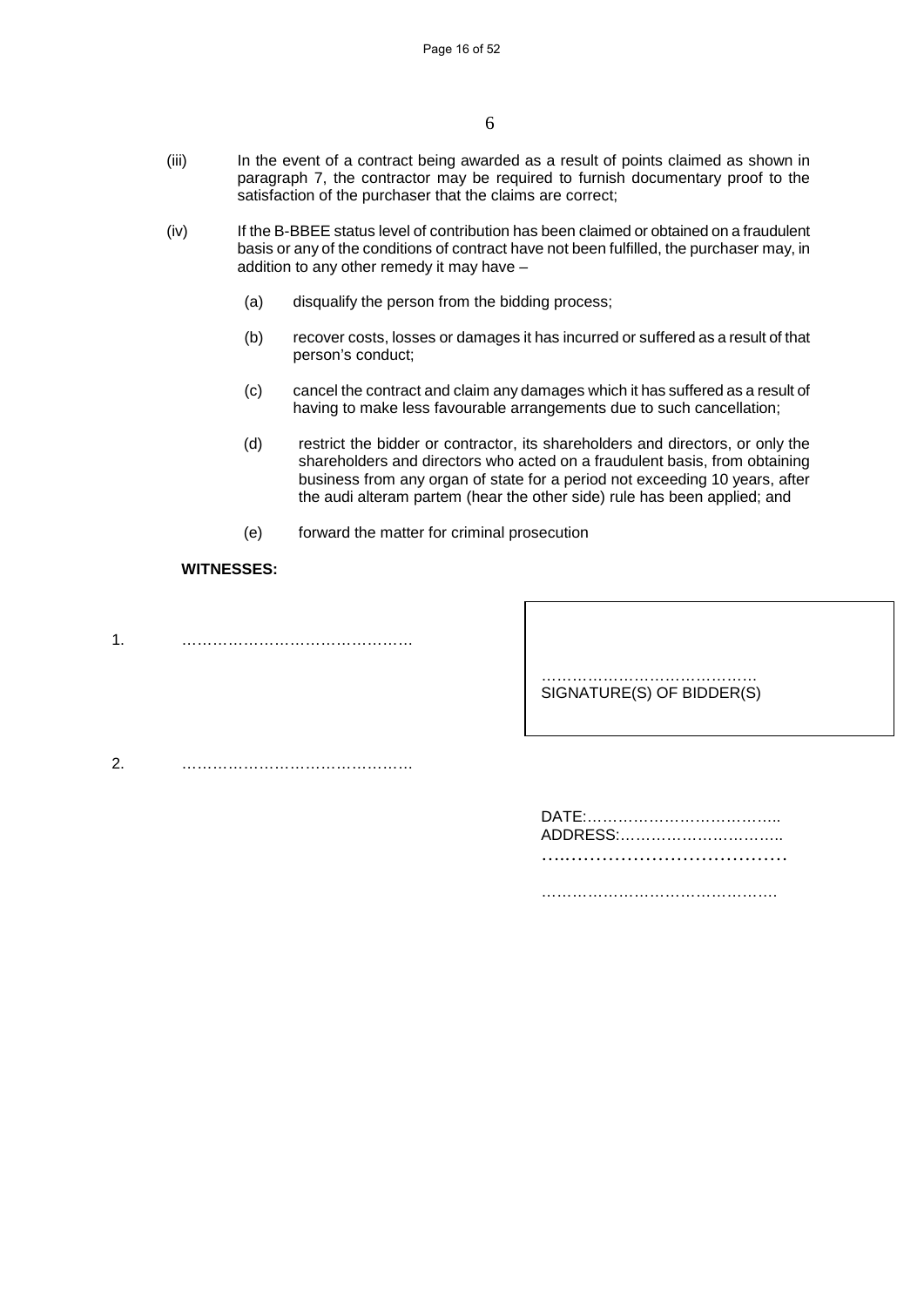

## **DECLARATION OF BIDDER'S PAST SUPPLY CHAIN MANAGEMENT PRACTICES**

- 1 This Standard Bidding Document must form part of all bids invited.
- 2 It serves as a declaration to be used by institutions in ensuring that when goods and services are being procured, all reasonable steps are taken to combat the abuse of the supply chain management system.
- 3 The bid of any bidder may be disregarded if that bidder, or any of its directors have
	- a. abused the institution's supply chain management system;
	- b. committed fraud or any other improper conduct in relation to such system; or
	- c. failed to perform on any previous contract.
- **4 In order to give effect to the above, the following questionnaire must be completed and submitted with the bid.**

| <b>Item</b> | <b>Question</b>                                                                                                                                                                                                                                                             | Yes | N <sub>0</sub> |
|-------------|-----------------------------------------------------------------------------------------------------------------------------------------------------------------------------------------------------------------------------------------------------------------------------|-----|----------------|
| 4.1         | Is the bidder or any of its directors listed on the National Treasury's Database of<br>Restricted Suppliers as companies or persons prohibited from doing business with the<br>public sector?                                                                               | Yes | No             |
|             | (Companies or persons who are listed on this Database were informed in writing<br>of this restriction by the Accounting Officer/Authority of the institution that<br>imposed the restriction after the <i>audi alteram partem</i> rule was applied).                        |     |                |
|             | The Database of Restricted Suppliers now resides on the National Treasury's<br>website(www.treasury.gov.za) and can be accessed by clicking on its link at the<br>bottom of the home page.                                                                                  |     |                |
| 4.1.1       | If so, furnish particulars:                                                                                                                                                                                                                                                 |     |                |
| 4.2         | Is the bidder or any of its directors listed on the Register for Tender Defaulters in<br>terms of section 29 of the Prevention and Combating of Corrupt Activities Act (No 12<br>of 2004)?<br>The Register for Tender Defaulters can be accessed on the National Treasury's | Yes | No             |
|             | website (www.treasury.gov.za) by clicking on its link at the bottom of the home<br>page.                                                                                                                                                                                    |     |                |
| 4.2.1       | If so, furnish particulars:                                                                                                                                                                                                                                                 |     |                |
| 4.3         | Was the bidder or any of its directors convicted by a court of law (including a court<br>outside of the Republic of South Africa) for fraud or corruption during the past five<br>years?                                                                                    | Yes | N <sub>0</sub> |
| 4.3.1       | If so, furnish particulars:                                                                                                                                                                                                                                                 |     |                |
| 4.4         | Was any contract between the bidder and any organ of state terminated during the past<br>five years on account of failure to perform on or comply with the contract?                                                                                                        | Yes | N <sub>0</sub> |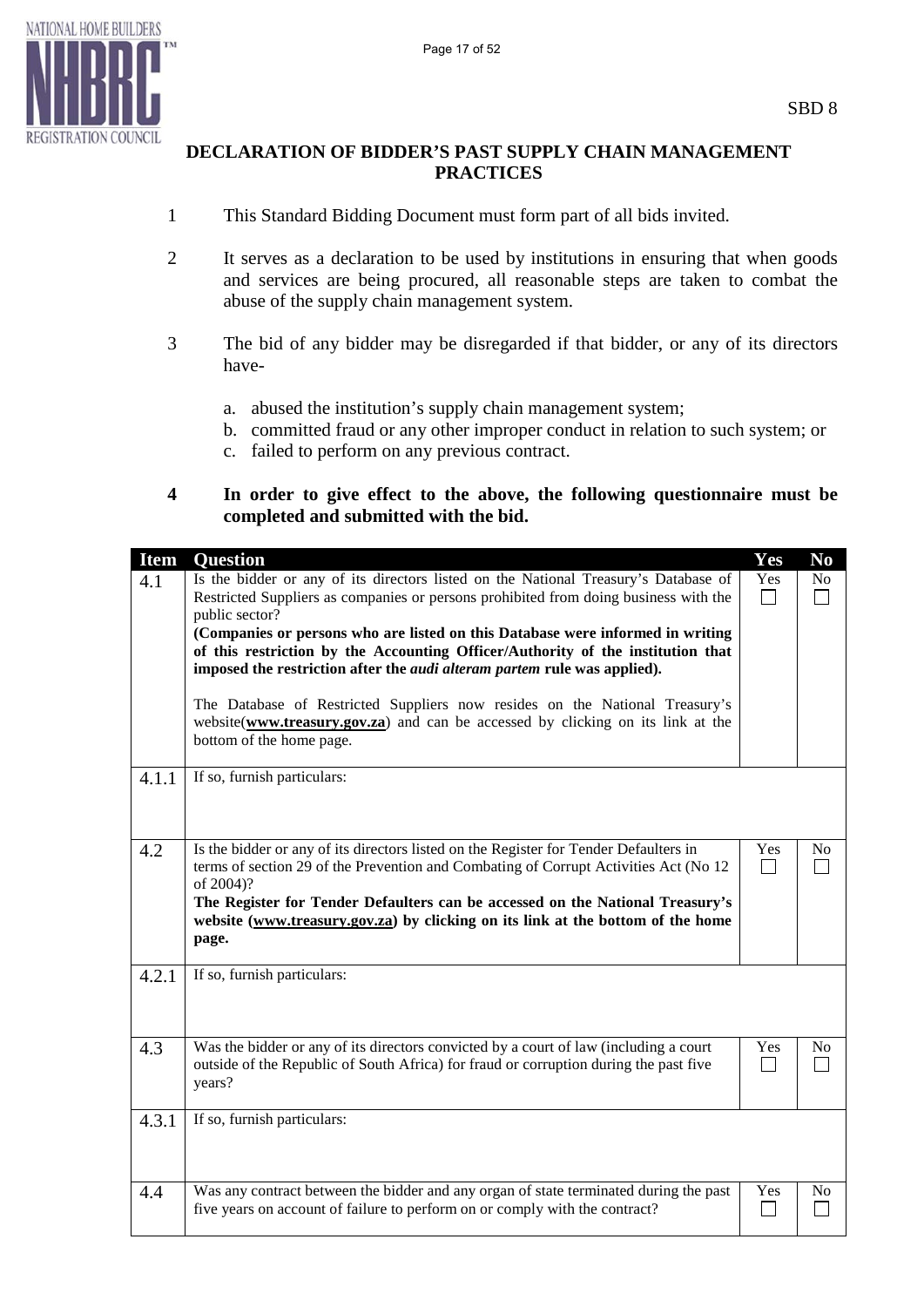

**SBD 8**

### **CERTIFICATION**

### **I, THE UNDERSIGNED (FULL NAME)………………………………………………… CERTIFY THAT THE INFORMATION FURNISHED ON THIS DECLARATION FORM IS TRUE AND CORRECT.**

**I ACCEPT THAT, IN ADDITION TO CANCELLATION OF A CONTRACT, ACTION MAY BE TAKEN AGAINST ME SHOULD THIS DECLARATION PROVE TO BE FALSE.**

| Signature | Date |
|-----------|------|

 **………………………………………... …………………………..** 

 **………………………………………. ………………………….. Position Contract Position Position Position** Position Position Position Position Position Position Position Position Position Position Position Position Position Position Position Position Position Position Position Posi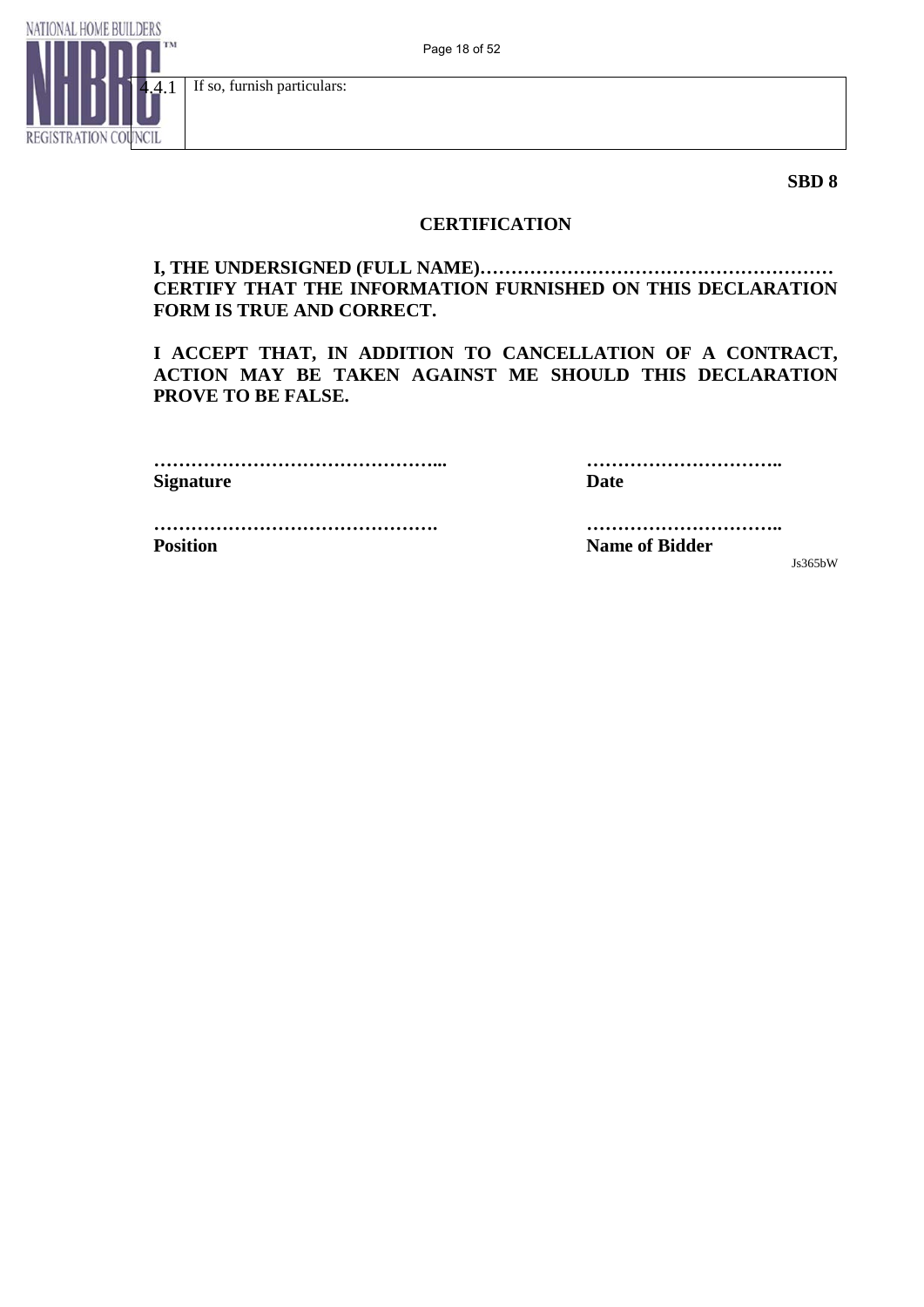

## **CERTIFICATE OF INDEPENDENT BID DETERMINATION**

- 1 This Standard Bidding Document (SBD) must form part of all bids<sup>1</sup> invited.
- 2 Section 4 (1) (b) (iii) of the Competition Act No. 89 of 1998, as amended, prohibits an agreement between, or concerted practice by, firms, or a decision by an association of firms, if it is between parties in a horizontal relationship and if it involves collusive bidding (or bid rigging).² Collusive bidding is a *pe se* prohibition meaning that it cannot be justified under any grounds.
- 3 Treasury Regulation 16A9 prescribes that accounting officers and accounting authorities must take all reasonable steps to prevent abuse of the supply chain management system and authorizes accounting officers and accounting authorities to:
	- a. disregard the bid of any bidder if that bidder, or any of its directors have abused the institution's supply chain management system and or committed fraud or any other improper conduct in relation to such system.
	- b. cancel a contract awarded to a supplier of goods and services if the supplier committed any corrupt or fraudulent act during the bidding process or the execution of that contract.
- 4 This SBD serves as a certificate of declaration that would be used by institutions to ensure that, when bids are considered, reasonable steps are taken to prevent any form of bid-rigging.
- 5 In order to give effect to the above, the attached Certificate of Bid Determination (SBD 9) must be completed and submitted with the bid:

**¹ Includes price quotations, advertised competitive bids, limited bids and proposals.** 

**² Bid rigging (or collusive bidding) occurs when businesses, that would otherwise be expected to compete, secretly conspire to raise prices or lower the quality of goods and / or services for purchasers who wish to acquire goods and / or services through a bidding process. Bid rigging is, therefore, an agreement between competitors not to compete.**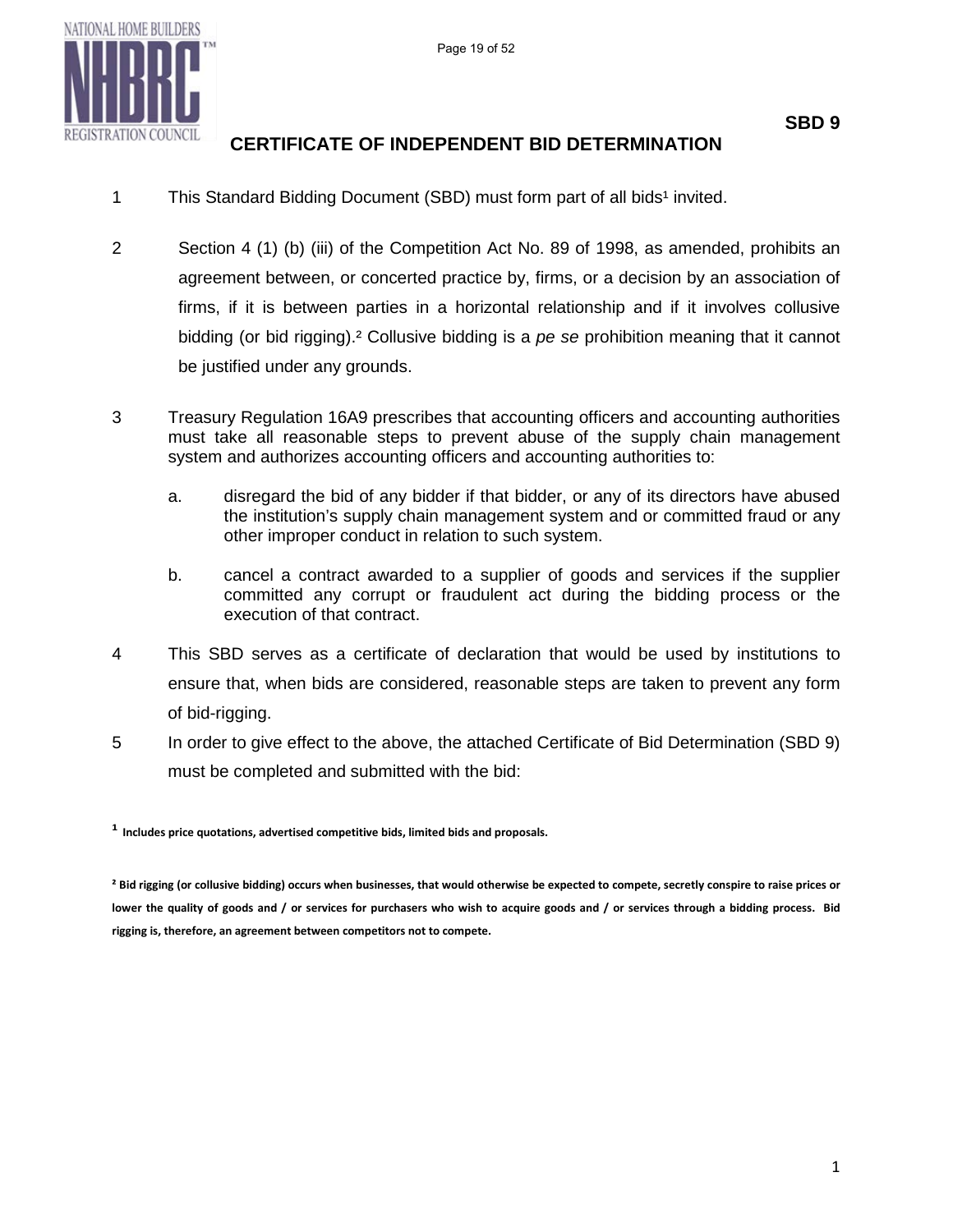



## **CERTIFICATE OF INDEPENDENT BID DETERMINATION**

I, the undersigned, in submitting the accompanying bid:

(Bid Number and Description)

\_\_\_\_\_\_\_\_\_\_\_\_\_\_\_\_\_\_\_\_\_\_\_\_\_\_\_\_\_\_\_\_\_\_\_\_\_\_\_\_\_\_\_\_\_\_\_\_\_\_\_\_\_\_\_\_\_\_\_\_\_\_\_\_\_\_\_\_\_\_\_\_

in response to the invitation for the bid made by:

\_\_\_\_\_\_\_\_\_\_\_\_\_\_\_\_\_\_\_\_\_\_\_\_\_\_\_\_\_\_\_\_\_\_\_\_\_\_\_\_\_\_\_\_\_\_\_\_\_\_\_\_\_\_\_\_\_\_\_\_\_\_\_\_\_\_\_\_\_\_\_\_\_\_\_\_\_\_ (Name of Institution)

do hereby make the following statements that I certify to be true and complete in every respect:

I certify, on behalf of: the same of the same of the same of the same of the same of the same of the same of the same of the same of the same of the same of the same of the same of the same of the same of the same of the s

(Name of Bidder)

- 1. I have read and I understand the contents of this Certificate;
- 2. I understand that the accompanying bid will be disqualified if this Certificate is found not to be true and complete in every respect;
- 3. I am authorized by the bidder to sign this Certificate, and to submit the accompanying bid, on behalf of the bidder;
- 4. Each person whose signature appears on the accompanying bid has been authorized by the bidder to determine the terms of, and to sign the bid, on behalf of the bidder;
- 5. For the purposes of this Certificate and the accompanying bid, I understand that the word "competitor" shall include any individual or organization, other than the bidder, whether or not affiliated with the bidder, who:
	- (a) has been requested to submit a bid in response to this bid invitation;
	- (b) could potentially submit a bid in response to this bid invitation, based on their qualifications, abilities or experience; and
	- (c) provides the same goods and services as the bidder and/or is in the same line of business as the bidder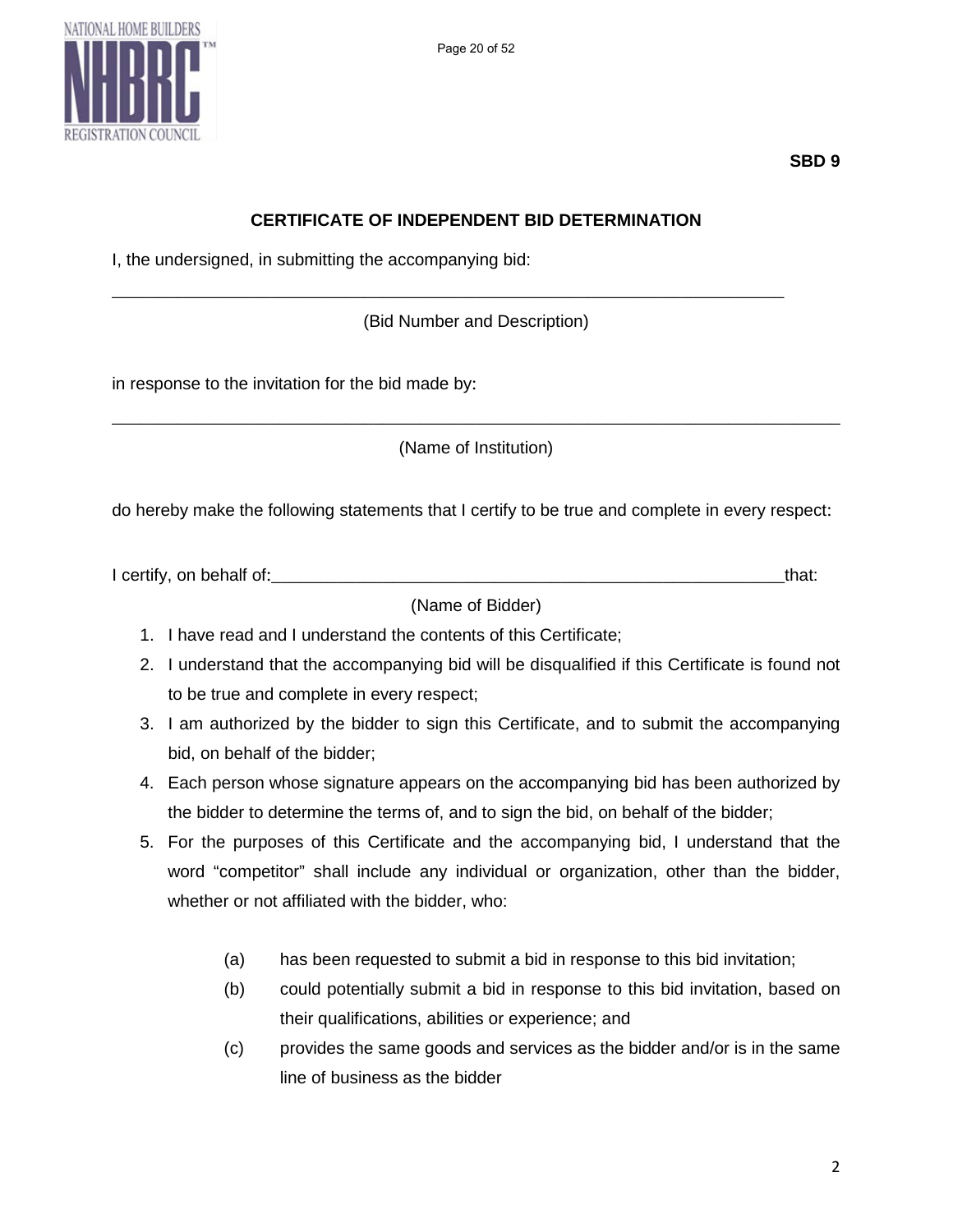

- 6. The bidder has arrived at the accompanying bid independently from, and without consultation, communication, agreement or arrangement with any competitor. However communication between partners in a joint venture or consortium<sup>3</sup> will not be construed as collusive bidding.
- 7. In particular, without limiting the generality of paragraphs 6 above, there has been no consultation, communication, agreement or arrangement with any competitor regarding:
	- (a) prices;
	- (b) geographical area where product or service will be rendered (market allocation)
	- (c) methods, factors or formulas used to calculate prices;
	- (d) the intention or decision to submit or not to submit, a bid;
	- (e) the submission of a bid which does not meet the specifications and conditions of the bid; or
	- (f) bidding with the intention not to win the bid.
- 8. In addition, there have been no consultations, communications, agreements or arrangements with any competitor regarding the quality, quantity, specifications and conditions or delivery particulars of the products or services to which this bid invitation relates.
- 9. The terms of the accompanying bid have not been, and will not be, disclosed by the bidder, directly or indirectly, to any competitor, prior to the date and time of the official bid opening or of the awarding of the contract.

**³ Joint venture or Consortium means an association of persons for the purpose of combining their expertise, property, capital, efforts, skill and knowledge in an activity for the execution of a contract.**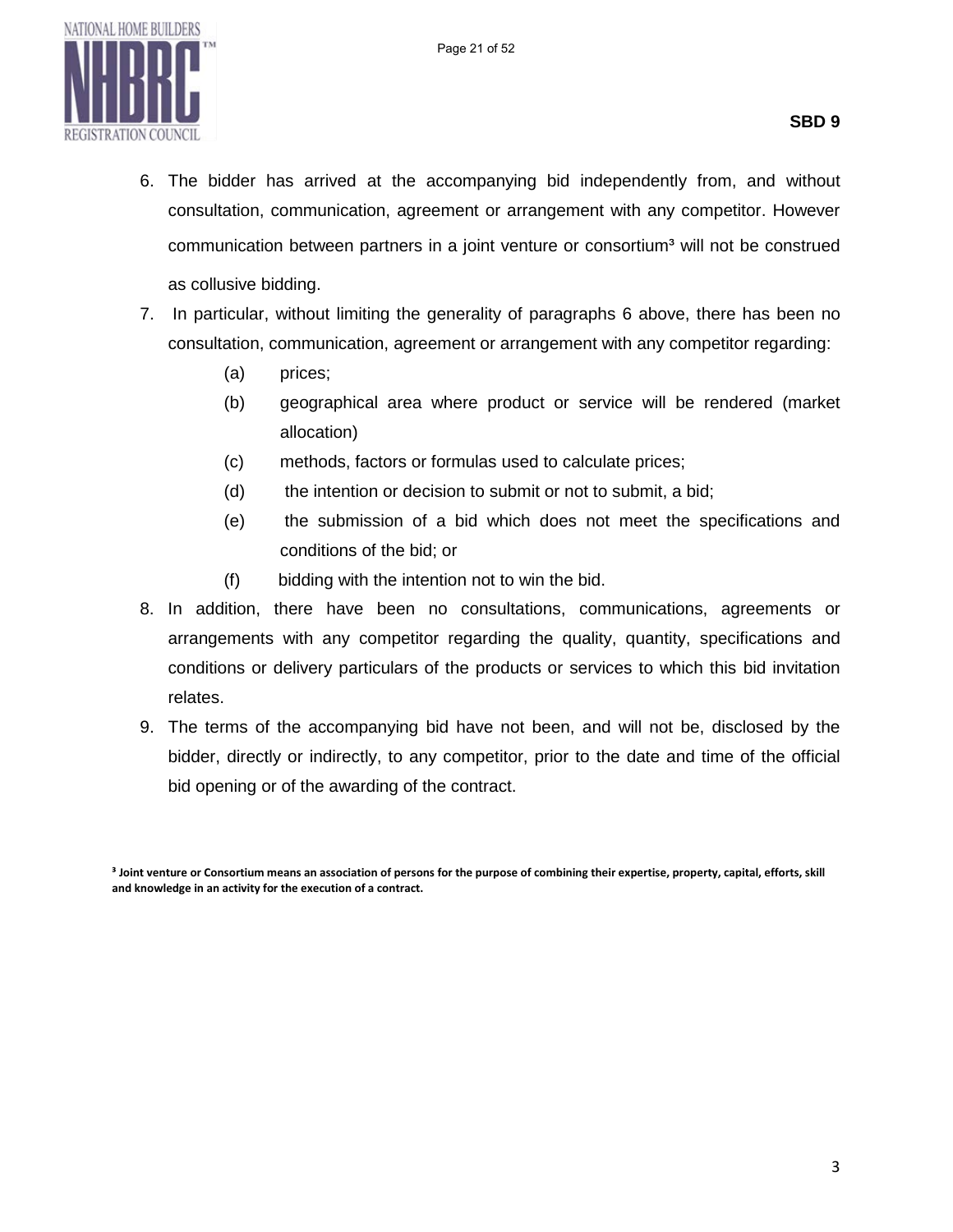

10. I am aware that, in addition and without prejudice to any other remedy provided to combat any restrictive practices related to bids and contracts, bids that are suspicious will be reported to the Competition Commission for investigation and possible imposition of administrative penalties in terms of section 59 of the Competition Act No 89 of 1998 and or may be reported to the National Prosecuting Authority (NPA) for criminal investigation and or may be restricted from conducting business with the public sector for a period not exceeding ten (10) years in terms of the Prevention and Combating of Corrupt Activities Act No 12 of 2004 or any other applicable legislation.

| Signature | Date           |
|-----------|----------------|
|           |                |
| Position  | Name of Bidder |
|           | Js914w2        |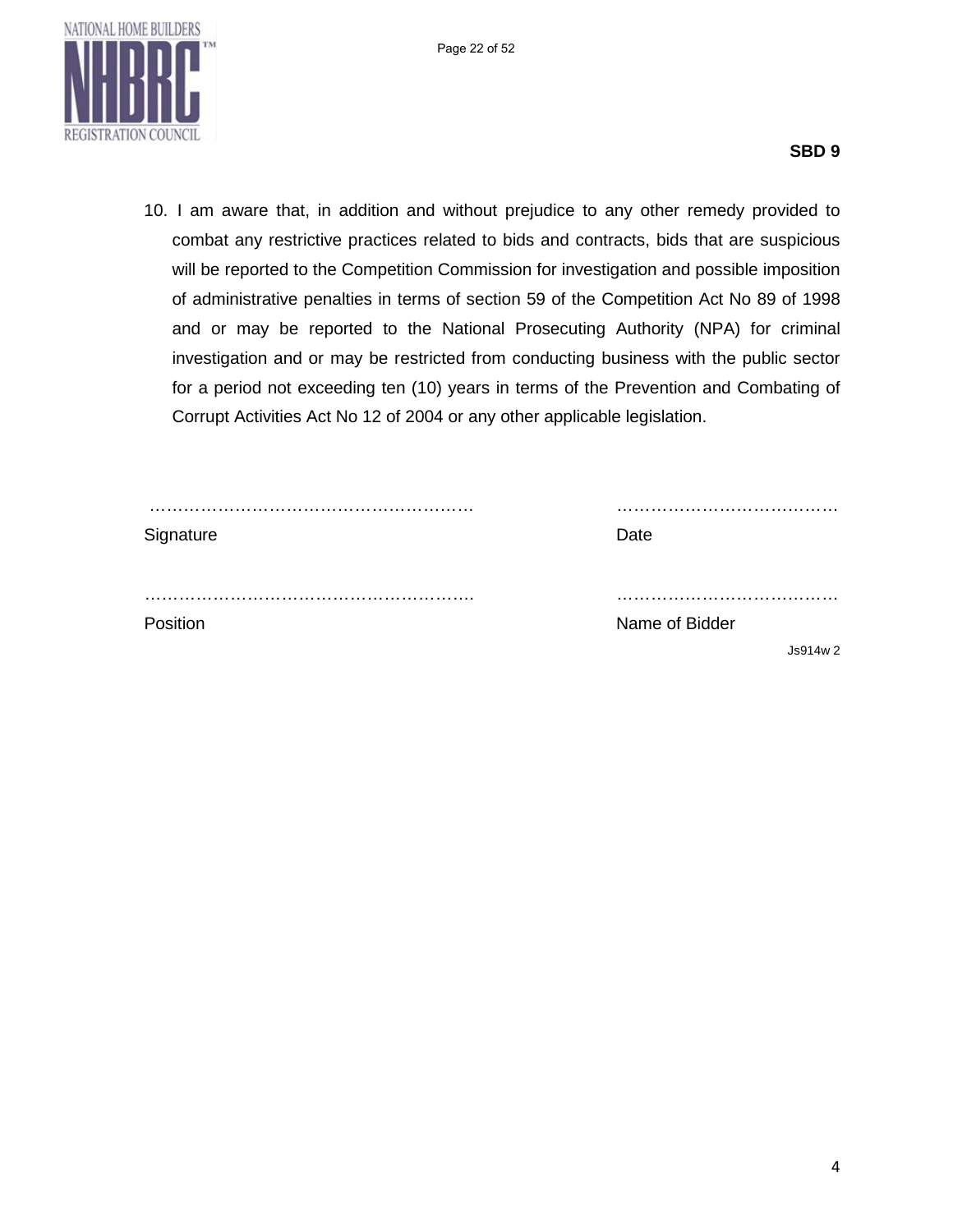

**REQUEST FOR PROPOSAL: APPOINTMENT OF PANEL OF RECRUITMENT AGENCIES TO BE LISTED ON THE NHBRC PANEL OF RECRUITERS TO PROVIDE RECRUITMENT SERVICES FOR A PERIOD OF THREE (03) YEARS** 

**RFP NO.: NHBRC NHBRC 06/2015 CLOSING DATE: 18 September 2015 TIME: 11H00** 

NAME OF COMPANY:

\_\_\_\_\_\_\_\_\_\_\_\_\_\_\_\_\_\_\_\_\_\_\_\_\_\_\_\_\_\_\_\_\_\_\_\_\_\_\_\_\_\_\_\_\_\_\_\_\_\_\_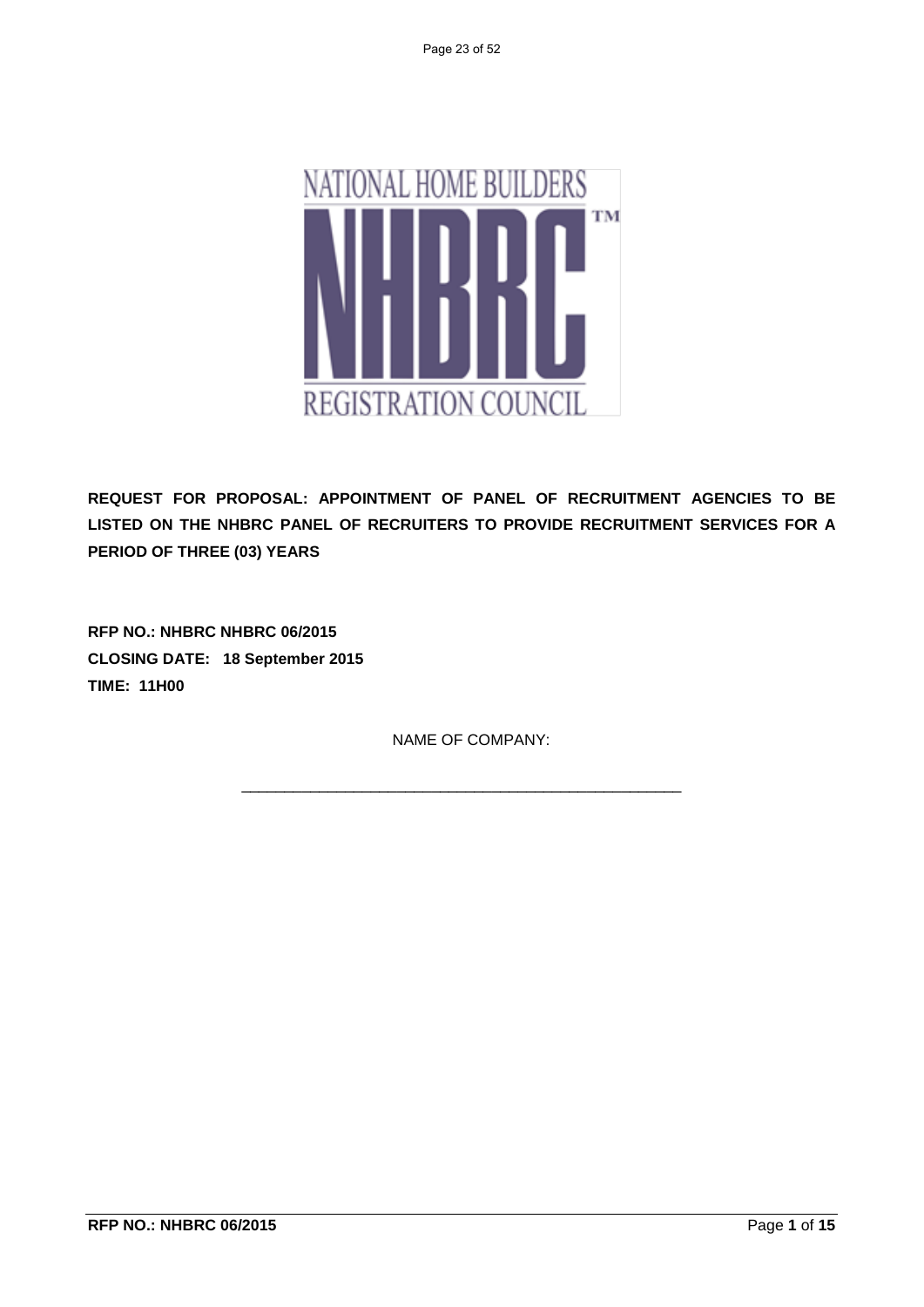| <b>TABLE OF CONTENTS</b>                                        | PAGE NO.       |
|-----------------------------------------------------------------|----------------|
| 1. Terms and Conditions                                         | $\mathbf{3}$   |
| 2. About NHBRC                                                  | 6              |
| 3. Risk Management by the NHBRC                                 | 6              |
| 4. Business Overview                                            | $\overline{7}$ |
| 5. Technical Information to be submitted by service provider(s) | 8              |
| 6. Technical Evaluation Criteria                                | 11             |
| 7. RFP Submission instructions                                  | 13             |
| 8. Availability of RFP document                                 | 13             |
| 9. RFP closing date                                             | 14             |
| 10. Enquiries should be directed                                | 14             |
| 11. Submission of proposal                                      | 14             |
| 12. Checklist and SBD forms                                     | 15             |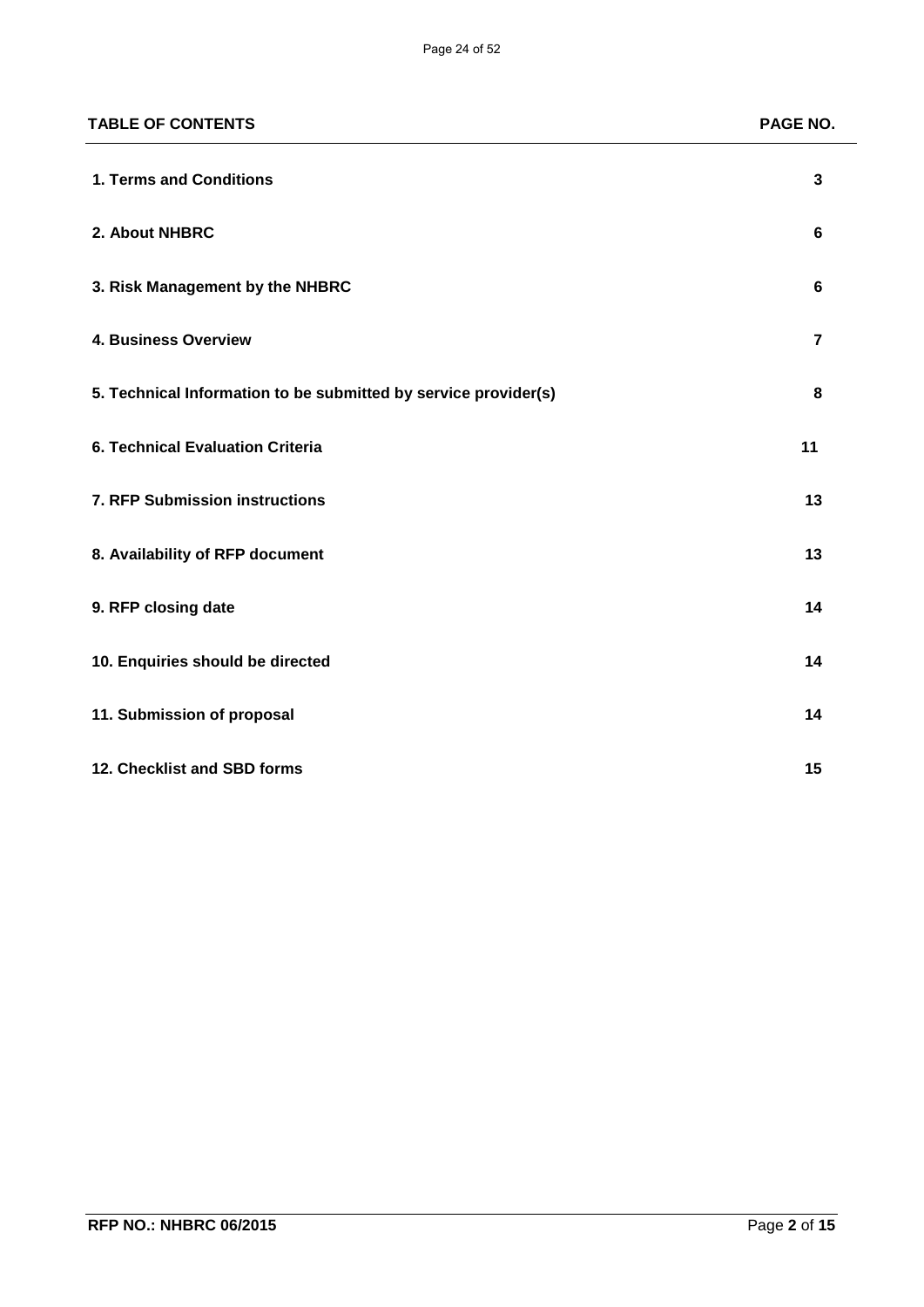#### **TERMS AND CONDITIONS**

**This Request for Proposal (RFP) has been compiled by the NHBRC and it is made available to the Bidders on the following basis.**

**Bidders submitting a Bid in response to this RFP are deemed to do so, on the basis that they acknowledge and accept the terms and conditions set out below:**

- 2.1. The NHBRC reserves the right to amend, modify or withdraw this RFP or amend, modify or terminate any of the procedures or requirements set out herein at any time and from time to time, without prior notice and without liability to compensate or reimburse any person.
- 2.2. The NHBRC reserves the right to carry out site inspections or call for supporting documentation in order to confirm any information provided by a Bidder in its RFP Bid.
- 2.3. This RFP is not intended to form the basis of a decision to enter into any transaction involving the NHBRC, and does not constitute an offer or recommendation to enter into such transaction, or an intention to enter into any legal relationship with any person.
- 2.4. The distribution of this RFP outside the Republic of South Africa may be restricted or prohibited by the laws of other countries. Recipients of this RFP are advised to familiarize themselves with and comply with all such restrictions or prohibitions applicable in those jurisdictions, and neither the NHBRC, nor any of their respective directors, officers, employees, agents, representatives or advisors, accepts liability to any person for any damages arising out of or in connection with the breach of any restriction or provision outside the Republic of South Africa. Persons contemplating submitting a Bid are advised to obtain legal advice as to the possible consequences thereof in terms of the law of the jurisdictions in which they are located.
- 2.5. Recipients of this RFP document may only distribute it to other parties whom they wish to involve as part of their Bidder consortium in submitting a Bid.
- 2.6. Neither the NHBRC nor any of their respective directors, officers, employees, agents, representatives or advisors will assume any obligation for any costs or expenses incurred by any party in or associated with preparing or submitting a Bid in response to the RFP.
- 2.7. No entity may be involved, whether directly or indirectly, in more than one Bid in response to this RFP. A failure to comply with this requirement may, within the sole discretion of the NHBRC, result in disqualification of the relevant entity.
- 2.8. Any material change in the control and/or composition of any Bidder or any core member of a Bidder after submission of a Bid, shall require the prior written approval of the NHBRC, and any failure to seek such approval from the NHBRC shall result in the NHBRC being entitled, in its sole discretion, to exclude the relevant Bidder from any further participation in the bid process. The NHBRC shall be the sole arbiter as to what constitutes a "material change in the control and/or composition of any Bidder", and as to what constitutes a "core member of a Bidder" for purposes of such approval. Any request for such approval shall be made to the NHBRC's Supply Chain Management in writing and shall provide sufficient reasons and information to allow the NHBRC to make a decision. The NHBRC reserves the right to accept or reject any such request for approval at its sole discretion.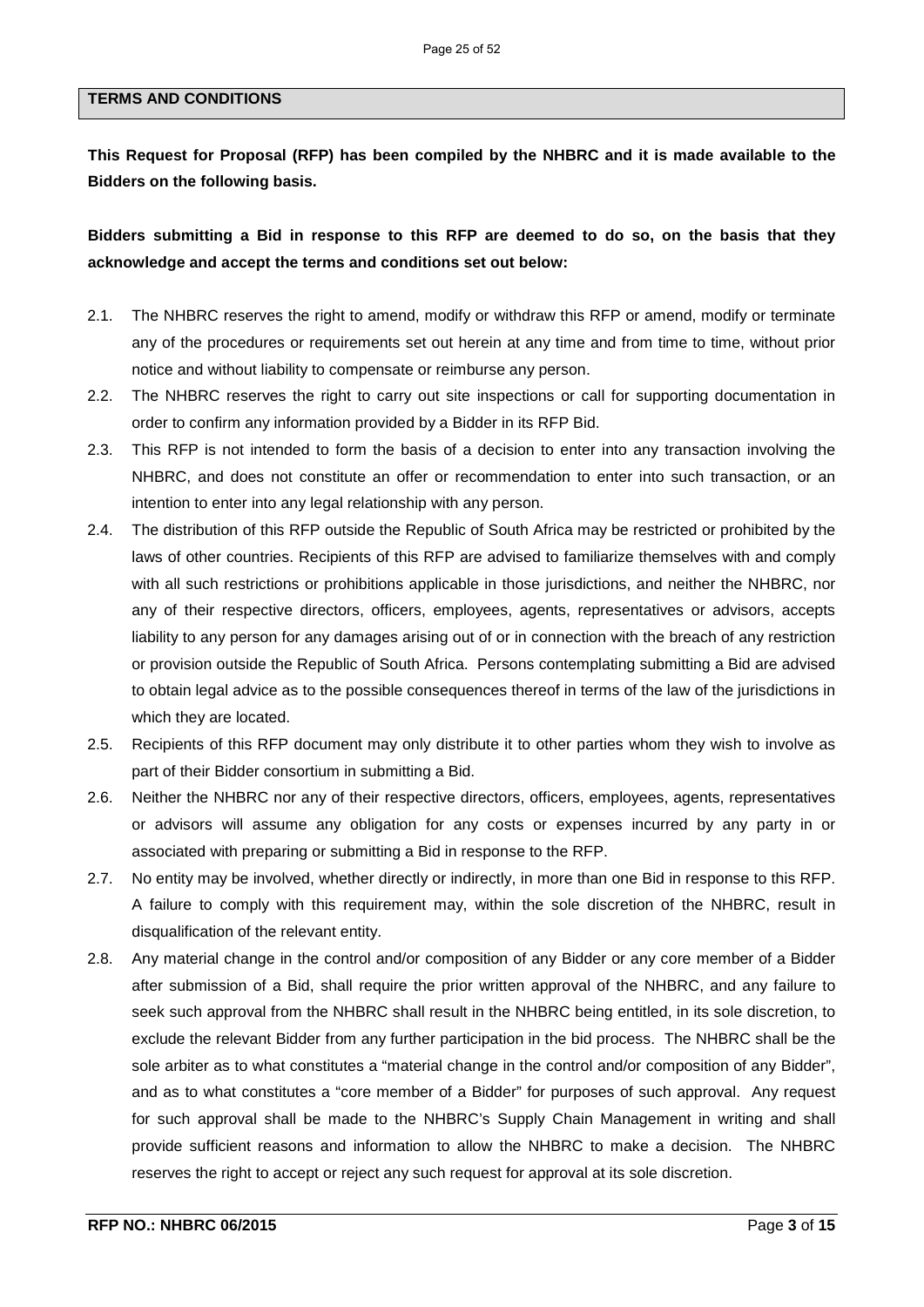- 2.9. Briefing Session: Should the briefing session be held, the sharing of information and clarifications of issues related to this Bid, as given by the NHBRC during such session will form part of this Bid and responses.
- 2.10. Any requirement set out in this RFP that stipulates the form and/or content of any aspect of a Bid, is stipulated for the sole benefit of the NHBRC, and save as expressly stated to the contrary, may be waived by the NHBRC in its sole discretion at any stage in the RFP process.
- 2.11. The NHBRC and its advisors may rely on a Bid as being accurate and Corporate in relation to the information and proposals provided therein by the Bidders.
- 2.12. All Bids submitted to NHBRC will become the property of the NHBRC and will as such not be returned to the Bidder. The NHBRC will make all reasonable efforts to maintain proposals in confidence. Proprietary information should be identified as such in each proposal.
- 2.13. If the NHBRC amends this RFP, the amendment will be sent to each Bidder in writing or publicized as the case maybe. No oral amendments by any person will be considered or acknowledged.
- 2.14. RFP shall be considered irregular if they show any omissions, alteration of form, additions, or conditions not called for, or irregularities of any kind. However, the NHBRC reserves the right to waive any irregularities and to make award in the best interest of the company.
- 2.15. The NHBRC reserves the right to accept or reject in part or whole any bid submitted, and to waive any technicalities for the best interest of the company.
- 2.16. RFP's shall be rejected, among other reasons, for any of the following specific reasons:
	- 2.16.1. RFP's received after the closing date and time as specified.
	- 2.16.2. Unbalanced value of any items.
	- 2.16.3. If the original Tax Clearance Certificate is not submitted
	- 2.16.4. RFP documents not initialed on every page, and
	- 2.16.5. RFP containing irregularities.
	- 2.16.6. Potential service provider(s)s shall be disqualified and their RFP's not considered, among other reasons, for any of the following specific reasons:
	- 2.16.7. Reason for believing collusion among bidders.
	- 2.16.8. The service provider(s) being in arrears on any existing contract or having defaulted on previous contracts.

Uncompleted work that in the judgment of the company shall prevent or hinder the prompt completion of additional work, if awarded.

- 2.17. The NHBRC reserves the right to require that any bidder provide a formal presentation of its RFP at a date and time to be determined by the NHBRC. The NHBRC shall provide all instructions and clarification regarding the purpose and scope of the demonstration. All expenses must be borne by the bidder.
- 2.18. All costs associated with the preparation and submission of the Bid is the responsibility of the Service provider(s). The costs shall not be chargeable to the NHBRC by successful or unsuccessful Bidder.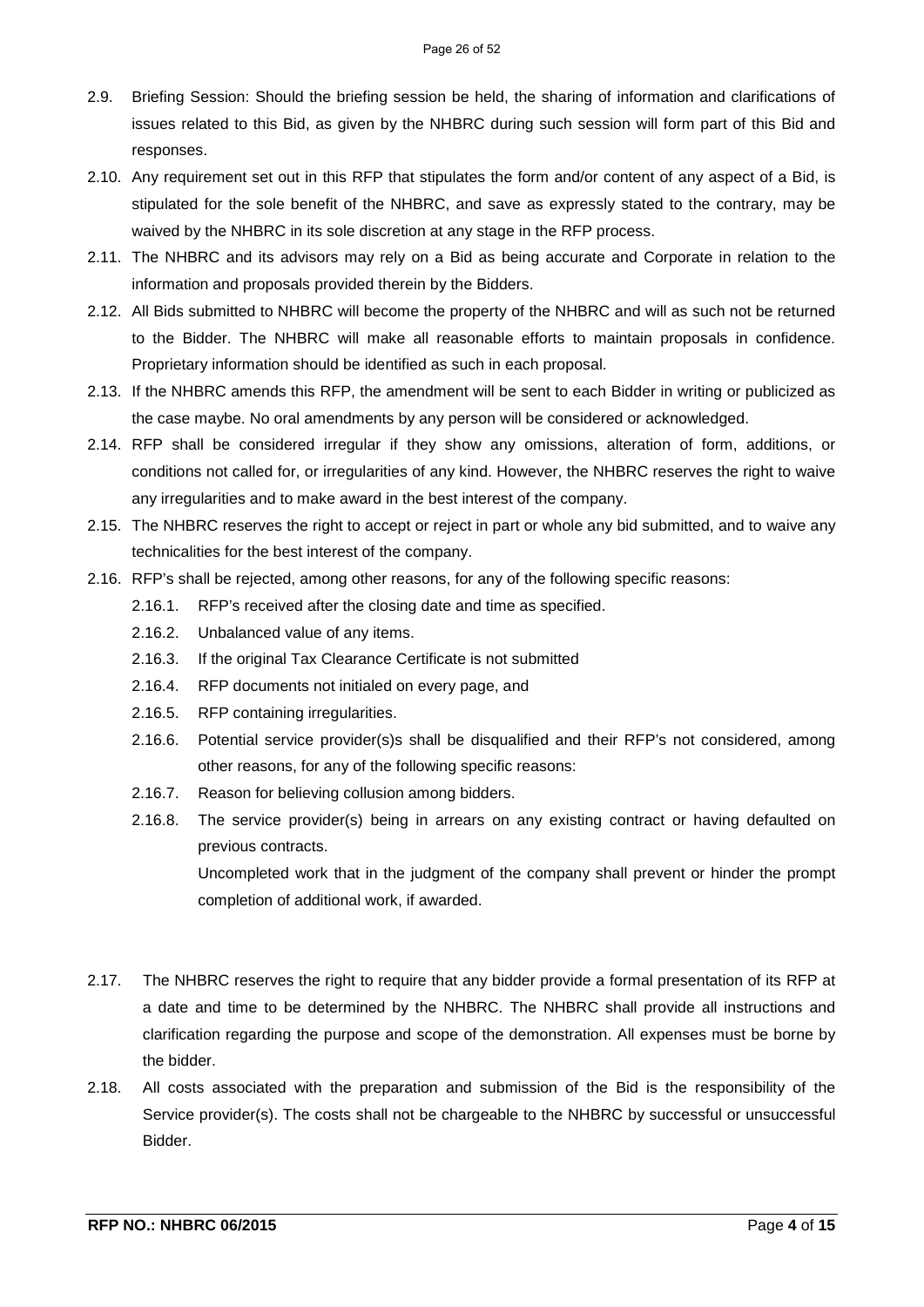- 2.19. This document is released for the sole purpose of responding to this RFP and must be considered confidential. In addition, the use, reproduction or disclosure of the requirements, specifications or other material in this RFP is strictly prohibited.
- 2.20. All Bids must be formulated and submitted in accordance with the requirements of this RFP.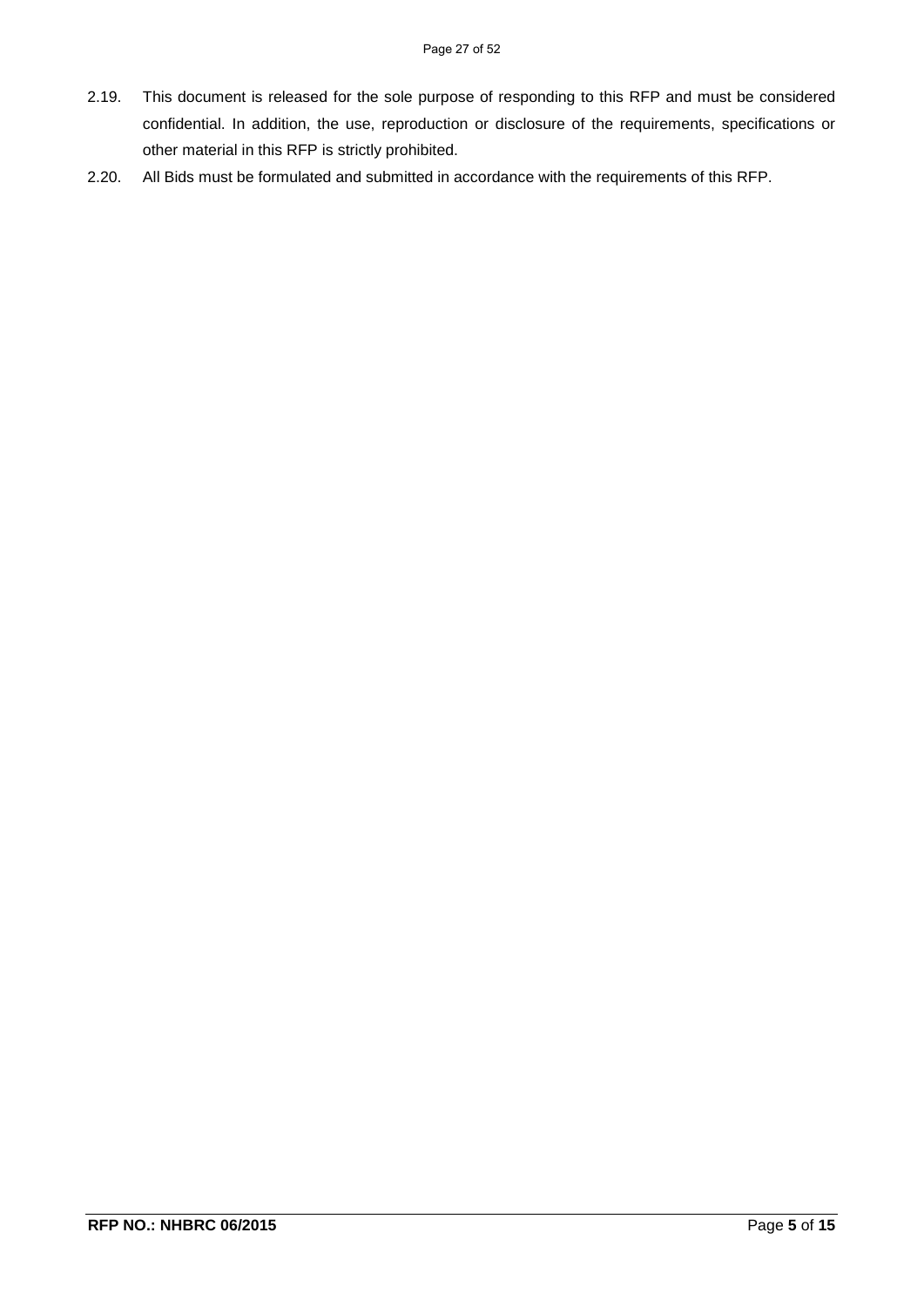#### **BACKGROUND**

#### **1. ABOUT NHBRC**

- 1.1. Mandate of the NHBRC in terms of the Housing Consumers Protection Measures Act.
- 1.2. The National Home Builders Registration Council (NHBRC) has a mandate through the Housing Consumer Protection Measures Act (Act No. 95 of 1998) providing warranty protection against defects in new homes. The Act state that the objects of the Council are, inter alia:
	- 3(b) "to regulate the home building industry";
	- 3(d) "to establish and promote ethical and technical standards in the home building industry"; and
	- 3(e) "to improve structural quality in the interests of housing consumers and the home building industry";

The Council is furthermore empowered by the Act:

- 5(5) (a) "to engage in undertakings to promote improved structural quality of homes constructed in the Republic;
- 5(5) (b) "to engage in undertakings to improve ethical and technical standards in the home building industry;
- 5(5) (c) "to keep a record of competent persons"; and
- 5(h) "to generally do all things necessary or expedient to achieve its objects and the objectives of this Act."

#### **2. Risk Management by the NHBRC**

The NHBRC's primary mandate is to manage the risk of structural defects in the home building industry and in so doing, protect the consumer. A prime activity of the NHBRC is to manage its risk exposure in terms of the warranty scheme, in order to ensure that it is not unduly exposed to claims. The current risk management tools being used by the Council include the Registration of Home Builders, enrolment and inspection of homes, the Home Building Manual which incorporates design and construction rules and the appointment of competent persons by the Home Builder to perform certain tasks.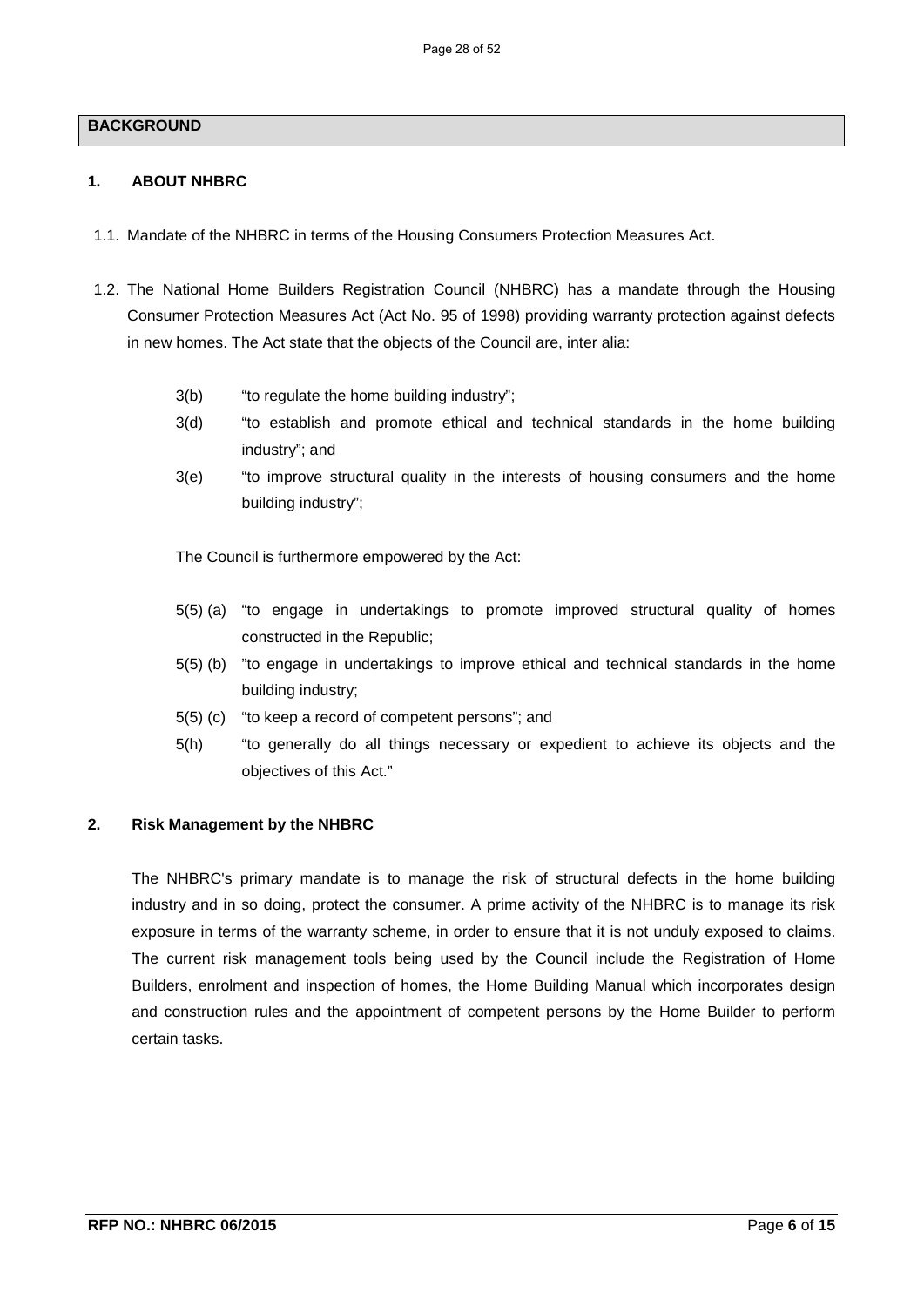#### **3. BUSINESS OVERVIEW**

The National Home Builders Registration Council is a statutory body with the responsibility to provide warranty cover (protection) and regulatory services to the home-building industry. This is done in terms of the Housing Consumers Protection Measures Act (No 95 of 1998). It is the NHBRC's mandate to provide protection to housing consumers against defined defects and to regulate the home building industry. Our mandate determines our scope of business as well as the principles and area of business in which we operate. As a consequence our business is focused on specific business models in defined geographical areas with specific business objectives for all South African Housing Consumers.

The NHBRC is a medium sized organization with a staff complement of approximately 600 employees. The NHBRC's head office is located in Sunninghill, Gauteng with 9 regional offices of varying size, and 12 satellite offices.

| #                       | <b>OFFICE</b>                            |
|-------------------------|------------------------------------------|
| 1                       | Head Office (Sunninghill)                |
| $\overline{2}$          | DR site (at Pretoria regional office)    |
| 3                       | KwaZulu Natal(Durban) - Regional         |
| $\overline{\mathbf{4}}$ | Western Cape (Cape Town) - Regional      |
| 5                       | Eastern Cape (Port Elizabeth) - Regional |
| 6                       | North West (Rustenburg) - Regional       |
| $\overline{7}$          | Limpopo (Pietersburg) - Regional         |
| 8                       | Mpumalanga (Nelspruit) - Regional        |
| 9                       | Gauteng (Sunninghill) - Regional         |
| 10                      | Pretoria (Pretoria) - Regional           |
| 11                      | Free State (Bloemfontein) - Regional     |
| 12                      | Shelly Beach                             |
| 13                      | <b>New Castle</b>                        |
| 14                      | East London                              |
| 15                      | George                                   |
| 16                      | Northern Cape (Kimberly)                 |
| $\overline{17}$         | Klerksdorp                               |
| 18                      | <b>Tzaneen</b>                           |
| 19                      | <b>Bela Bela</b>                         |
| 20                      | Witbank                                  |
| 21                      | Bethlehem                                |
| 22                      | Mafikeng                                 |
| 23                      | Eric Molobi Innovation Hub (Soshanguve)  |

#### **NHBRC Office locations**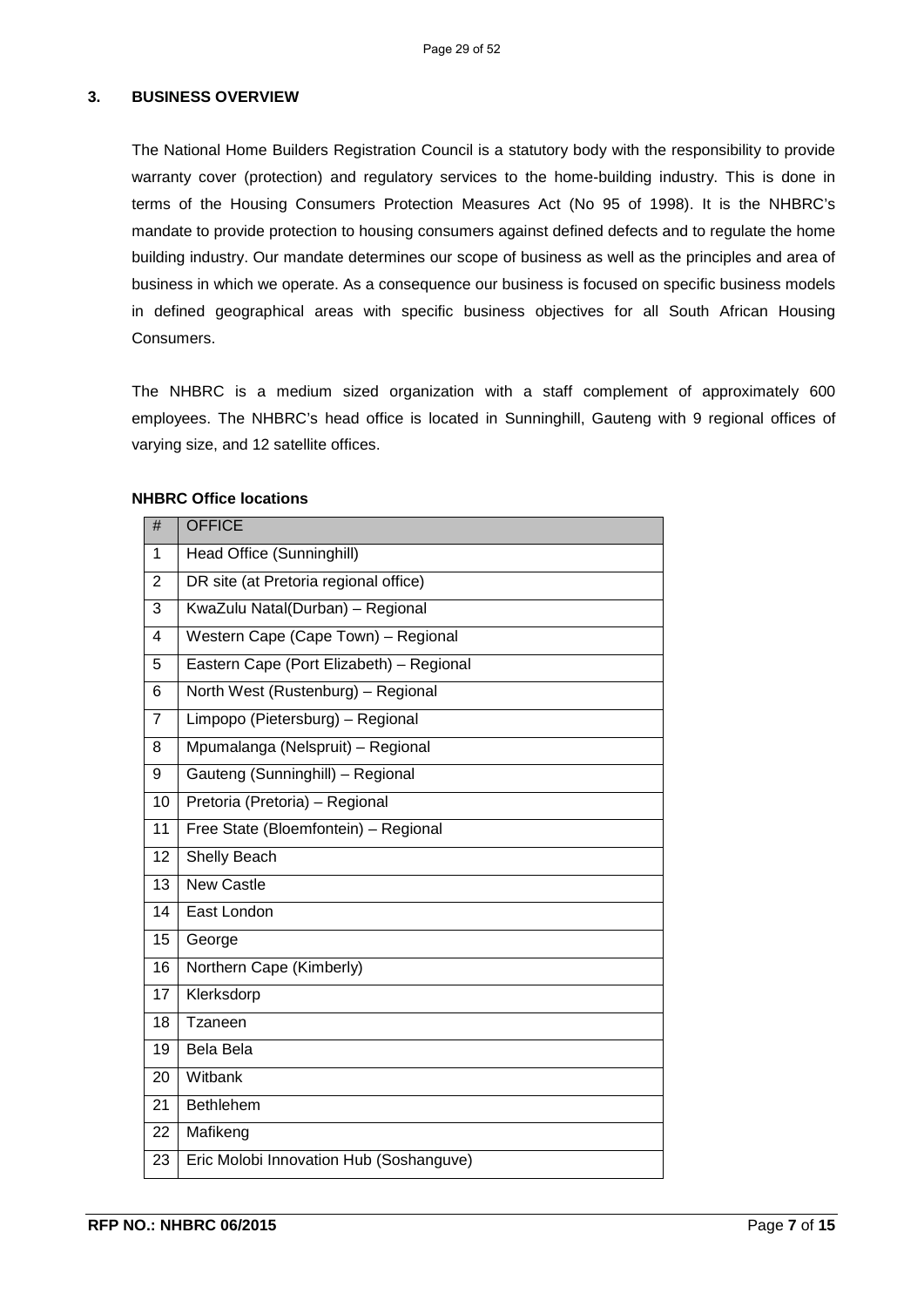#### **TECHNICAL INFORMATION TO BE SUBMITTED BY SERVICE PROVIDER(S)**

#### **4. RECRUITMENT SERVICES PANEL**

#### **1. INTRODUCTION**

1.1 The National Home Builders Registration Council (NHBRC) seek to appoint suitably qualified and experienced recruitment service providers for a period of three (03) years that could assist to source the best talent available in the market for permanent and temporary staff on an "as-and-when-required" basis.

#### **2. BACKGROUND**

- 2.1 The National Home Builders Registration Council was established in terms of the Housing Consumer Protection Measures Act, 1998 (Act No. 95 of 1998). The Council is mainly established to protect the interest of housing consumers, and to regulate the home building industry.
- 2.2 The NHBRC has a staff compliment of approximately 600 employees, with a potential growth of 100 per annum.
- 2.3 Recruitment and selection processes have evolved over the years. To keep abreast with the current best practices, the organisation has adopted a consistent approach of competency based interviewing.

#### **4.3 SCOPE OF WORK**

- 3.1 The NHBRC is seeking to appoint suitably qualified service providers / recruitment agencies for a period of three (03) years to assist with the sourcing of the best talent in the market on a on an "as-and-when-required" nationally and provincially. .
- 3.2 Suitably qualified service providers / recruitment agencies will be appointed through a panel where qualifying service providers / recruitment agencies will be selected.
- 3.3 Upon appointment, service providers will be rated in terms of their service offerings
- 3.4 In sourcing services, the NHBRC reserves the right to select a preferred service provider, from the pool of approved service providers, who will best meet the needs of the NHBRC on a rotational basis..
- 3.5 Placement shall cover one or more of the areas mentioned to include, but not limited to the following areas:
- 3.1.1 Permanent placements.
- 3.1.2 Temporary placements.
- 3.1.3 Placement of people with disabilities.
- 3.1.4 Executive search and headhunting of key managerial positions.
- 3.1.5 Specialised/scarce skills (IT, Engineering and Legal)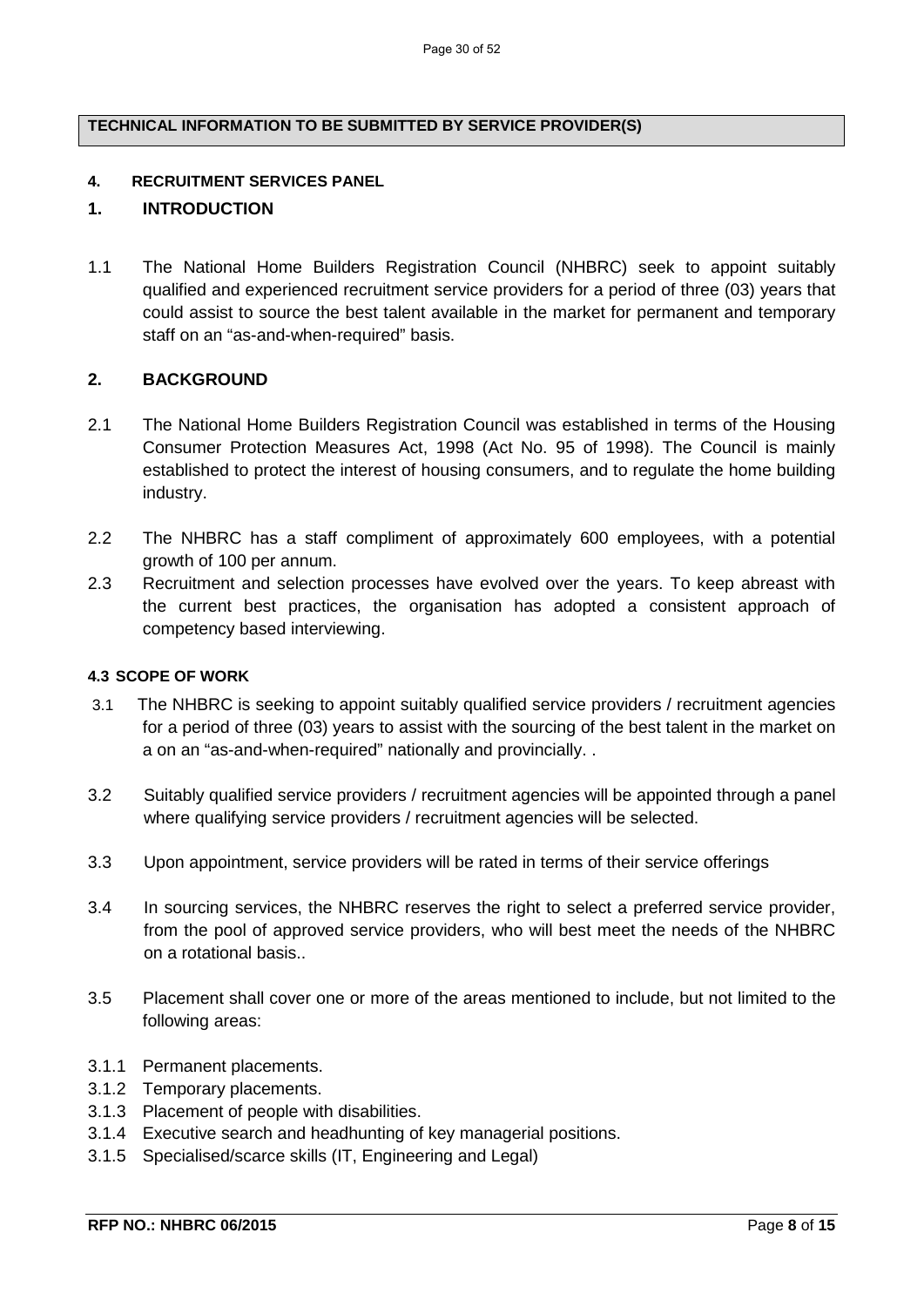#### **4.4 SERVICES REQUIRED**

The following services will be required from the potential service provider including the following support services:

- **Research** Ensuring the service provider understands the requirements of the position (jobanalysis) and the candidate profile that the organisation would like to attract. This includes the performance level required (e.g. if a high performer is required), expenses level( e.g. an experienced professional) and categories which will assist in defining target Industries etc. Furthermore it would be important that the service provider has a good understanding of NHBRC recruitment and related HR policies,
- **Sourcing**, attracting and encouraging candidates to apply for positions within the NHBRC, whilst building a talent pool of suitably qualified candidates.
- **Screening** applicants for positions. It would be important that service providers assist NHBRC in increasing the success rate of the selection process. Furthermore it would be important for the service provider to assist the organisation in meeting its legal and social obligations regarding the composition of its workforce.
- **Conduct the following employee verification and reference checks** (Verification of ID and qualifications, criminal checks, credit check, driver's licence, security clearance if required. The NHBRC reserves the right to request any additional verification and reference checks.)
- **Presenting** a shortlist of suitably qualified candidates after thorough screening of candidates and eliciting their interest in working for NHBRC.
- **Schedule assessments as and when may be required or deemed necessary Negotiate remuneration packag**e and start date and facilitating the initial on-boarding process.

All service providers/recruitment agencies should demonstrate the value-add to NHBRC in terms of the following:

- Process efficiencies
- Reduced turnaround times
- Increasing accuracy in recruitment decisions
- Improved retentions
- Saving in terms of pricing
- Specialised services offered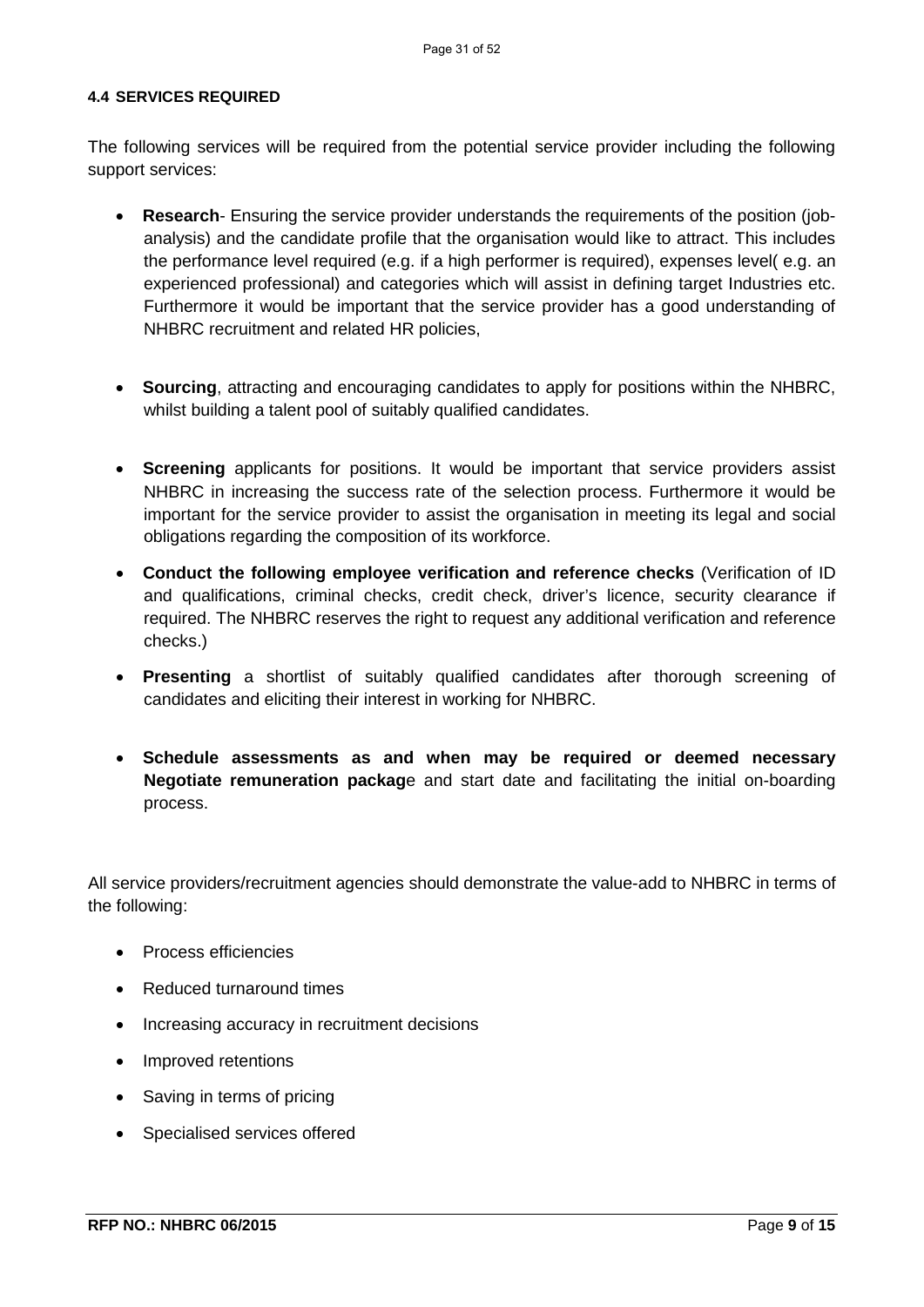## **6. RISK TRANSFER**

6.1 The NHBRC will transfer the risk of all services rendered by the appointed service provider. By implication, the NHBRC will rely on the authenticity and validity of information and documentation provided by the service provider / recruitment agency. Therefore the contractor must ensure that information and documentation are valid and correct including reference checks, documents and certificates provided, or any other information or records submitted in respect of any candidate.

6.2 The NHBRC will however, verify the authenticity of information provided by the service provider/recruitment agency.

6.3 Where assessments (psychometric, skills, competency or other) will be conducted by an external party (ies) whether in a sub-contracting, joint venture or other capacity, full particulars of such party (ies) must be provided indicating the business relation, detail of the party (ies), etc. In the case of a sub-contract or joint venture relation, the relevant documents of such party (ies) must also be provided.

### **REQUIREMENTS FOR CONTENT OF PROJECT PROPOSAL**

7.1 Failure to provide all or any part of the requested information – in the required format – will result in a proposal being excluded from the evaluation process.

#### 7.1.1 **Company/Organisation**

• Company/organisation profile - Description of your organisation, its primary business activity, clients, experience, management, etc.

#### • **Affiliation with APSO as a recruitment agency is compulsory.**

#### **7.1.2 Experience**

• The service provider must :

- have a good track record in recruitment of corporate clients. Proof of evidence should be provided.

- provide a Company profile stipulating Industry experience and clients serviced.

- provide 3 original reference letters from clients for recruitment services completed in the last 3 years. The reference letter must clearly state the positions placed at the client.

#### **7.1.3 Methodology and Approach**

- The service provider must provide:
- A Sourcing process project plan
- Methodology/ procedure
- Verification check provider provide proof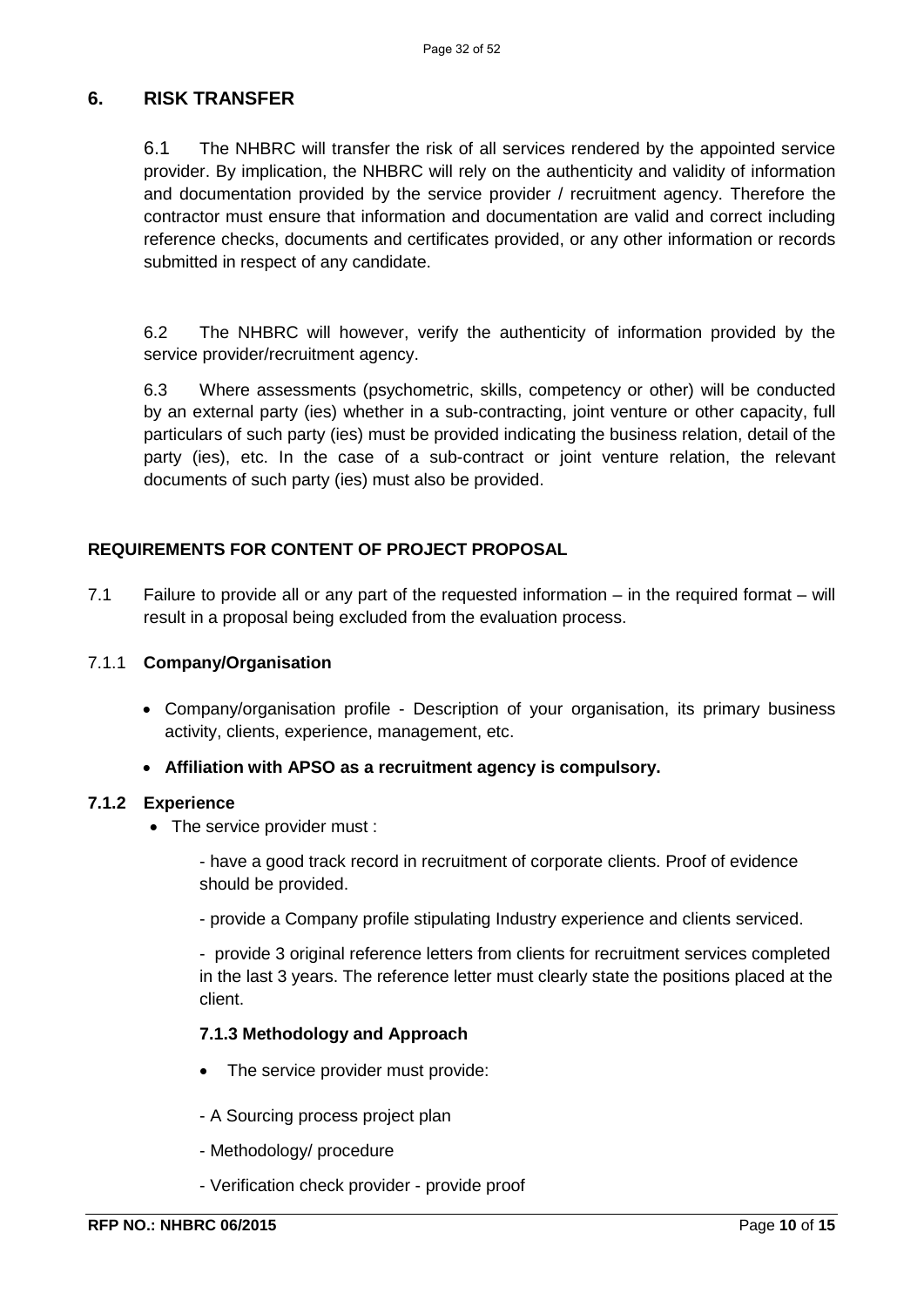## **7.1.3 Cost**

• The cost matrix below will be utilized to sign the Service Level Agreement with potential service providers. The cost matrix includes all facilitation fees. The facilitation costs must include travel and accommodation and the service provider must be mindful of the fact that interactions with the Accounting Authority in most cases will take place in Gauteng.

| <b>Description of Service</b>     | Rate as a % of Total Cost to<br>Company (TCT) |
|-----------------------------------|-----------------------------------------------|
| <b>Permanent Placement</b>        | 15%                                           |
| Temporary placements.             | <b>20%</b>                                    |
| Executive search and headhunting. | 22%                                           |

#### **TECHNICAL EVALUATION CRITERIA**

#### **8. EVALUATION CRITERIA**

**8.2** The bid evaluation process shall be carried out in two stages namely:

- Stage 1: Compliance check of Mandatory Documents
- Stage 2: Functionality in terms of the set technical evaluation criteria

#### **8.3**

#### **Stage 1: Compliance check of Mandatory Requirements**

 The service provider(s) must indicate compliance with mandatory requirements by ticking under "Comply" or "Not comply". Failure to comply with the mandatory requirements on the table listed below will invalidate your bid.

| <b>Mandatory Requirements</b>                                     | Comply | Not comply |
|-------------------------------------------------------------------|--------|------------|
| APSO Membership                                                   |        |            |
| <b>Insurance Liability Cover</b><br>Minimum of R500 000 liability |        |            |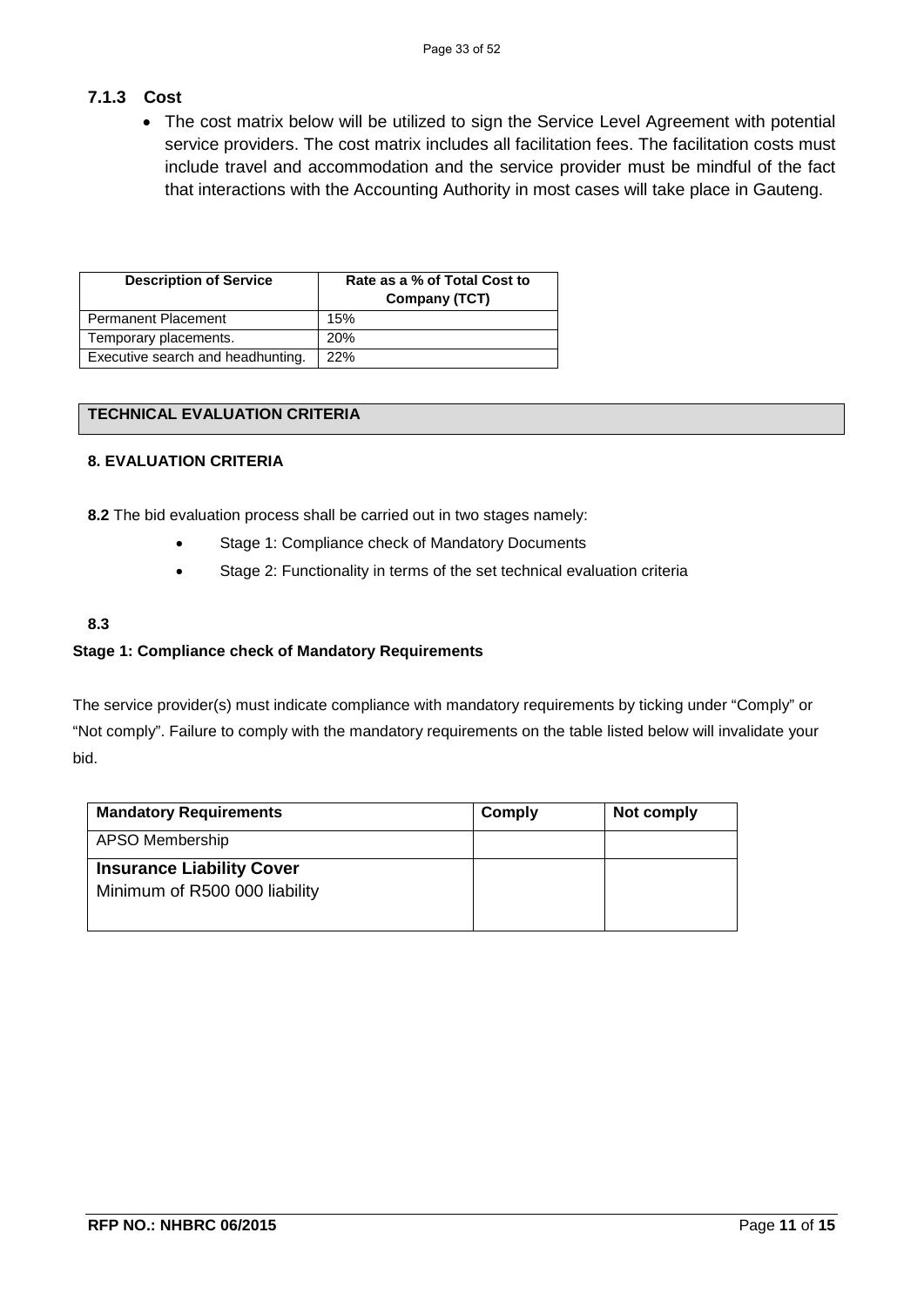#### **Stage 2: Functionality in terms of the set technical evaluation criteria**

Proposals will be evaluated based on the functionality, which has been allocated a total of 100 points. The minimum threshold for functionality is 75 out of 100 points. Bidders who fail to meet minimum threshold will be disqualified from the panel.

The following scale will be used to rate this sub-criterion on the score sheet

| Value        | Description                                            |
|--------------|--------------------------------------------------------|
| 5- Excellent | Meets or exceeds NHBRC functionality requirements      |
| 4- Very Good | Above average compliance to requirements               |
| 3- Average   | Satisfactory and should be adequate for stated element |
| 2 - Average  | Below average compliance to requirements               |
| 1- Poor      | Unacceptable, does not meet criteria                   |
| None         | None-compliant                                         |

#### **The functionality criterion is listed below and will be rated as follows:**

|    | <b>Technical Evaluation</b>                                                                                                                                                                                                                                                         | <b>Total</b><br><b>Points</b> |
|----|-------------------------------------------------------------------------------------------------------------------------------------------------------------------------------------------------------------------------------------------------------------------------------------|-------------------------------|
| 1. | <b>Company Experience</b><br>Company profile stipulating Industry experience<br>and clients serviced (total of 20 points)<br>allocated as follows:                                                                                                                                  | 30                            |
|    | $0-2$ years =1<br>$3-4$ years $=2$<br>$5-6$ years $=3$<br>$7-8$ years $=4$<br>Above 9 years = 5                                                                                                                                                                                     |                               |
| 2. | Minimum 3 original reference letters from<br>$\bullet$<br>clients for recruitment services completed in the<br>last 3 years. The reference letter must clearly<br>state the positions placed with contact numbers<br>Three (3) letters and above=5 Less than three<br>$letters = 0$ | 20                            |
| 3. | <b>Resources</b><br>Minimum of 5 year's recruitment experience for<br>key personnel (Provide CV's)<br>5 years and above=5 Less than five years=0                                                                                                                                    | 30                            |
| 4. | <b>Approach and Methodology</b><br>Sourcing process project plan<br>Relevant=5<br>Not relevant=0                                                                                                                                                                                    | 10                            |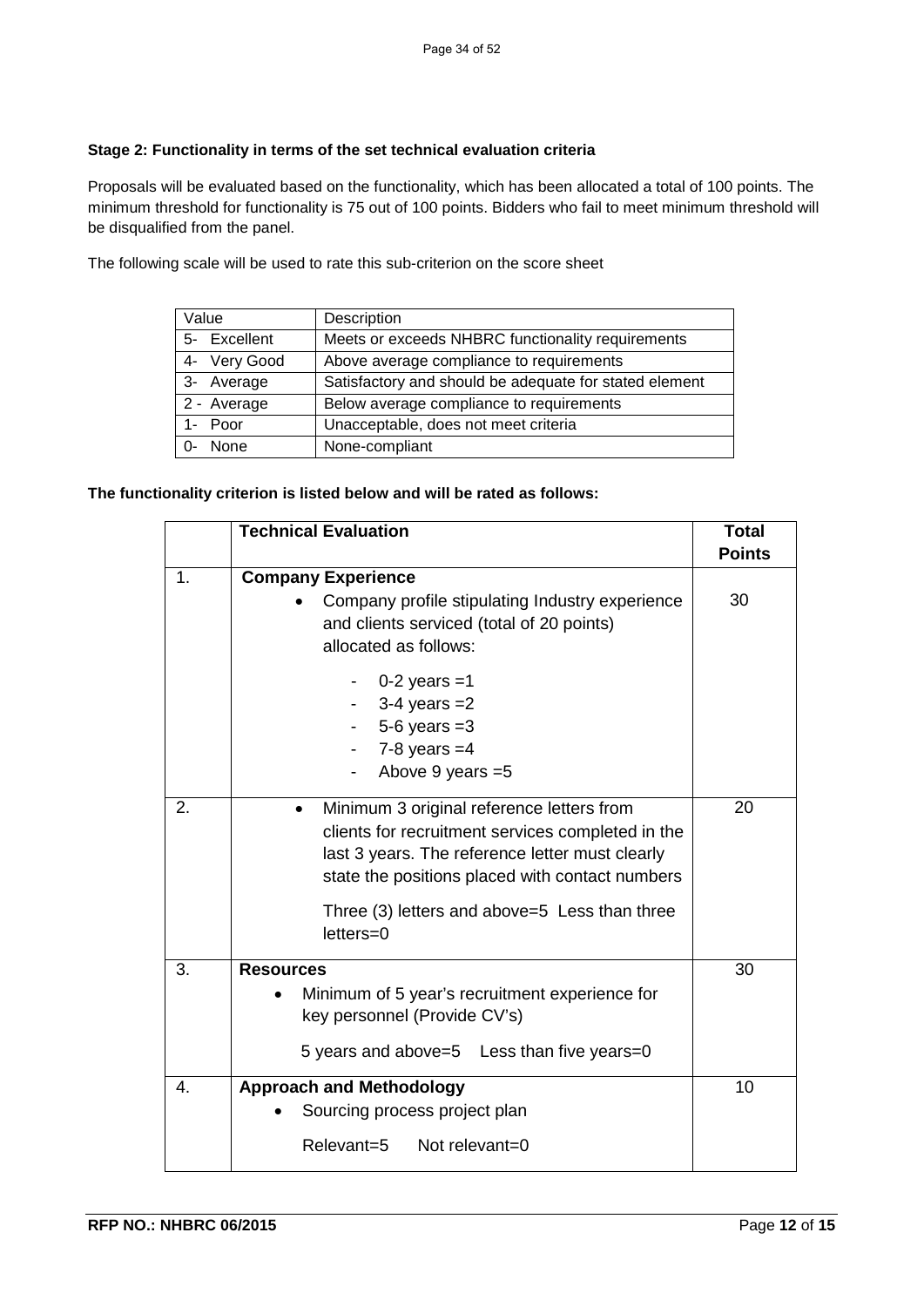| 5. | Methodology to be employed / procedure<br>$\bullet$                                                       | 10  |
|----|-----------------------------------------------------------------------------------------------------------|-----|
|    | - A Sourcing process project plan                                                                         |     |
|    | - Methodology/ procedure                                                                                  |     |
|    | - Verification check provider - provide proof<br>of the verification checks(e.g. qualifications<br>e.t.c) |     |
|    | Relevant=5 Not relevant=0                                                                                 |     |
|    | Total                                                                                                     | 100 |
|    | Threshold                                                                                                 | 75  |

#### **9. GENERAL**

#### **9.1 Regular Progress Assessments**

 Assessments of the performance of the service provider will be conducted on a regular basis. If there is dissatisfaction with the performance, the SLA stipulations will be exercised.

#### **RFP SUBMISSION INSTRUCTIONS**

#### **10. AVAILABILITY OF THE RFP DOCUMENT**

10.1 Bid documents can be downloaded on the NHBRC Website (**www.nhbrc.org.za/current-tenders/**) from the **28 August 2015**

| Website              | www.nhbrc.org.za      |
|----------------------|-----------------------|
| <b>Email Address</b> | Mphasak@nhbrc.org.za  |
|                      | Tshepoma@nhbrc.org.za |

Note: **There will be no briefing session conducted.**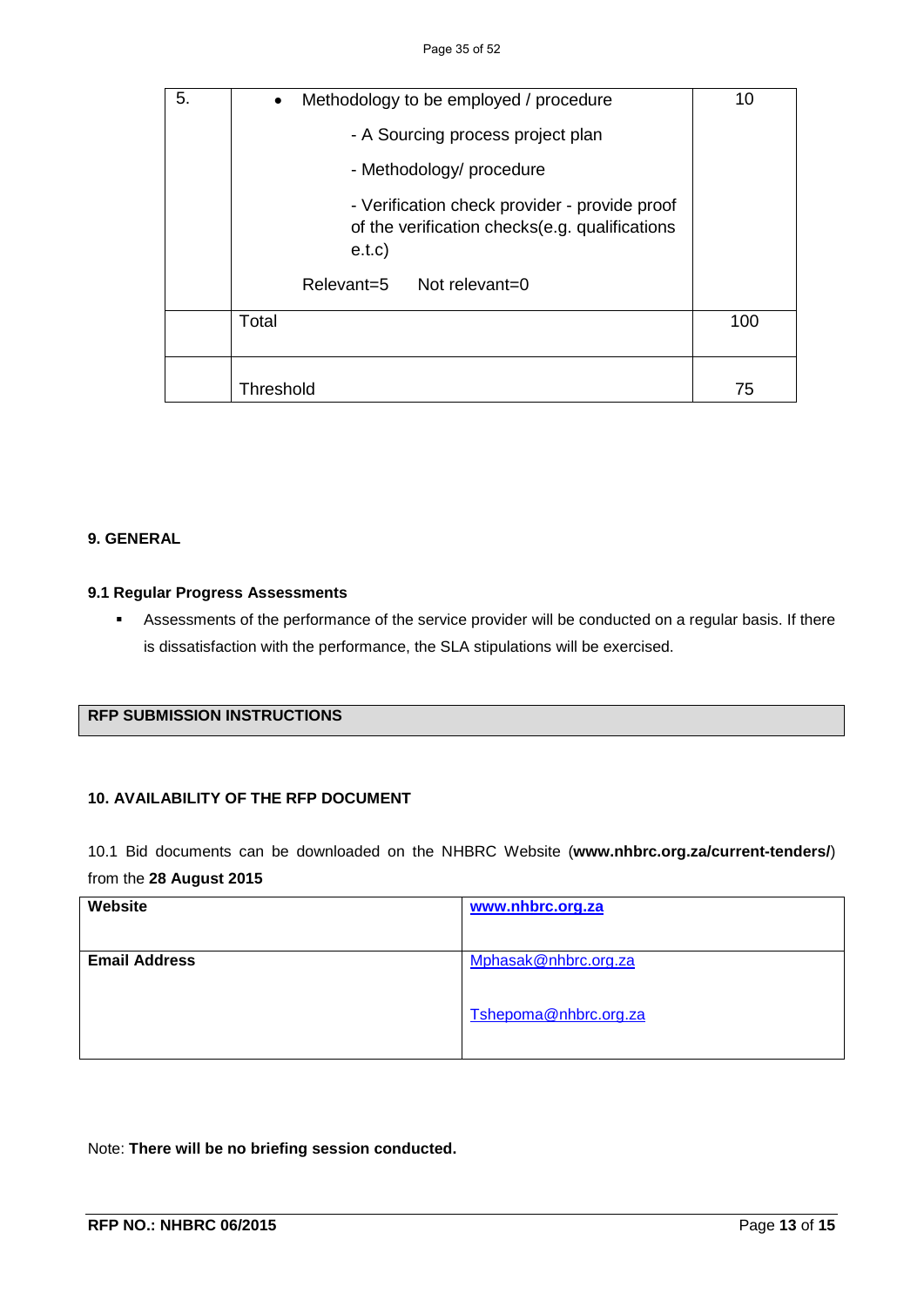#### **11. RFP CLOSING DATE**

**11.1** All bid documents must be deposited into the Bid box situated at the NHBRC Head Office, on or before **08 September 2015**, at **11h00** am at the following address:

| <b>Province</b>      | <b>Physical Address &amp; Contact Number</b> |
|----------------------|----------------------------------------------|
| Head Office, Gauteng | 5 Leeuwkop Road                              |
|                      | Sunninghill, Johannesburg                    |
|                      | Tel: 011 317 0000                            |
|                      |                                              |

#### *Late proposals will NOT be accepted*

**11.2** All bid documents should be marked for Attention: Supply Chain Manager, and deposited into the Bid boxes at the NHBRC Head Office, 5 Leeuwkop Road Sunninghill, Johannesburg on or before **18 August 2015 at 11H00**. No emailed or faxed Bids will be accepted. The Bid document should be supplied in a sealed envelope and clearly marked with the Bid number, description and the full name of the service provider(s).

#### **12. Administrative Enquiries should be directed to:**

 Mncedi Mabona Tel. 011 317 0475, e-mail: Mncedim@nhbrc.org.za Bernard Kekana Tel. 011 317 0281, e-mail: [bernardk@nhbrc.org.za](mailto:bernardk@nhbrc.org.za)

#### **13. Submission of Proposals:**

**13.1** Submission of bid MUST include **one** (1) original and **four** (5) copies of the proposals in a clearly marked envelope and deposited into the Bid box.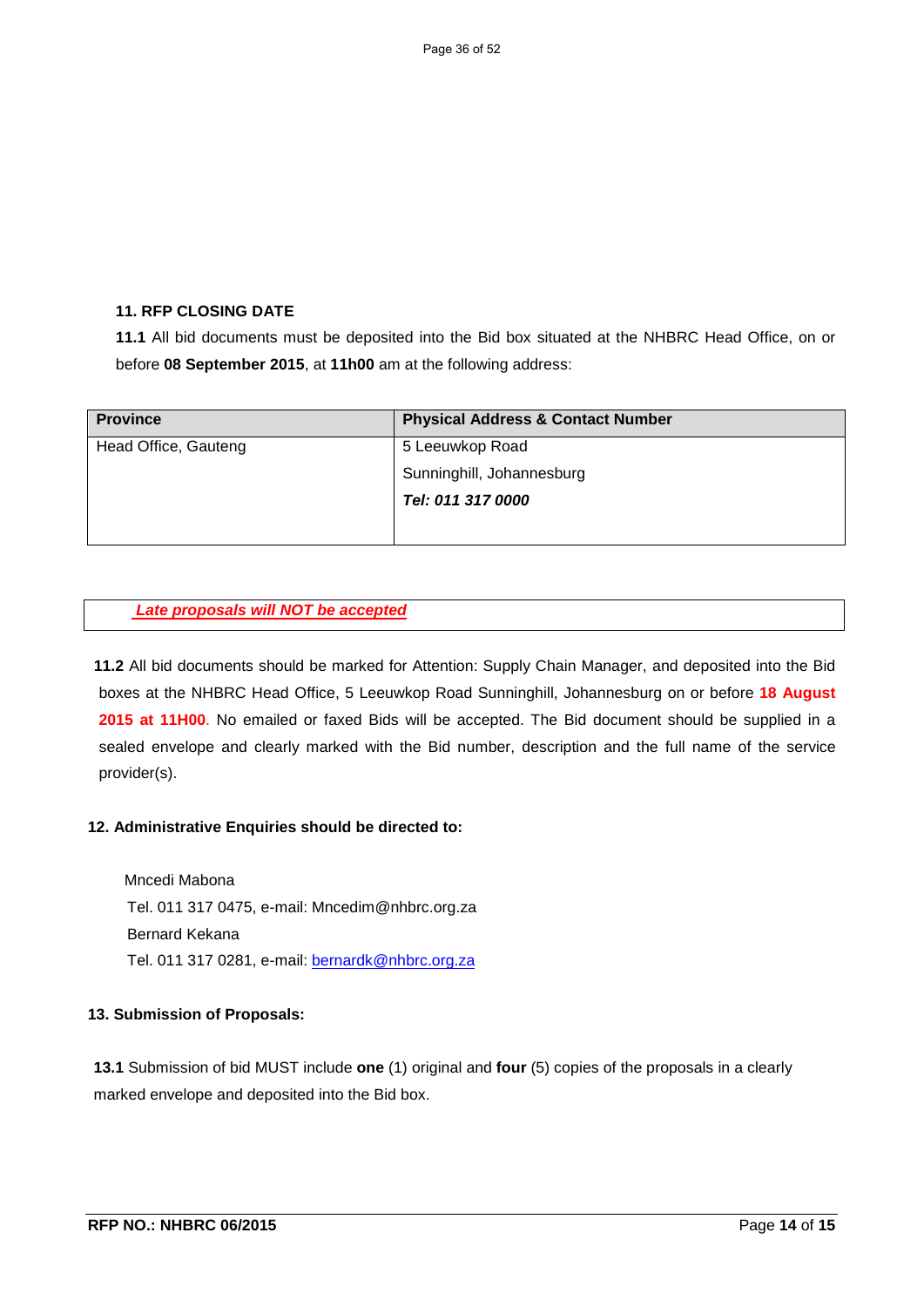**13.2** All costs and expenses incurred by the Bidder relating to the participation in, and preparation of this proposal process shall be borne by the Bidder exclusively. All documentation and manuals submitted in respect of this RFP shall be retained by NHBRC, whether or not the proposal is accepted.

The following documents as listed will be made available with the distribution of the RFP.

| <b>DOCUMENTS TO BE SUBMITTED</b> |                                                                                                      |                                                                                    |  |  |  |
|----------------------------------|------------------------------------------------------------------------------------------------------|------------------------------------------------------------------------------------|--|--|--|
| No.                              | Please note; the items marked with an $(X)$ are mandatory requirements and failure to meet<br>Yes/No |                                                                                    |  |  |  |
|                                  | the requirements will result in your bid being disqualified.                                         |                                                                                    |  |  |  |
| 1.                               |                                                                                                      | Original and valid B-BBEE Status Level or certified copy                           |  |  |  |
| 2.                               | $\mathsf{X}$                                                                                         | SBD1 (Invitation to bid) (Make sure it is signed and thoroughly completed)         |  |  |  |
| 3.                               | X.                                                                                                   | SBD2 (Tax Clearance Certificate) Certificate must be original and valid            |  |  |  |
| 4.                               | X.                                                                                                   | SBD 4 (Declaration of interest) (Make sure it is signed) and thoroughly completed) |  |  |  |
| 5.                               |                                                                                                      | SBD 6.1 (Preference claim form) Must be signed regardless if points are claimed or |  |  |  |
|                                  |                                                                                                      | not. (Make sure it is signed and thoroughly completed)                             |  |  |  |
| 6.                               | X                                                                                                    | SBD 8 (Declaration of Bidder's past supply chain management practices) (Make sure  |  |  |  |
|                                  |                                                                                                      | it is signed and thoroughly completed)                                             |  |  |  |
| 7 <sub>1</sub>                   | $\times$                                                                                             | SBD 9 (Certificate of independent bid determination – Make sure it is signed and   |  |  |  |
|                                  |                                                                                                      | thoroughly completed)                                                              |  |  |  |
| 8.                               |                                                                                                      | General Conditions of the contract (GCC)                                           |  |  |  |
| 9.                               | X                                                                                                    | Other documents as mentioned in the bid terms of reference.                        |  |  |  |
|                                  |                                                                                                      |                                                                                    |  |  |  |

 $\Gamma$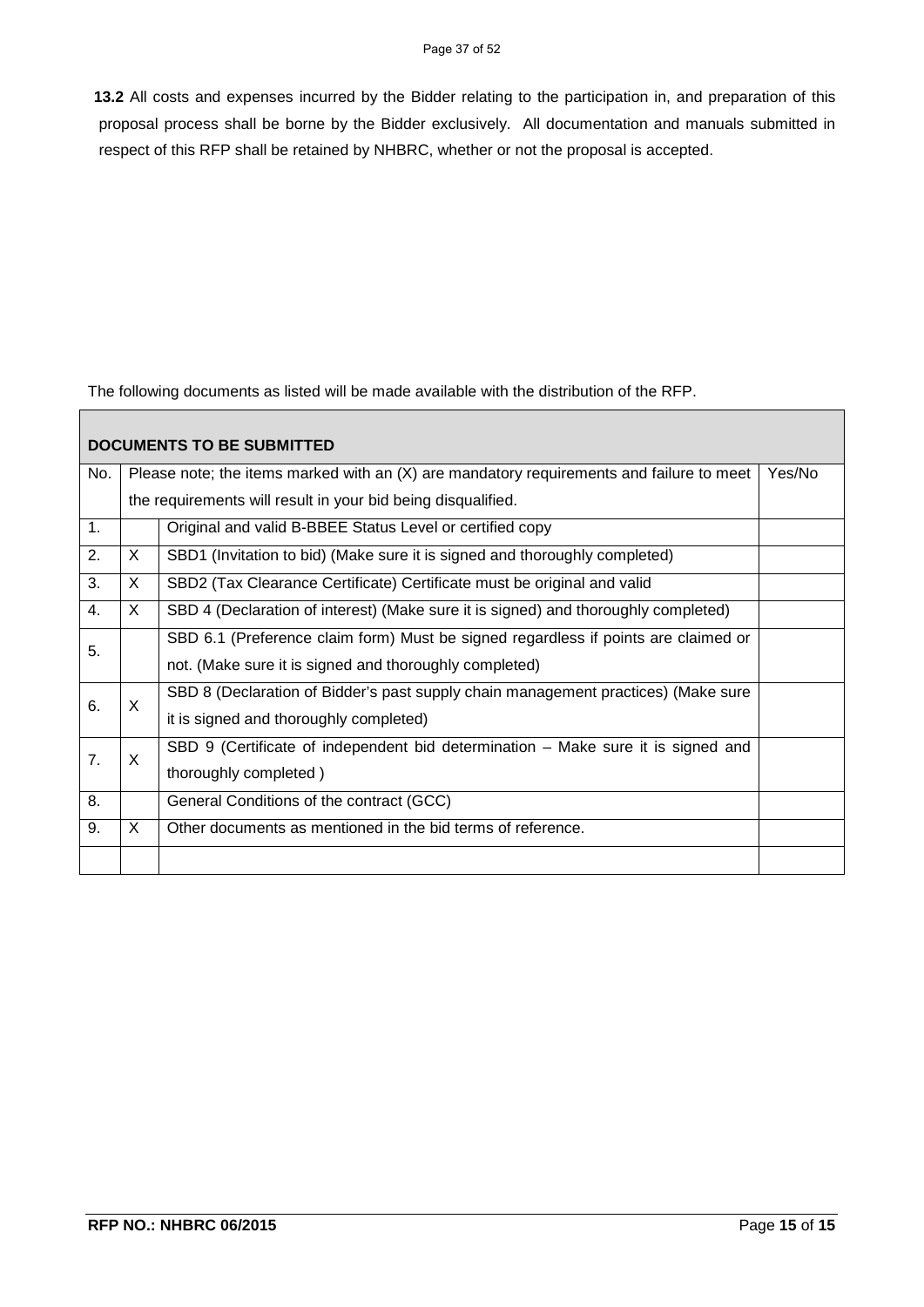Page 38 of 52

# **THE NATIONAL TREASURY**

## **Republic of South Africa**



## **GOVERNMENT PROCUREMENT:**

## **GENERAL CONDITIONS OF CONTRACT**

**July 2010**

**\_\_\_\_\_\_\_\_\_\_\_\_\_\_\_\_\_\_\_\_\_\_\_\_\_\_\_\_\_\_\_\_\_\_\_\_\_\_\_\_\_\_\_\_\_\_\_\_\_\_\_\_\_\_\_\_\_\_\_\_\_\_\_\_\_\_\_\_\_**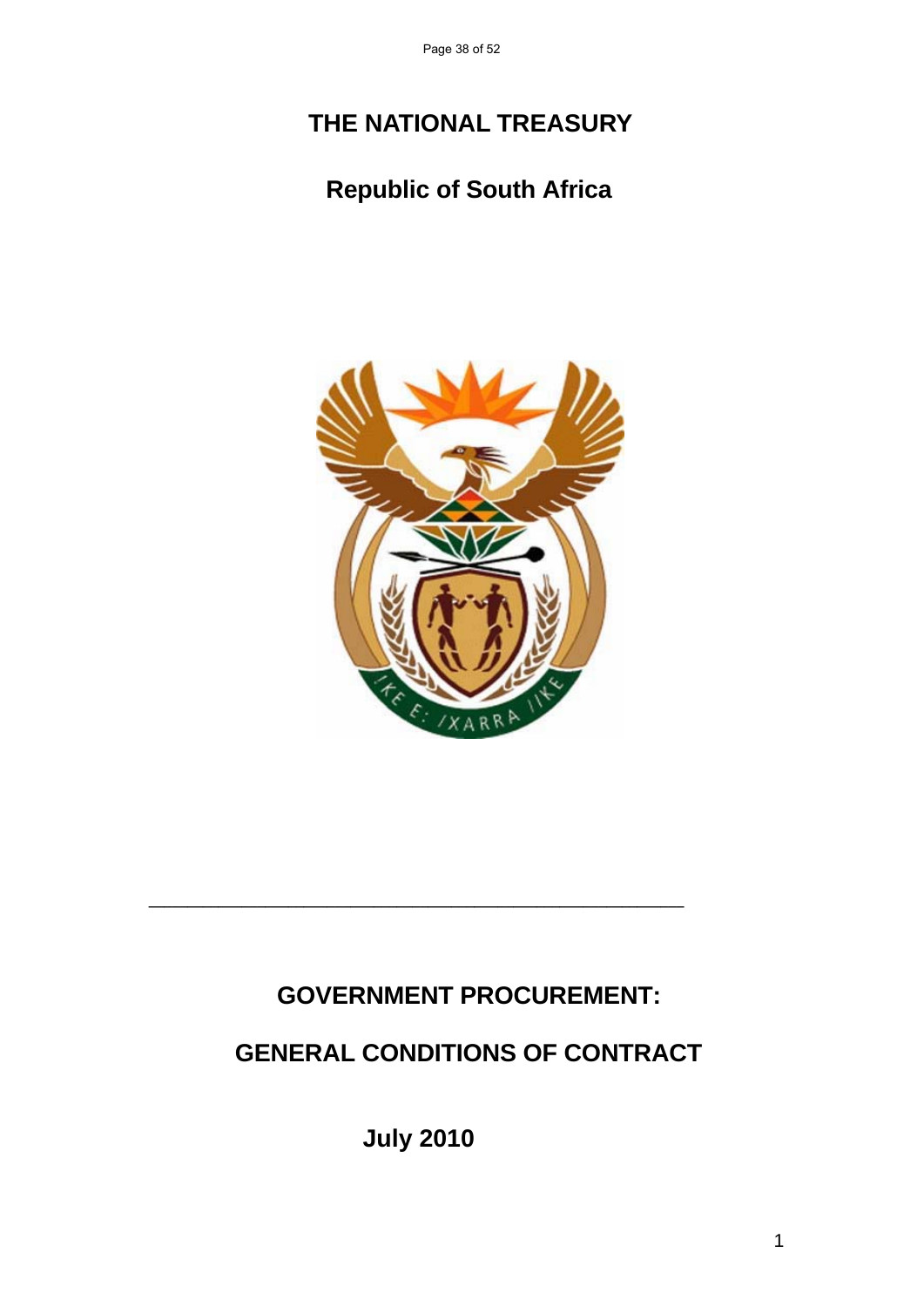## **GOVERNMENT PROCUREMENT**

## **GENERAL CONDITIONS OF CONTRACT July 2010**

## **NOTES**

The purpose of this document is to:

- (i) Draw special attention to certain general conditions applicable to government bids, contracts and orders; and
- (ii) To ensure that clients be familiar with regard to the rights and obligations of all parties involved in doing business with government.

 In this document words in the singular also mean in the plural and vice versa and words in the masculine also mean in the feminine and neuter.

- The General Conditions of Contract will form part of all bid documents and may not be amended.
- Special Conditions of Contract (SCC) relevant to a specific bid, should be compiled separately for every bid (if (applicable) and will supplement the General Conditions of Contract. Whenever there is a conflict, the provisions in the SCC shall prevail.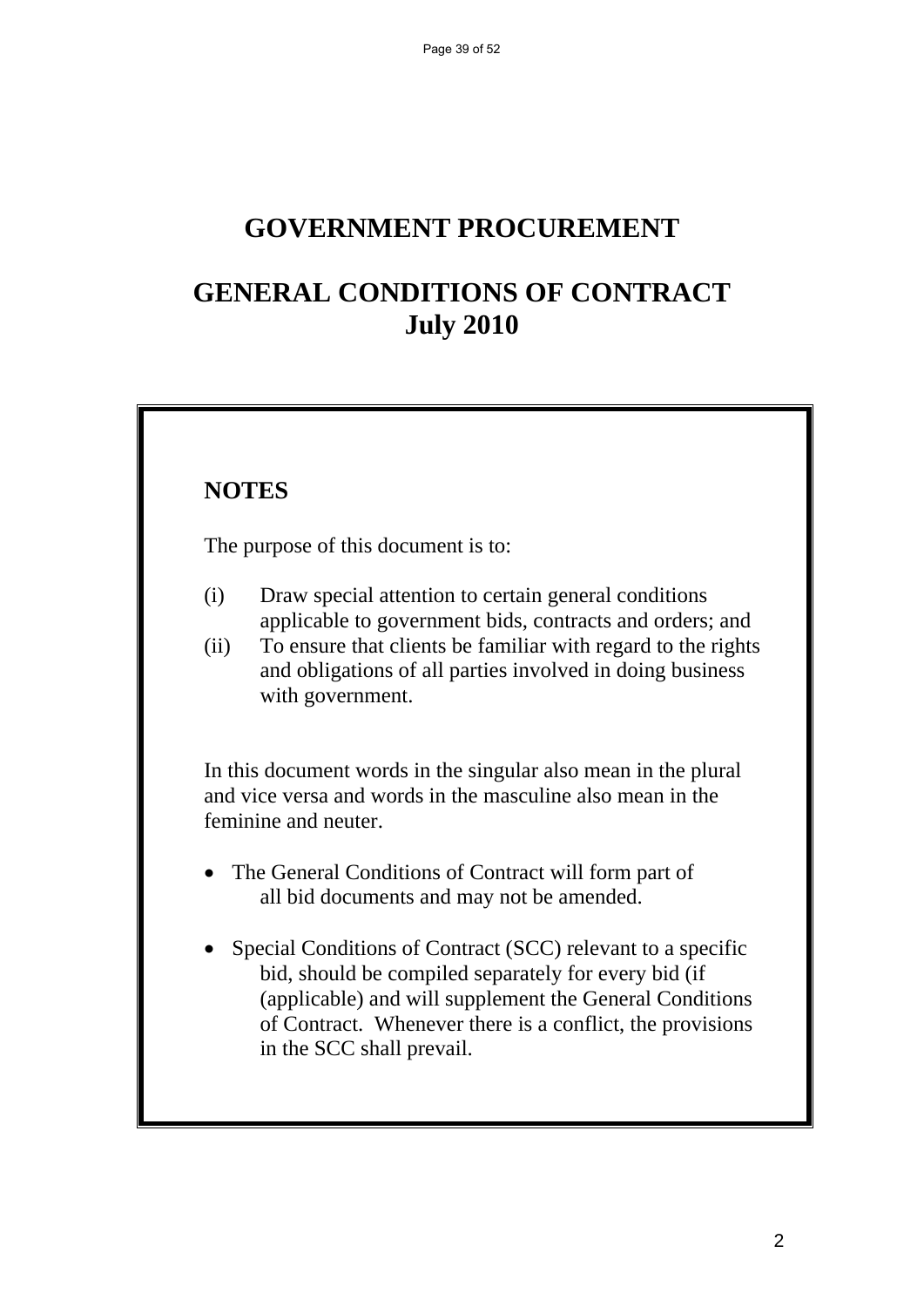## **TABLE OF CLAUSES**

- 1. Definitions
- 2. Application
- 3. General
- 4. Standards
- 5. Use of contract documents and information; inspection
- 6. Patent rights
- 7. Performance security
- 8. Inspections, tests and analysis
- 9. Packing
- 10. Delivery and documents
- 11. Insurance
- 12. Transportation
- 13. Incidental services
- 14. Spare parts
- 15. Warranty
- 16. Payment
- 17. Prices
- 18. Contract amendments
- 19. Assignment
- 20. Subcontracts
- 21. Delays in the supplier's performance
- 22. Penalties
- 23. Termination for default
- 24. Dumping and countervailing duties
- 25. Force Majeure
- 26. Termination for insolvency
- 27. Settlement of disputes
- 28. Limitation of liability
- 29. Governing language
- 30. Applicable law
- 31. Notices
- 32. Taxes and duties
- 33. National Industrial Participation Programme (NIPP)
- 34. Prohibition of restrictive practices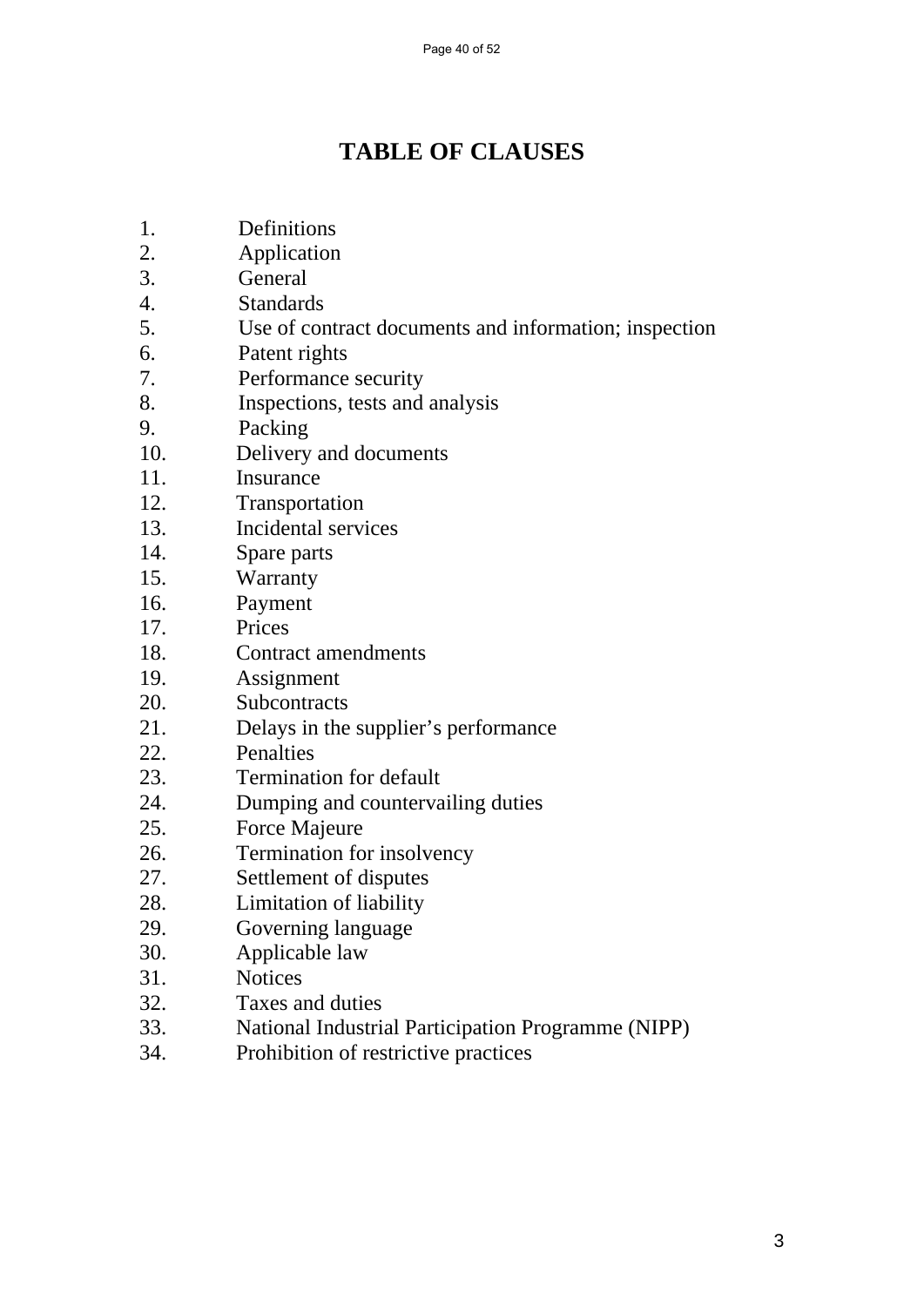### **General Conditions of Contract**

| 1. Definitions | 1.  | The following terms shall be interpreted as indicated:                                                                                                                                                                                                                                                                                                                                                     |
|----------------|-----|------------------------------------------------------------------------------------------------------------------------------------------------------------------------------------------------------------------------------------------------------------------------------------------------------------------------------------------------------------------------------------------------------------|
|                | 1.1 | "Closing time" means the date and hour specified in the bidding<br>documents for the receipt of bids.                                                                                                                                                                                                                                                                                                      |
|                | 1.2 | "Contract" means the written agreement entered into between the<br>purchaser and the supplier, as recorded in the contract form signed by<br>the parties, including all attachments and appendices thereto and all<br>documents incorporated by reference therein.                                                                                                                                         |
|                | 1.3 | "Contract price" means the price payable to the supplier under the<br>contract for the full and proper performance of his contractual<br>obligations.                                                                                                                                                                                                                                                      |
|                | 1.4 | "Corrupt practice" means the offering, giving, receiving, or soliciting<br>of any thing of value to influence the action of a public official in the<br>procurement process or in contract execution.                                                                                                                                                                                                      |
|                | 1.5 | "Countervailing duties" are imposed in cases where an enterprise<br>abroad is subsidized by its government and encouraged to market its<br>products internationally.                                                                                                                                                                                                                                       |
|                | 1.6 | "Country of origin" means the place where the goods were mined,<br>grown or produced or from which the services are supplied. Goods are<br>produced when, through manufacturing, processing or substantial and<br>major assembly of components, a commercially recognized new<br>product results that is substantially different in basic characteristics or<br>in purpose or utility from its components. |
|                | 1.7 | "Day" means calendar day.                                                                                                                                                                                                                                                                                                                                                                                  |
|                | 1.8 | "Delivery" means delivery in compliance of the conditions of the<br>contract or order.                                                                                                                                                                                                                                                                                                                     |
|                | 1.9 | "Delivery ex stock" means immediate delivery directly from stock<br>actually on hand.                                                                                                                                                                                                                                                                                                                      |
|                |     | 1.10 "Delivery into consignees store or to his site" means delivered and<br>unloaded in the specified store or depot or on the specified site in<br>compliance with the conditions of the contract or order, the supplier<br>bearing all risks and charges involved until the supplies are so<br>delivered and a valid receipt is obtained.                                                                |

1.11 "Dumping" occurs when a private enterprise abroad market its goods on own initiative in the RSA at lower prices than that of the country of origin and which have the potential to harm the local industries in the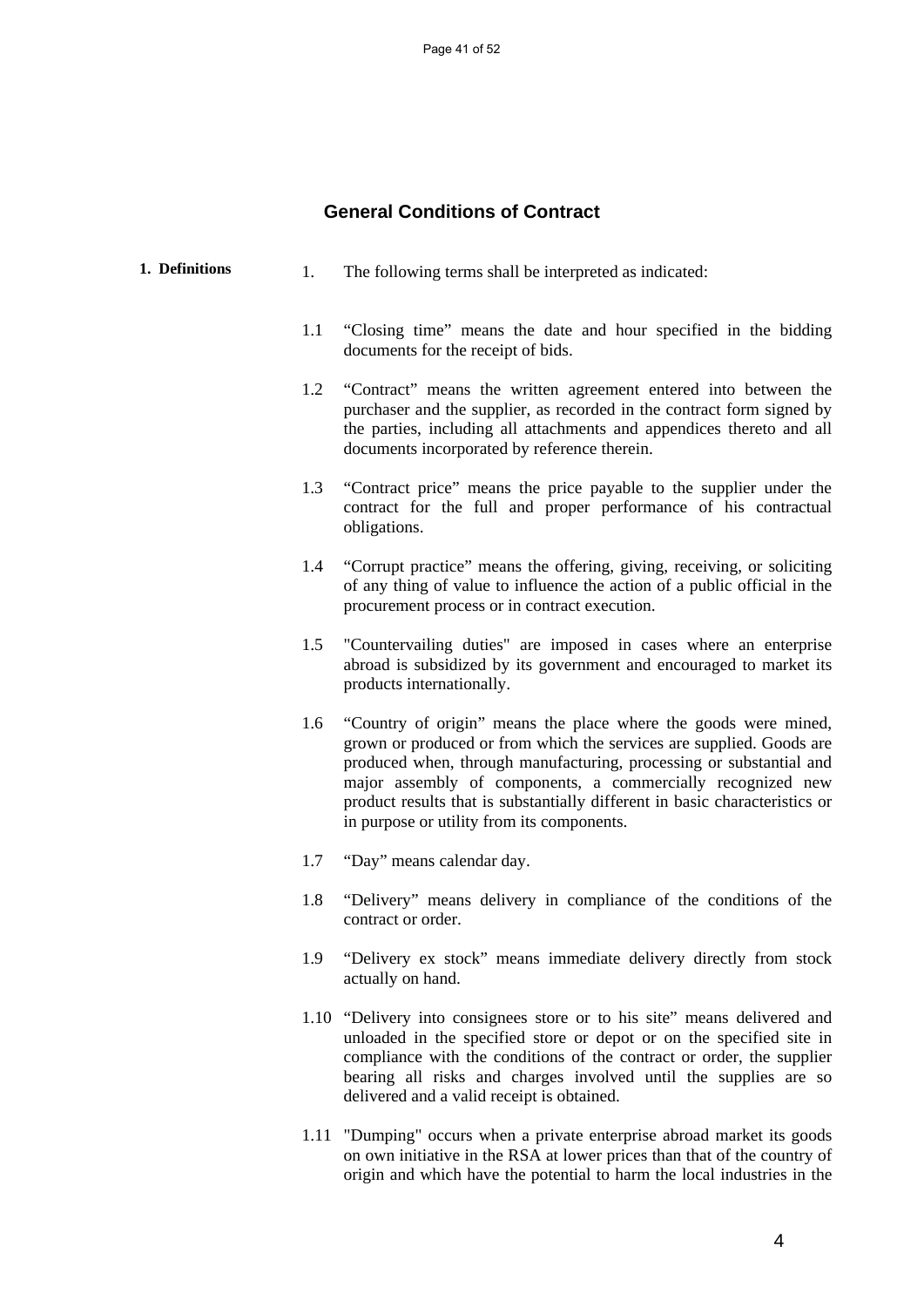RSA.

- 1.12 "Force majeure" means an event beyond the control of the supplier and not involving the supplier's fault or negligence and not foreseeable. Such events may include, but is not restricted to, acts of the purchaser in its sovereign capacity, wars or revolutions, fires, floods, epidemics, quarantine restrictions and freight embargoes.
- 1.13 "Fraudulent practice" means a misrepresentation of facts in order to influence a procurement process or the execution of a contract to the detriment of any bidder, and includes collusive practice among bidders (prior to or after bid submission) designed to establish bid prices at artificial non-competitive levels and to deprive the bidder of the benefits of free and open competition.
- 1.14 "GCC" means the General Conditions of Contract.
- 1.15 "Goods" means all of the equipment, machinery, and/or other materials that the supplier is required to supply to the purchaser under the contract.
- 1.16 "Imported content" means that portion of the bidding price represented by the cost of components, parts or materials which have been or are still to be imported (whether by the supplier or his subcontractors) and which costs are inclusive of the costs abroad, plus freight and other direct importation costs such as landing costs, dock dues, import duty, sales duty or other similar tax or duty at the South African place of entry as well as transportation and handling charges to the factory in the Republic where the supplies covered by the bid will be manufactured.
- 1.17 "Local content" means that portion of the bidding price which is not included in the imported content provided that local manufacture does take place.
- 1.18 "Manufacture" means the production of products in a factory using labour, materials, components and machinery and includes other related value-adding activities.
- 1.19 "Order" means an official written order issued for the supply of goods or works or the rendering of a service.
- 1.20 "Project site," where applicable, means the place indicated in bidding documents.
- 1.21 "Purchaser" means the organization purchasing the goods.
- 1.22 "Republic" means the Republic of South Africa.
- 1.23 "SCC" means the Special Conditions of Contract.
- 1.24 "Services" means those functional services ancillary to the supply of the goods, such as transportation and any other incidental services, such as installation, commissioning, provision of technical assistance, training, catering, gardening, security, maintenance and other such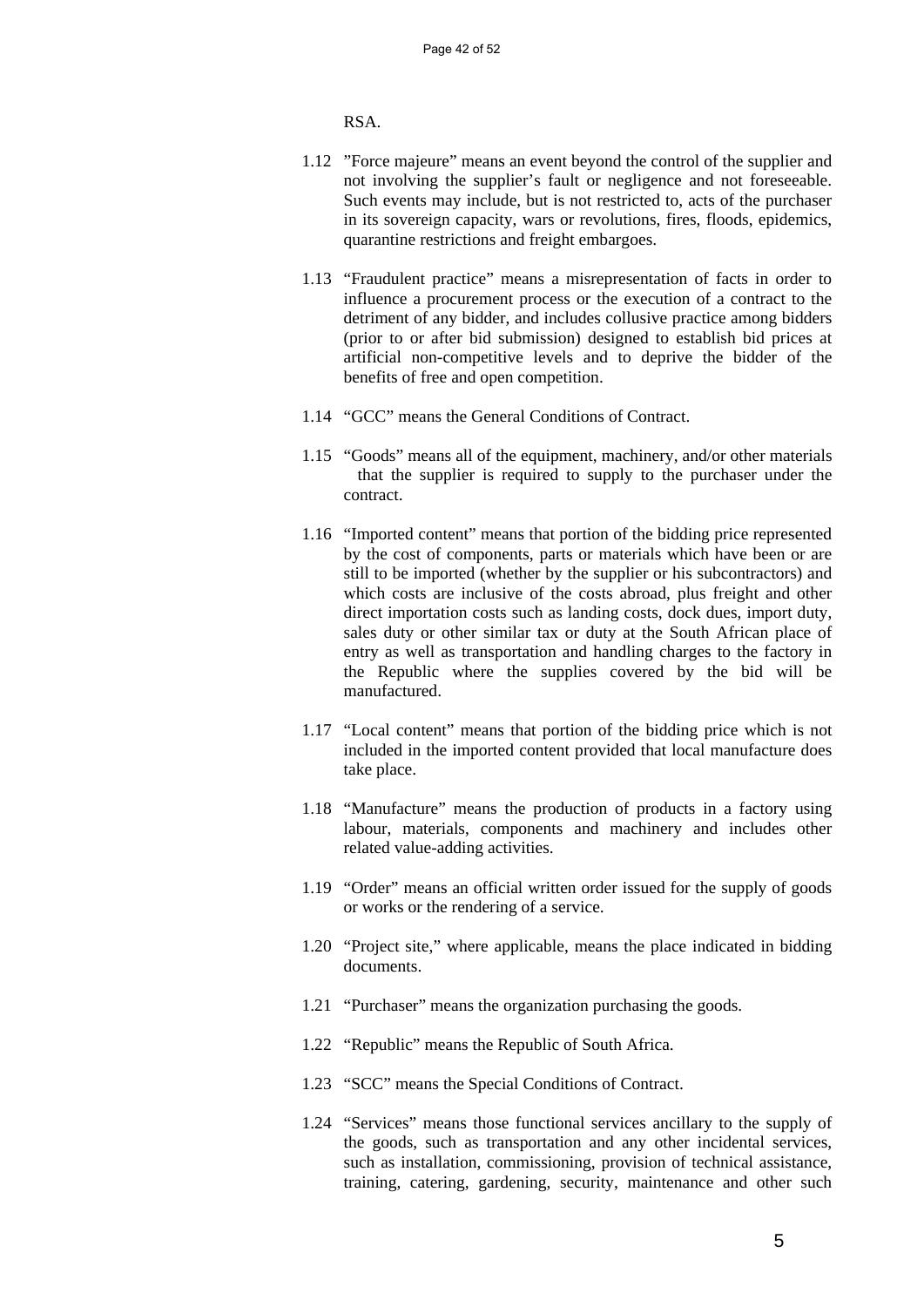obligations of the supplier covered under the contract.

- 1.25 "Written" or "in writing" means handwritten in ink or any form of electronic or mechanical writing.
- **2. Application** 2.1 These general conditions are applicable to all bids, contracts and orders including bids for functional and professional services, sales, hiring, letting and the granting or acquiring of rights, but excluding immovable property, unless otherwise indicated in the bidding documents.
	- 2.2 Where applicable, special conditions of contract are also laid down to cover specific supplies, services or works.
	- 2.3 Where such special conditions of contract are in conflict with these general conditions, the special conditions shall apply.
- **3. General** 3.1 Unless otherwise indicated in the bidding documents, the purchaser shall not be liable for any expense incurred in the preparation and submission of a bid. Where applicable a non-refundable fee for documents may be charged.
	- 3.2 With certain exceptions, invitations to bid are only published in the Government Tender Bulletin. The Government Tender Bulletin may be obtained directly from the Government Printer, Private Bag X85, Pretoria 0001, or accessed electronically from www.treasury.gov.za
- **4. Standards** 4.1 The goods supplied shall conform to the standards mentioned in the bidding documents and specifications.

**and** 

- **5. Use of contract documents information; inspection.**  5.1 The supplier shall not, without the purchaser's prior written consent, disclose the contract, or any provision thereof, or any specification, plan, drawing, pattern, sample, or information furnished by or on behalf of the purchaser in connection therewith, to any person other than a person employed by the supplier in the performance of the contract. Disclosure to any such employed person shall be made in confidence and shall extend only so far as may be necessary for purposes of such performance.
	- 5.2 The supplier shall not, without the purchaser's prior written consent, make use of any document or information mentioned in GCC clause 5.1 except for purposes of performing the contract.
	- 5.3 Any document, other than the contract itself mentioned in GCC clause 5.1 shall remain the property of the purchaser and shall be returned (all copies) to the purchaser on completion of the supplier's performance under the contract if so required by the purchaser.
	- 5.4 The supplier shall permit the purchaser to inspect the supplier's records relating to the performance of the supplier and to have them audited by auditors appointed by the purchaser, if so required by the purchaser.

#### **6. Patent rights** 6.1 The supplier shall indemnify the purchaser against all third-party claims of infringement of patent, trademark, or industrial design rights arising from use of the goods or any part thereof by the purchaser.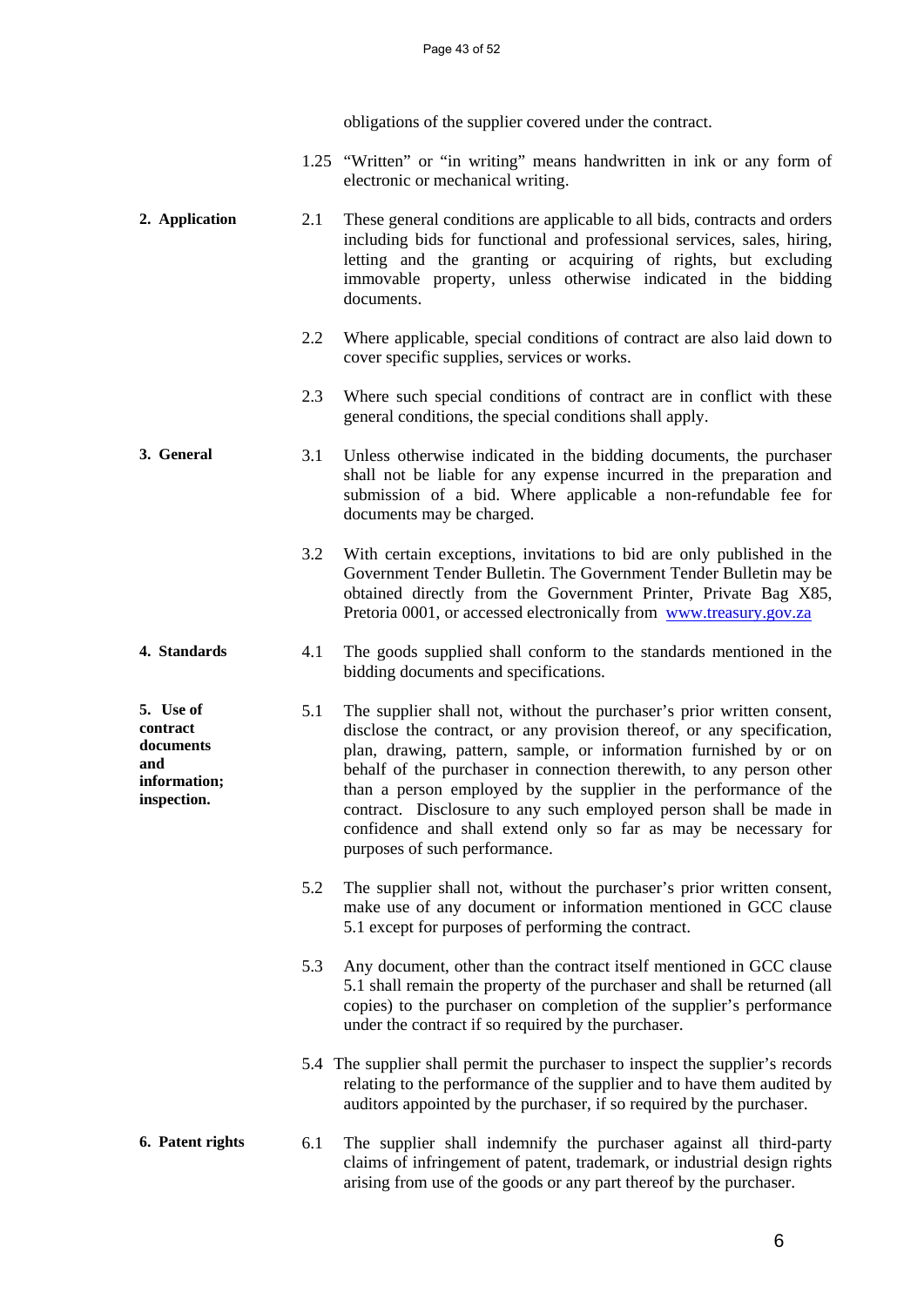| 7. Performance<br>security   | 7.1 | Within thirty (30) days of receipt of the notification of contract award,<br>the successful bidder shall furnish to the purchaser the performance<br>security of the amount specified in SCC.                                                                                                                                                                                              |
|------------------------------|-----|--------------------------------------------------------------------------------------------------------------------------------------------------------------------------------------------------------------------------------------------------------------------------------------------------------------------------------------------------------------------------------------------|
|                              | 7.2 | The proceeds of the performance security shall be payable to the<br>purchaser as compensation for any loss resulting from the supplier's<br>failure to complete his obligations under the contract.                                                                                                                                                                                        |
|                              | 7.3 | The performance security shall be denominated in the currency of the<br>contract, or in a freely convertible currency acceptable to the purchaser<br>and shall be in one of the following forms:                                                                                                                                                                                           |
|                              |     | (a)<br>a bank guarantee or an irrevocable letter of credit issued by a<br>reputable bank located in the purchaser's country or abroad,<br>acceptable to the purchaser, in the form provided in the<br>bidding documents or another form acceptable to the<br>purchaser; or<br>a cashier's or certified cheque<br>(b)                                                                       |
|                              | 7.4 | The performance security will be discharged by the purchaser and<br>returned to the supplier not later than thirty (30) days following the<br>date of completion of the supplier's performance obligations under the<br>contract, including any warranty obligations, unless otherwise<br>specified in SCC.                                                                                |
| 8. Inspections,<br>tests and | 8.1 | All pre-bidding testing will be for the account of the bidder.                                                                                                                                                                                                                                                                                                                             |
| analyses                     | 8.2 | If it is a bid condition that supplies to be produced or services to be<br>rendered should at any stage during production or execution or on<br>completion be subject to inspection, the premises of the bidder or<br>contractor shall be open, at all reasonable hours, for inspection by a<br>representative of the Department or an organization acting on behalf of<br>the Department. |
|                              | 8.3 | If there are no inspection requirements indicated in the bidding<br>documents and no mention is made in the contract, but during the<br>contract period it is decided that inspections shall be carried out, the<br>purchaser shall itself make the necessary arrangements, including<br>payment arrangements with the testing authority concerned.                                        |
|                              | 8.4 | If the inspections, tests and analyses referred to in clauses 8.2 and 8.3<br>show the supplies to be in accordance with the contract requirements,<br>the cost of the inspections, tests and analyses shall be defrayed by the<br>purchaser.                                                                                                                                               |
|                              | 8.5 | Where the supplies or services referred to in clauses 8.2 and 8.3 do not<br>comply with the contract requirements, irrespective of whether such<br>supplies or services are accepted or not, the cost in connection with<br>these inspections, tests or analyses shall be defrayed by the supplier.                                                                                        |
|                              | 8.6 | Supplies and services which are referred to in clauses 8.2 and 8.3 and<br>which do not comply with the contract requirements may be rejected.                                                                                                                                                                                                                                              |
|                              | 8.7 | Any contract supplies may on or after delivery be inspected, tested or                                                                                                                                                                                                                                                                                                                     |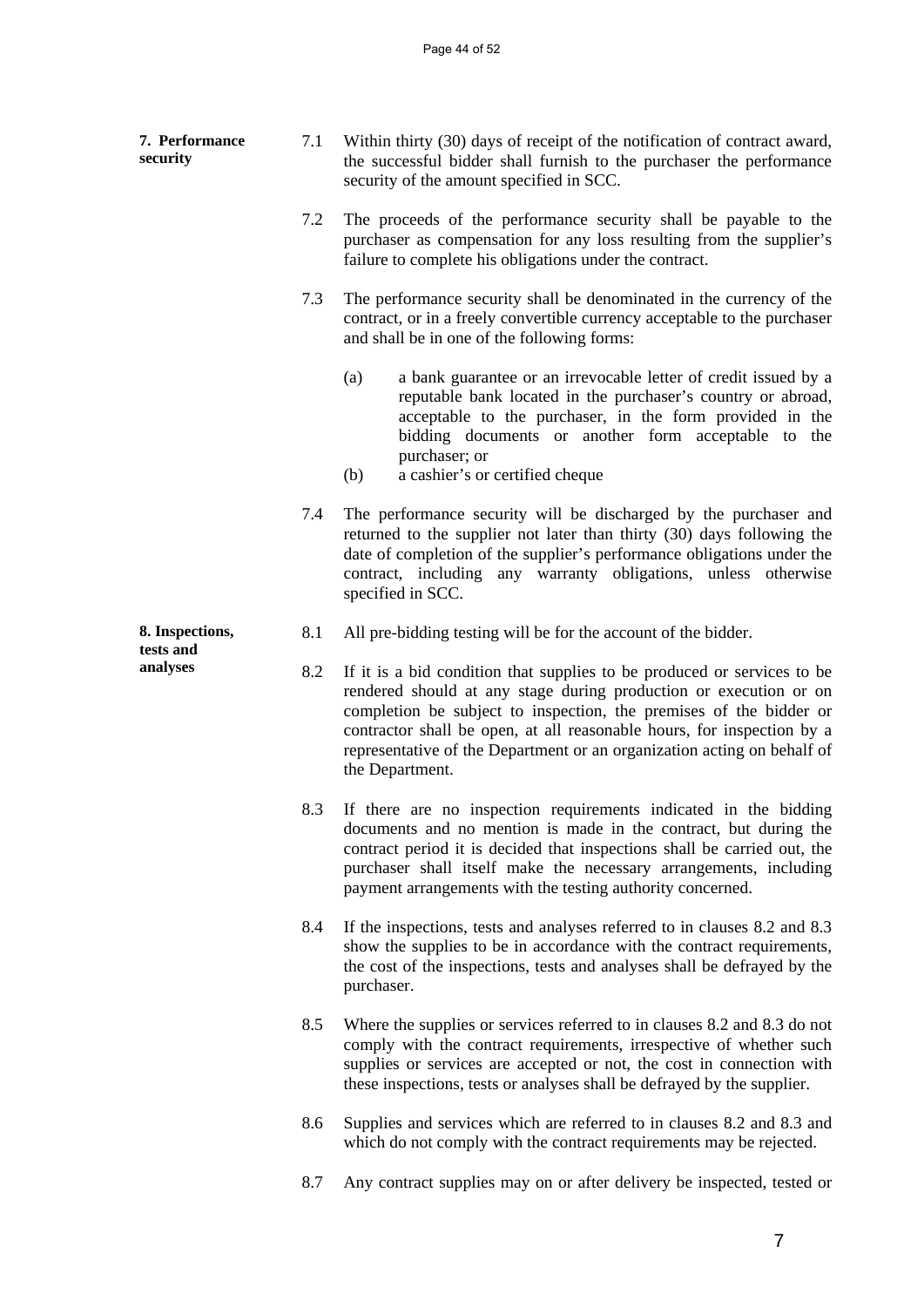analyzed and may be rejected if found not to comply with the requirements of the contract. Such rejected supplies shall be held at the cost and risk of the supplier who shall, when called upon, remove them immediately at his own cost and forthwith substitute them with supplies which do comply with the requirements of the contract. Failing such removal the rejected supplies shall be returned at the suppliers cost and risk. Should the supplier fail to provide the substitute supplies forthwith, the purchaser may, without giving the supplier further opportunity to substitute the rejected supplies, purchase such supplies as may be necessary at the expense of the supplier.

- 8.8 The provisions of clauses 8.4 to 8.7 shall not prejudice the right of the purchaser to cancel the contract on account of a breach of the conditions thereof, or to act in terms of Clause 23 of GCC.
- **9. Packing** 9.1 The supplier shall provide such packing of the goods as is required to prevent their damage or deterioration during transit to their final destination, as indicated in the contract. The packing shall be sufficient to withstand, without limitation, rough handling during transit and exposure to extreme temperatures, salt and precipitation during transit, and open storage. Packing, case size and weights shall take into consideration, where appropriate, the remoteness of the goods' final destination and the absence of heavy handling facilities at all points in transit.
	- 9.2 The packing, marking, and documentation within and outside the packages shall comply strictly with such special requirements as shall be expressly provided for in the contract, including additional requirements, if any, specified in SCC, and in any subsequent instructions ordered by the purchaser.
- **10. Delivery and documents**  10.1 Delivery of the goods shall be made by the supplier in accordance with the terms specified in the contract. The details of shipping and/or other documents to be furnished by the supplier are specified in SCC.
	- 10.2 Documents to be submitted by the supplier are specified in SCC.
- **11. Insurance** 11.1 The goods supplied under the contract shall be fully insured in a freely convertible currency against loss or damage incidental to manufacture or acquisition, transportation, storage and delivery in the manner specified in the SCC.
- **12. Transportation** 12.1 Should a price other than an all-inclusive delivered price be required, this shall be specified in the SCC.

#### **13. Incidental services**  13.1 The supplier may be required to provide any or all of the following services, including additional services, if any, specified in SCC:

- (a) performance or supervision of on-site assembly and/or commissioning of the supplied goods;
- (b) furnishing of tools required for assembly and/or maintenance of the supplied goods;
- (c) furnishing of a detailed operations and maintenance manual for each appropriate unit of the supplied goods;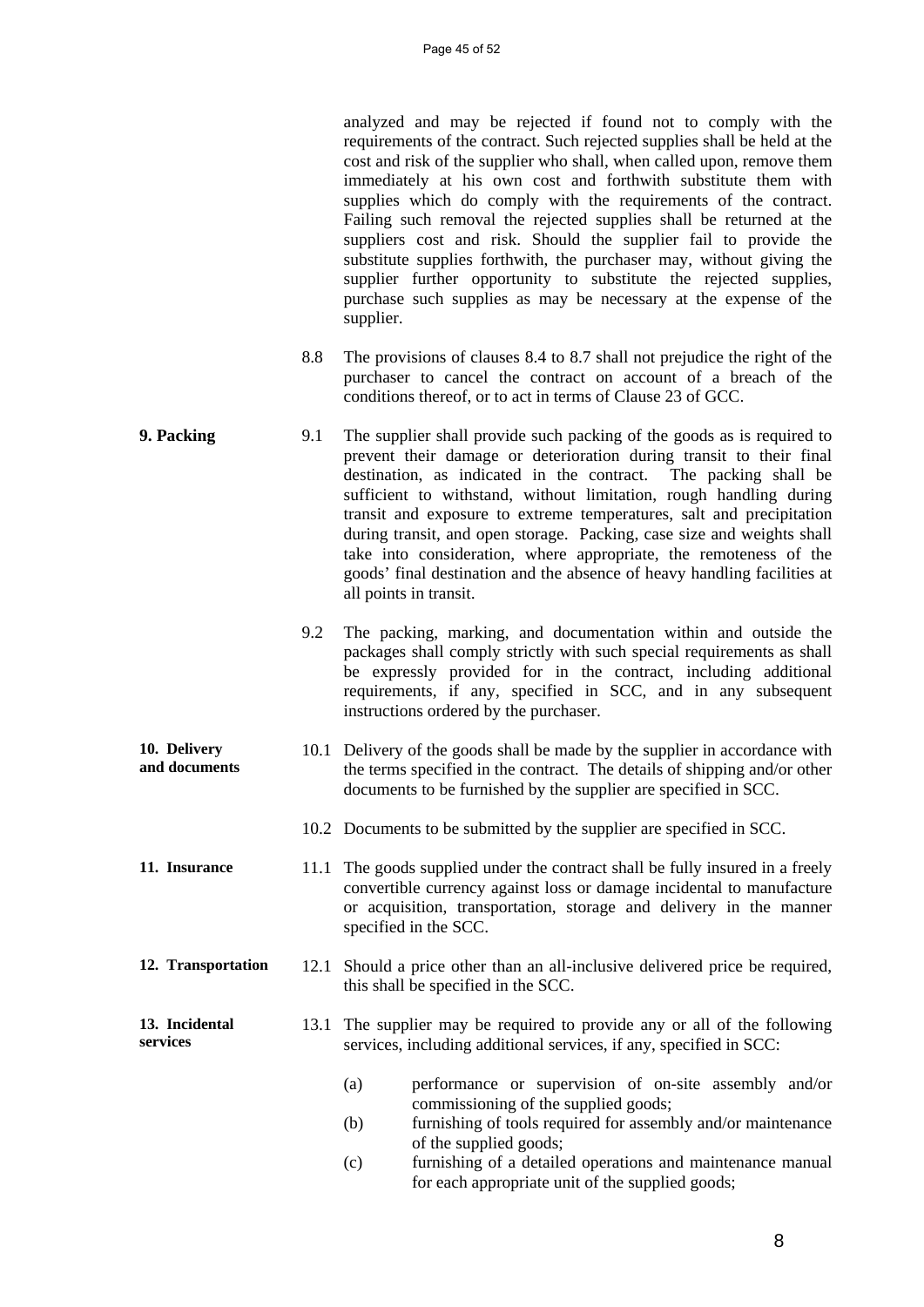- (d) performance or supervision or maintenance and/or repair of the supplied goods, for a period of time agreed by the parties, provided that this service shall not relieve the supplier of any warranty obligations under this contract; and
- (e) training of the purchaser's personnel, at the supplier's plant and/or on-site, in assembly, start-up, operation, maintenance, and/or repair of the supplied goods.
- 13.2 Prices charged by the supplier for incidental services, if not included in the contract price for the goods, shall be agreed upon in advance by the parties and shall not exceed the prevailing rates charged to other parties by the supplier for similar services.
- **14. Spare parts** 14.1 As specified in SCC, the supplier may be required to provide any or all of the following materials, notifications, and information pertaining to spare parts manufactured or distributed by the supplier:
	- (a) such spare parts as the purchaser may elect to purchase from the supplier, provided that this election shall not relieve the supplier of any warranty obligations under the contract; and
	- (b) in the event of termination of production of the spare parts: (i) Advance notification to the purchaser of the pending
		- termination, in sufficient time to permit the purchaser to procure needed requirements; and
		- (ii) following such termination, furnishing at no cost to the purchaser, the blueprints, drawings, and specifications of the spare parts, if requested.
- **15. Warranty** 15.1 The supplier warrants that the goods supplied under the contract are new, unused, of the most recent or current models, and that they incorporate all recent improvements in design and materials unless provided otherwise in the contract. The supplier further warrants that all goods supplied under this contract shall have no defect, arising from design, materials, or workmanship (except when the design and/or material is required by the purchaser's specifications) or from any act or omission of the supplier, that may develop under normal use of the supplied goods in the conditions prevailing in the country of final destination.
	- 15.2 This warranty shall remain valid for twelve (12) months after the goods, or any portion thereof as the case may be, have been delivered to and accepted at the final destination indicated in the contract, or for eighteen (18) months after the date of shipment from the port or place of loading in the source country, whichever period concludes earlier, unless specified otherwise in SCC.
	- 15.3 The purchaser shall promptly notify the supplier in writing of any claims arising under this warranty.
	- 15.4 Upon receipt of such notice, the supplier shall, within the period specified in SCC and with all reasonable speed, repair or replace the defective goods or parts thereof, without costs to the purchaser.
	- 15.5 If the supplier, having been notified, fails to remedy the defect(s) within the period specified in SCC, the purchaser may proceed to take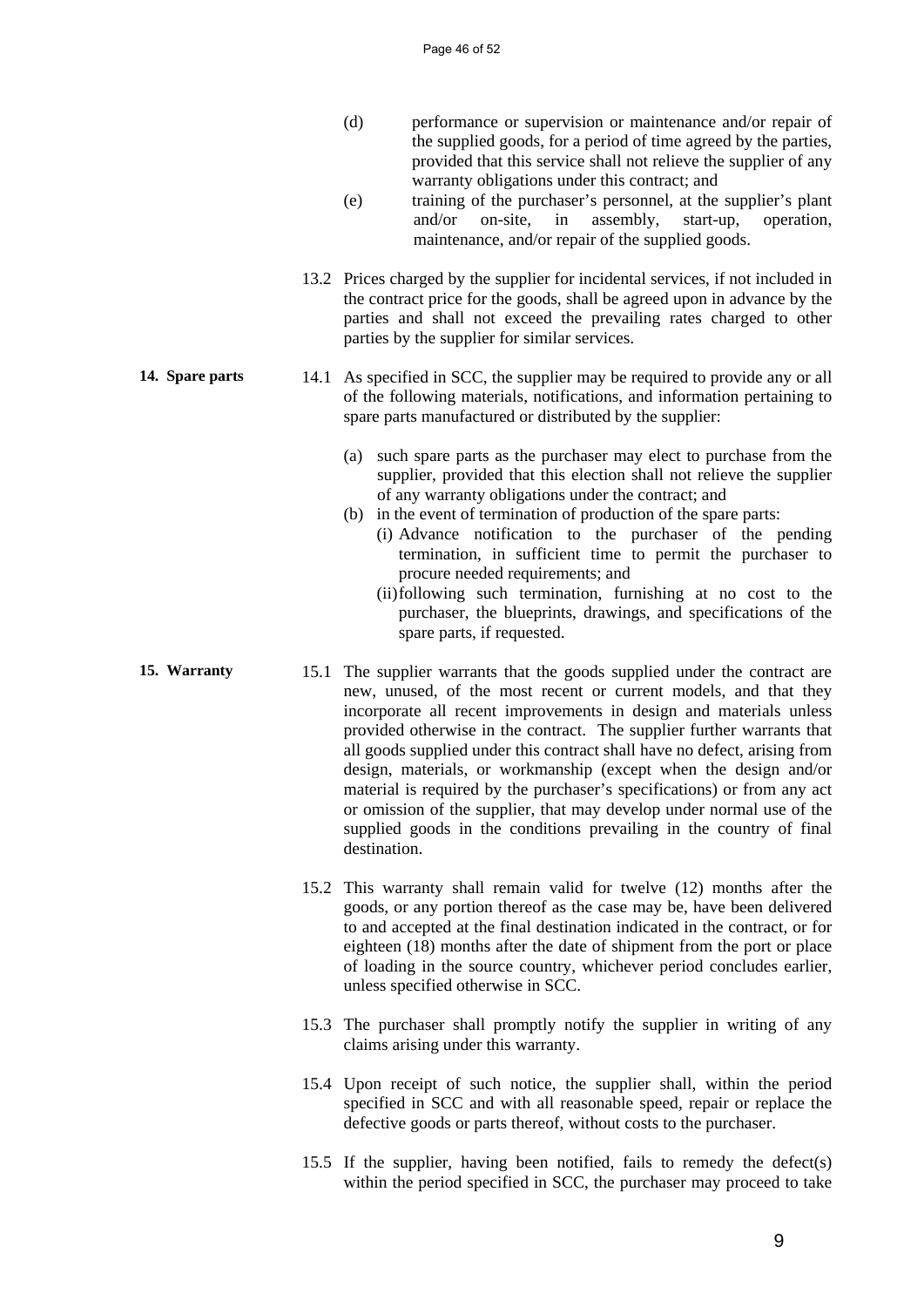|                                                |      | such remedial action as may be necessary, at the supplier's risk and<br>expense and without prejudice to any other rights which the purchaser<br>may have against the supplier under the contract.                                                                                                                                                                                                                                                                                                                                                                                                                                                                  |
|------------------------------------------------|------|---------------------------------------------------------------------------------------------------------------------------------------------------------------------------------------------------------------------------------------------------------------------------------------------------------------------------------------------------------------------------------------------------------------------------------------------------------------------------------------------------------------------------------------------------------------------------------------------------------------------------------------------------------------------|
| 16. Payment                                    | 16.1 | The method and conditions of payment to be made to the supplier<br>under this contract shall be specified in SCC.                                                                                                                                                                                                                                                                                                                                                                                                                                                                                                                                                   |
|                                                |      | 16.2 The supplier shall furnish the purchaser with an invoice accompanied<br>by a copy of the delivery note and upon fulfillment of other obligations<br>stipulated in the contract.                                                                                                                                                                                                                                                                                                                                                                                                                                                                                |
|                                                |      | 16.3 Payments shall be made promptly by the purchaser, but in no case later<br>than thirty (30) days after submission of an invoice or claim by the<br>supplier.                                                                                                                                                                                                                                                                                                                                                                                                                                                                                                    |
|                                                |      | 16.4 Payment will be made in Rand unless otherwise stipulated in SCC.                                                                                                                                                                                                                                                                                                                                                                                                                                                                                                                                                                                               |
| 17. Prices                                     |      | 17.1 Prices charged by the supplier for goods delivered and services<br>performed under the contract shall not vary from the prices quoted by<br>the supplier in his bid, with the exception of any price adjustments<br>authorized in SCC or in the purchaser's request for bid validity<br>extension, as the case may be.                                                                                                                                                                                                                                                                                                                                         |
| 18. Contract<br>amendments                     |      | 18.1 No variation in or modification of the terms of the contract shall be<br>made except by written amendment signed by the parties concerned.                                                                                                                                                                                                                                                                                                                                                                                                                                                                                                                     |
| 19. Assignment                                 | 19.1 | The supplier shall not assign, in whole or in part, its obligations to<br>perform under the contract, except with the purchaser's prior written<br>consent.                                                                                                                                                                                                                                                                                                                                                                                                                                                                                                         |
| 20. Subcontracts                               | 20.1 | The supplier shall notify the purchaser in writing of all subcontracts<br>awarded under this contracts if not already specified in the bid. Such<br>notification, in the original bid or later, shall not relieve the supplier<br>from any liability or obligation under the contract.                                                                                                                                                                                                                                                                                                                                                                              |
| 21. Delays in the<br>supplier's<br>performance |      | 21.1 Delivery of the goods and performance of services shall be made by<br>the supplier in accordance with the time schedule prescribed by the<br>purchaser in the contract.                                                                                                                                                                                                                                                                                                                                                                                                                                                                                        |
|                                                |      | 21.2 If at any time during performance of the contract, the supplier or its<br>subcontractor(s) should encounter conditions impeding timely delivery<br>of the goods and performance of services, the supplier shall promptly<br>notify the purchaser in writing of the fact of the delay, its likely<br>duration and its cause(s). As soon as practicable after receipt of the<br>supplier's notice, the purchaser shall evaluate the situation and may at<br>his discretion extend the supplier's time for performance, with or<br>without the imposition of penalties, in which case the extension shall<br>be ratified by the parties by amendment of contract. |
|                                                |      | 21.3 No provision in a contract shall be deemed to prohibit the obtaining of<br>supplies or services from a national department, provincial department,<br>or a local authority.                                                                                                                                                                                                                                                                                                                                                                                                                                                                                    |
|                                                |      | 21.4 The right is reserved to procure outside of the contract small quantities<br>or to have minor essential services executed if an emergency arises, the                                                                                                                                                                                                                                                                                                                                                                                                                                                                                                          |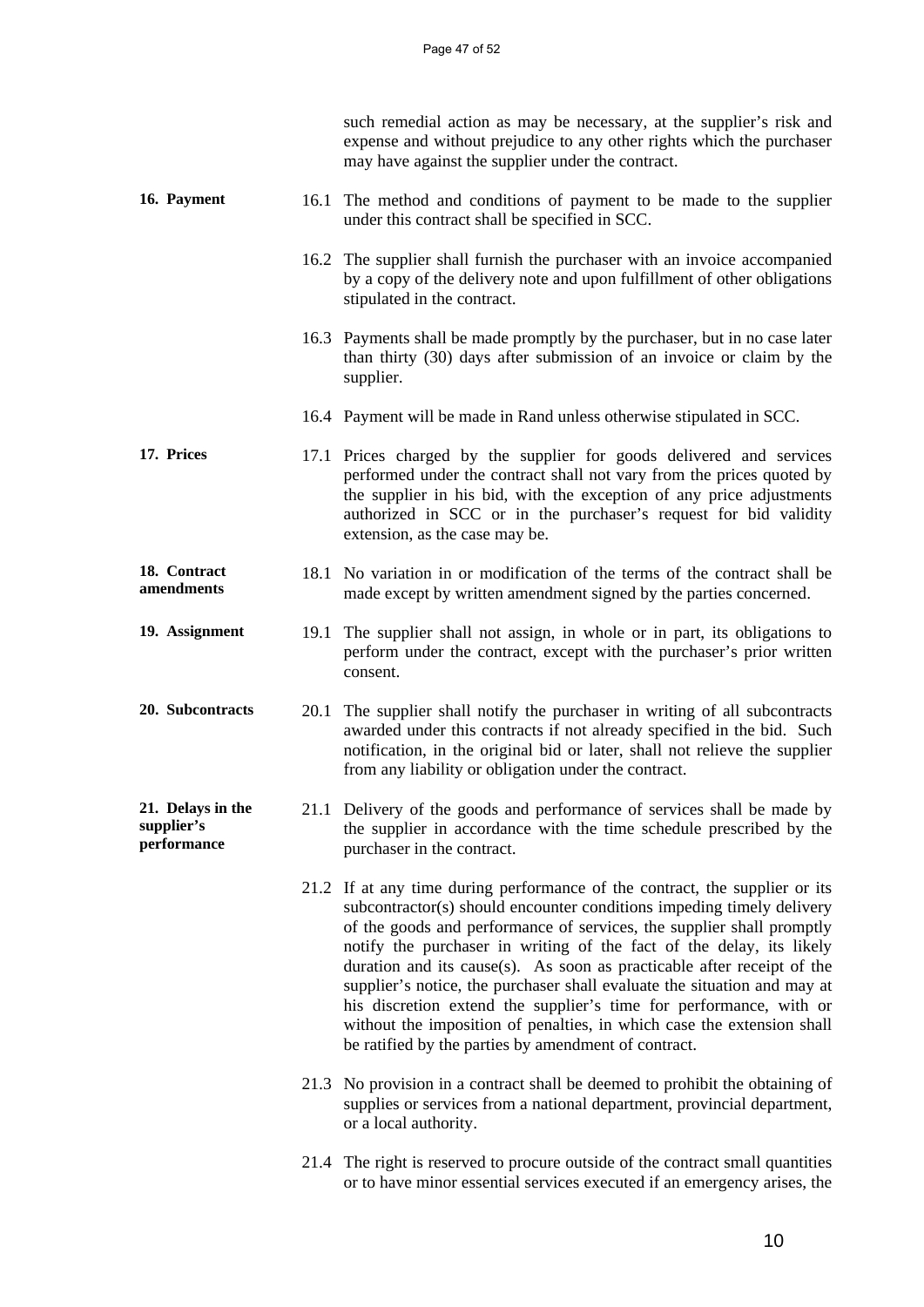supplier's point of supply is not situated at or near the place where the supplies are required, or the supplier's services are not readily available.

- 21.5 Except as provided under GCC Clause 25, a delay by the supplier in the performance of its delivery obligations shall render the supplier liable to the imposition of penalties, pursuant to GCC Clause 22, unless an extension of time is agreed upon pursuant to GCC Clause 21.2 without the application of penalties.
- 21.6 Upon any delay beyond the delivery period in the case of a supplies contract, the purchaser shall, without canceling the contract, be entitled to purchase supplies of a similar quality and up to the same quantity in substitution of the goods not supplied in conformity with the contract and to return any goods delivered later at the supplier's expense and risk, or to cancel the contract and buy such goods as may be required to complete the contract and without prejudice to his other rights, be entitled to claim damages from the supplier.
- **22. Penalties** 22.1 Subject to GCC Clause 25, if the supplier fails to deliver any or all of the goods or to perform the services within the period(s) specified in the contract, the purchaser shall, without prejudice to its other remedies under the contract, deduct from the contract price, as a penalty, a sum calculated on the delivered price of the delayed goods or unperformed services using the current prime interest rate calculated for each day of the delay until actual delivery or performance. The purchaser may also consider termination of the contract pursuant to GCC Clause 23.
- **23. Termination for default**  23.1 The purchaser, without prejudice to any other remedy for breach of contract, by written notice of default sent to the supplier, may terminate this contract in whole or in part:
	- (a) if the supplier fails to deliver any or all of the goods within the period(s) specified in the contract, or within any extension thereof granted by the purchaser pursuant to GCC Clause 21.2;
	- (b) if the Supplier fails to perform any other obligation(s) under the contract; or
	- (c) if the supplier, in the judgment of the purchaser, has engaged in corrupt or fraudulent practices in competing for or in executing the contract.
	- 23.2 In the event the purchaser terminates the contract in whole or in part, the purchaser may procure, upon such terms and in such manner as it deems appropriate, goods, works or services similar to those undelivered, and the supplier shall be liable to the purchaser for any excess costs for such similar goods, works or services. However, the supplier shall continue performance of the contract to the extent not terminated.
	- 23.3 Where the purchaser terminates the contract in whole or in part, the purchaser may decide to impose a restriction penalty on the supplier by prohibiting such supplier from doing business with the public sector for a period not exceeding 10 years.

23.4 If a purchaser intends imposing a restriction on a supplier or any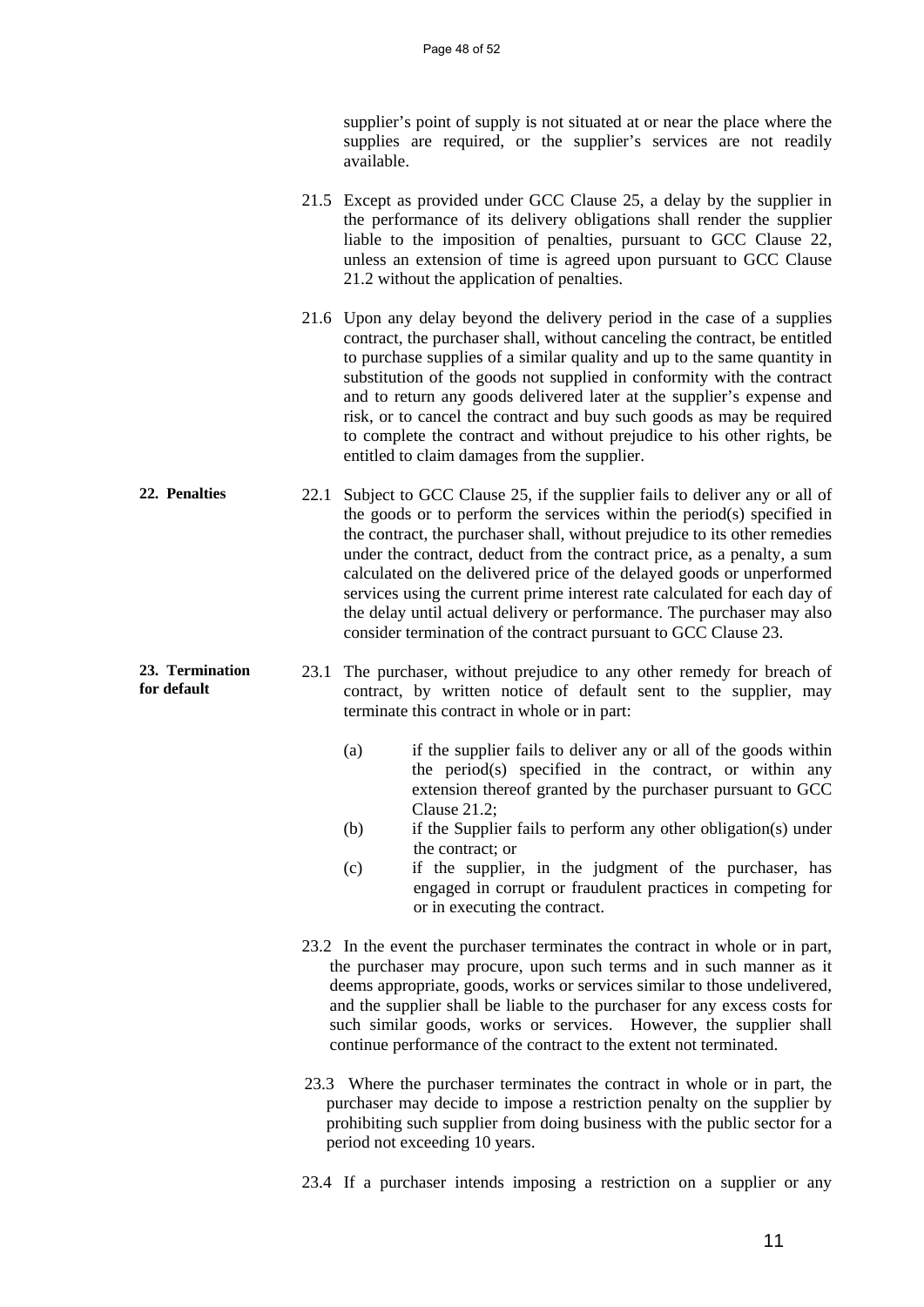person associated with the supplier, the supplier will be allowed a time period of not more than fourteen (14) days to provide reasons why the envisaged restriction should not be imposed. Should the supplier fail to respond within the stipulated fourteen (14) days the purchaser may regard the intended penalty as not objected against and may impose it on the supplier.

- 23.5 Any restriction imposed on any person by the Accounting Officer / Authority will, at the discretion of the Accounting Officer / Authority, also be applicable to any other enterprise or any partner, manager, director or other person who wholly or partly exercises or exercised or may exercise control over the enterprise of the first-mentioned person, and with which enterprise or person the first-mentioned person, is or was in the opinion of the Accounting Officer / Authority actively associated.
- 23.6 If a restriction is imposed, the purchaser must, within five (5) working days of such imposition, furnish the National Treasury, with the following information:
	- (i) the name and address of the supplier and / or person restricted by the purchaser;
	- (ii) the date of commencement of the restriction
	- (iii) the period of restriction; and
	- (iv) the reasons for the restriction.

These details will be loaded in the National Treasury's central database of suppliers or persons prohibited from doing business with the public sector.

- 23.7 If a court of law convicts a person of an offence as contemplated in sections 12 or 13 of the Prevention and Combating of Corrupt Activities Act, No. 12 of 2004, the court may also rule that such person's name be endorsed on the Register for Tender Defaulters. When a person's name has been endorsed on the Register, the person will be prohibited from doing business with the public sector for a period not less than five years and not more than 10 years. The National Treasury is empowered to determine the period of restriction and each case will be dealt with on its own merits. According to section 32 of the Act the Register must be open to the public. The Register can be perused on the National Treasury website.
- **24. Anti-dumping and countervailing duties and rights**  24.1 When, after the date of bid, provisional payments are required, or antidumping or countervailing duties are imposed, or the amount of a provisional payment or anti-dumping or countervailing right is increased in respect of any dumped or subsidized import, the State is not liable for any amount so required or imposed, or for the amount of any such increase. When, after the said date, such a provisional payment is no longer required or any such anti-dumping or countervailing right is abolished, or where the amount of such provisional payment or any such right is reduced, any such favourable difference shall on demand be paid forthwith by the contractor to the State or the State may deduct such amounts from moneys (if any) which may otherwise be due to the contractor in regard to supplies or services which he delivered or rendered, or is to deliver or render in terms of the contract or any other contract or any other amount which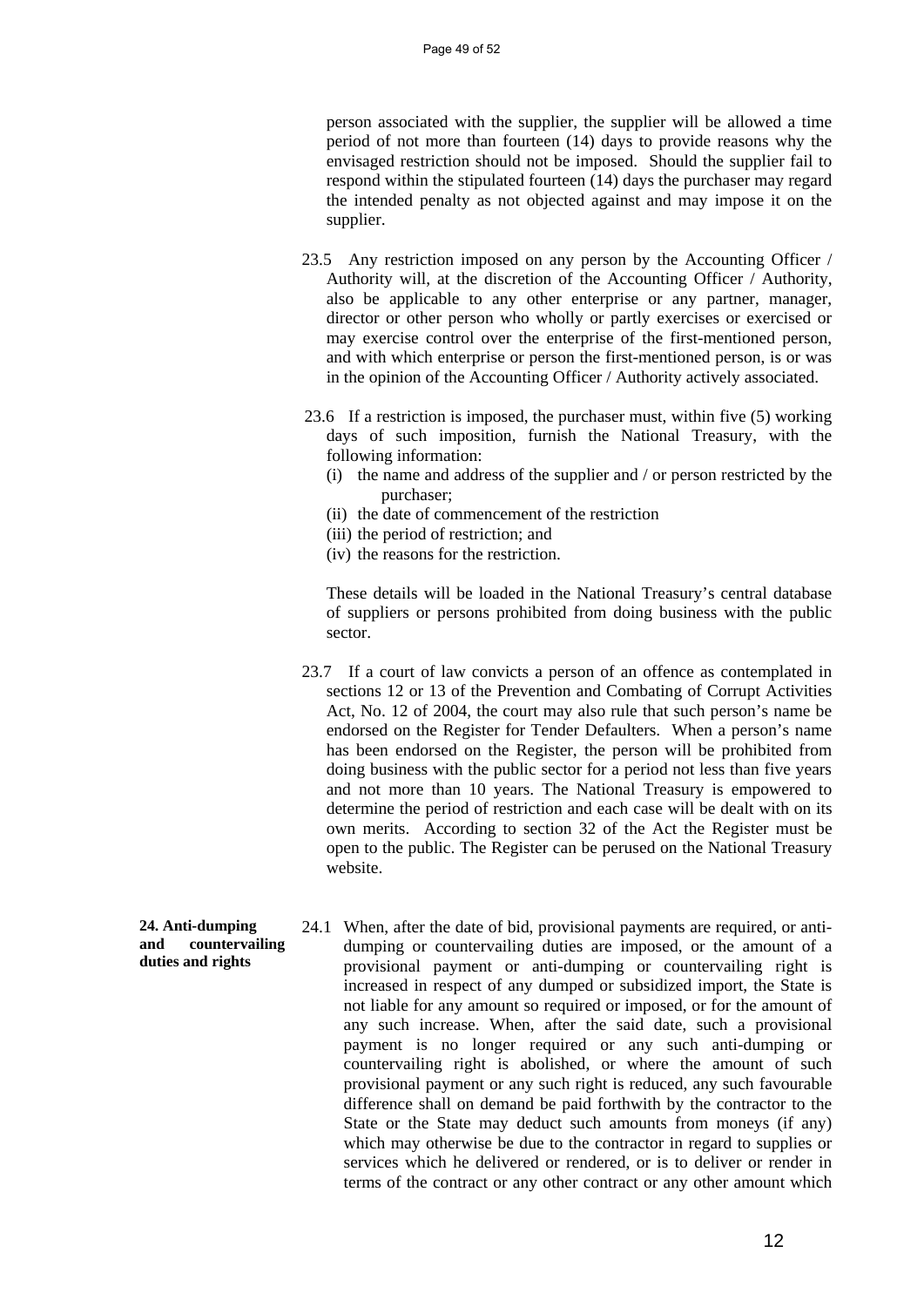may be due to him

| 25. Force<br><b>Majeure</b>          |      | 25.1 Notwithstanding the provisions of GCC Clauses 22 and 23, the<br>supplier shall not be liable for forfeiture of its performance security,<br>damages, or termination for default if and to the extent that his delay in<br>performance or other failure to perform his obligations under the<br>contract is the result of an event of force majeure.                                                                                                                                                       |
|--------------------------------------|------|----------------------------------------------------------------------------------------------------------------------------------------------------------------------------------------------------------------------------------------------------------------------------------------------------------------------------------------------------------------------------------------------------------------------------------------------------------------------------------------------------------------|
|                                      |      | 25.2 If a force majeure situation arises, the supplier shall promptly notify<br>the purchaser in writing of such condition and the cause thereof.<br>Unless otherwise directed by the purchaser in writing, the supplier<br>shall continue to perform its obligations under the contract as far as is<br>reasonably practical, and shall seek all reasonable alternative means for<br>performance not prevented by the force majeure event.                                                                    |
| 26. Termination<br>for insolvency    | 26.1 | The purchaser may at any time terminate the contract by giving written<br>notice to the supplier if the supplier becomes bankrupt or otherwise<br>insolvent. In this event, termination will be without compensation to<br>the supplier, provided that such termination will not prejudice or affect<br>any right of action or remedy which has accrued or will accrue<br>thereafter to the purchaser.                                                                                                         |
| 27. Settlement of<br><b>Disputes</b> |      | 27.1 If any dispute or difference of any kind whatsoever arises between the<br>purchaser and the supplier in connection with or arising out of the<br>contract, the parties shall make every effort to resolve amicably such<br>dispute or difference by mutual consultation.                                                                                                                                                                                                                                  |
|                                      |      | 27.2 If, after thirty (30) days, the parties have failed to resolve their dispute<br>or difference by such mutual consultation, then either the purchaser or<br>the supplier may give notice to the other party of his intention to<br>commence with mediation. No mediation in respect of this matter may<br>be commenced unless such notice is given to the other party.                                                                                                                                     |
|                                      |      | 27.3 Should it not be possible to settle a dispute by means of mediation, it<br>may be settled in a South African court of law.                                                                                                                                                                                                                                                                                                                                                                                |
|                                      |      | 27.4 Mediation proceedings shall be conducted in accordance with the rules<br>of procedure specified in the SCC.                                                                                                                                                                                                                                                                                                                                                                                               |
|                                      |      | 27.5 Notwithstanding any reference to mediation and/or court proceedings<br>herein,                                                                                                                                                                                                                                                                                                                                                                                                                            |
|                                      |      | the parties shall continue to perform their respective obligations<br>(a)<br>under the contract unless they otherwise agree; and<br>(b) the purchaser shall pay the supplier any monies due the supplier.                                                                                                                                                                                                                                                                                                      |
| 28. Limitation of<br>liability       |      | 28.1 Except in cases of criminal negligence or willful misconduct, and in<br>the case of infringement pursuant to Clause 6;<br>the supplier shall not be liable to the purchaser, whether in<br>(a)<br>contract, tort, or otherwise, for any indirect or consequential loss<br>or damage, loss of use, loss of production, or loss of profits or<br>interest costs, provided that this exclusion shall not apply to any<br>obligation of the supplier to pay penalties and/or damages to the<br>purchaser; and |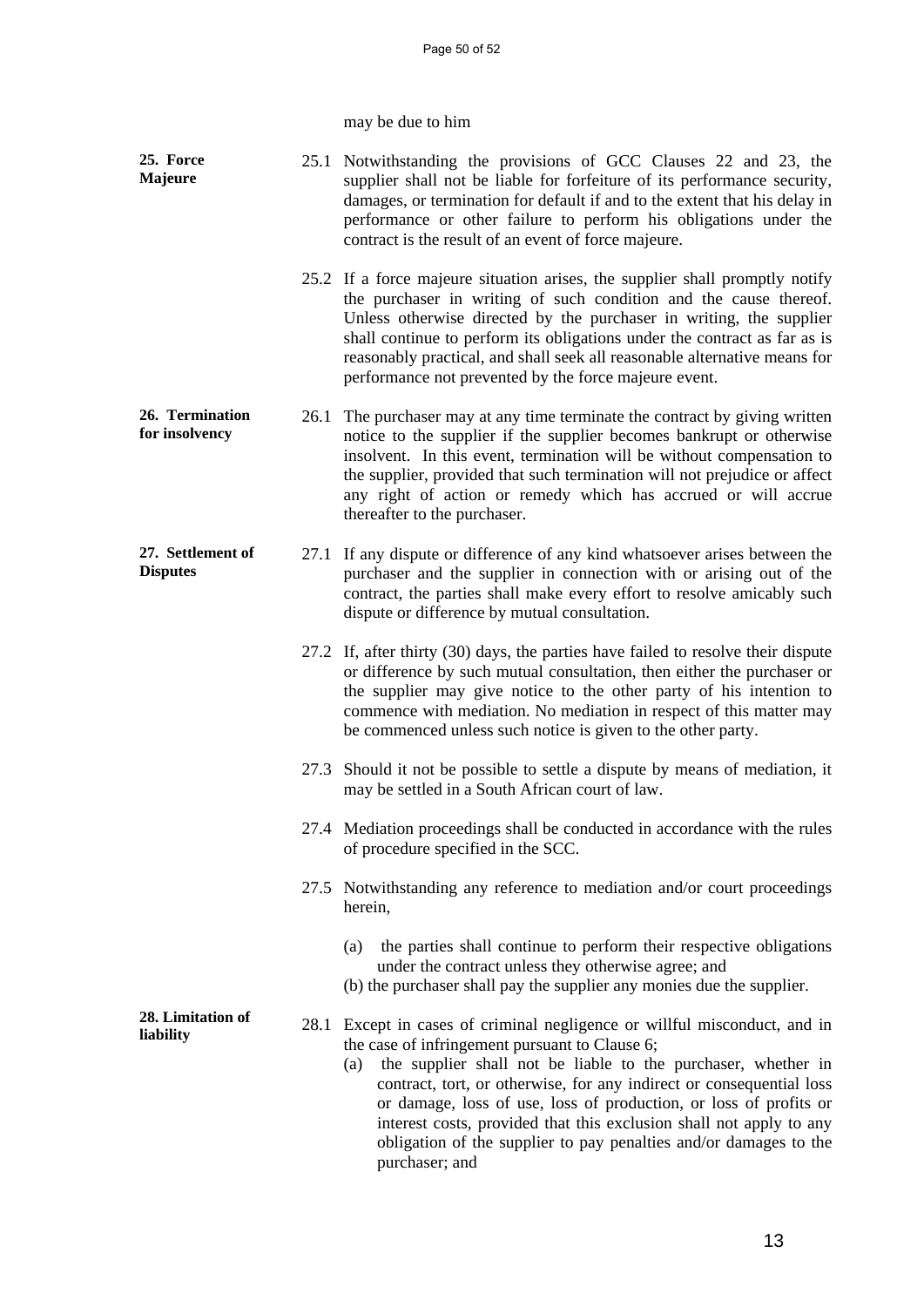|                                                                                  |      | (b) the aggregate liability of the supplier to the purchaser, whether<br>under the contract, in tort or otherwise, shall not exceed the total<br>contract price, provided that this limitation shall not apply to the<br>cost of repairing or replacing defective equipment.                                                                                                              |
|----------------------------------------------------------------------------------|------|-------------------------------------------------------------------------------------------------------------------------------------------------------------------------------------------------------------------------------------------------------------------------------------------------------------------------------------------------------------------------------------------|
| 29. Governing<br>language                                                        |      | 29.1 The contract shall be written in English. All correspondence and other<br>documents pertaining to the contract that is exchanged by the parties<br>shall also be written in English.                                                                                                                                                                                                 |
| 30. Applicable<br>law                                                            |      | 30.1 The contract shall be interpreted in accordance with South African<br>laws, unless otherwise specified in SCC.                                                                                                                                                                                                                                                                       |
| 31. Notices                                                                      |      | 31.1 Every written acceptance of a bid shall be posted to the supplier<br>concerned by registered or certified mail and any other notice to him<br>shall be posted by ordinary mail to the address furnished in his bid or<br>to the address notified later by him in writing and such posting shall be<br>deemed to be proper service of such notice                                     |
|                                                                                  |      | 31.2 The time mentioned in the contract documents for performing any act<br>after such aforesaid notice has been given, shall be reckoned from the<br>date of posting of such notice.                                                                                                                                                                                                     |
| 32. Taxes and<br>duties                                                          | 32.1 | A foreign supplier shall be entirely responsible for all taxes, stamp<br>duties, license fees, and other such levies imposed outside the<br>purchaser's country.                                                                                                                                                                                                                          |
|                                                                                  | 32.2 | A local supplier shall be entirely responsible for all taxes, duties,<br>license fees, etc., incurred until delivery of the contracted goods to<br>the purchaser.                                                                                                                                                                                                                         |
|                                                                                  | 32.3 | No contract shall be concluded with any bidder whose tax matters are<br>not in order. Prior to the award of a bid the Department must be in<br>possession of a tax clearance certificate, submitted by the bidder.<br>This certificate must be an original issued by the South African<br>Revenue Services.                                                                               |
| 33.<br>National 33.1<br><b>Industrial</b><br>Participation<br>(NIP)<br>Programme |      | The NIP Programme administered by the Department of Trade and<br>Industry shall be applicable to all contracts that are subject to the<br>NIP obligation.                                                                                                                                                                                                                                 |
| <b>Prohibition</b><br>34<br>of<br><b>Restrictive practices</b>                   | 34.1 | In terms of section 4 (1) (b) (iii) of the Competition Act No. 89 of<br>1998, as amended, an agreement between, or concerted practice by,<br>firms, or a decision by an association of firms, is prohibited if it is<br>between parties in a horizontal relationship and if a bidder $(s)$ is / are<br>or a contractor(s) was $/$ were involved in collusive bidding (or bid<br>rigging). |
|                                                                                  | 34.2 | If a bidder(s) or contractor(s), based on reasonable grounds or<br>evidence obtained by the purchaser, has / have engaged in the<br>restrictive practice referred to above, the purchaser may refer the<br>matter to the Competition Commission for investigation and possible<br>imposition of administrative penalties as contemplated in the<br>Competition Act No. 89 of 1998.        |